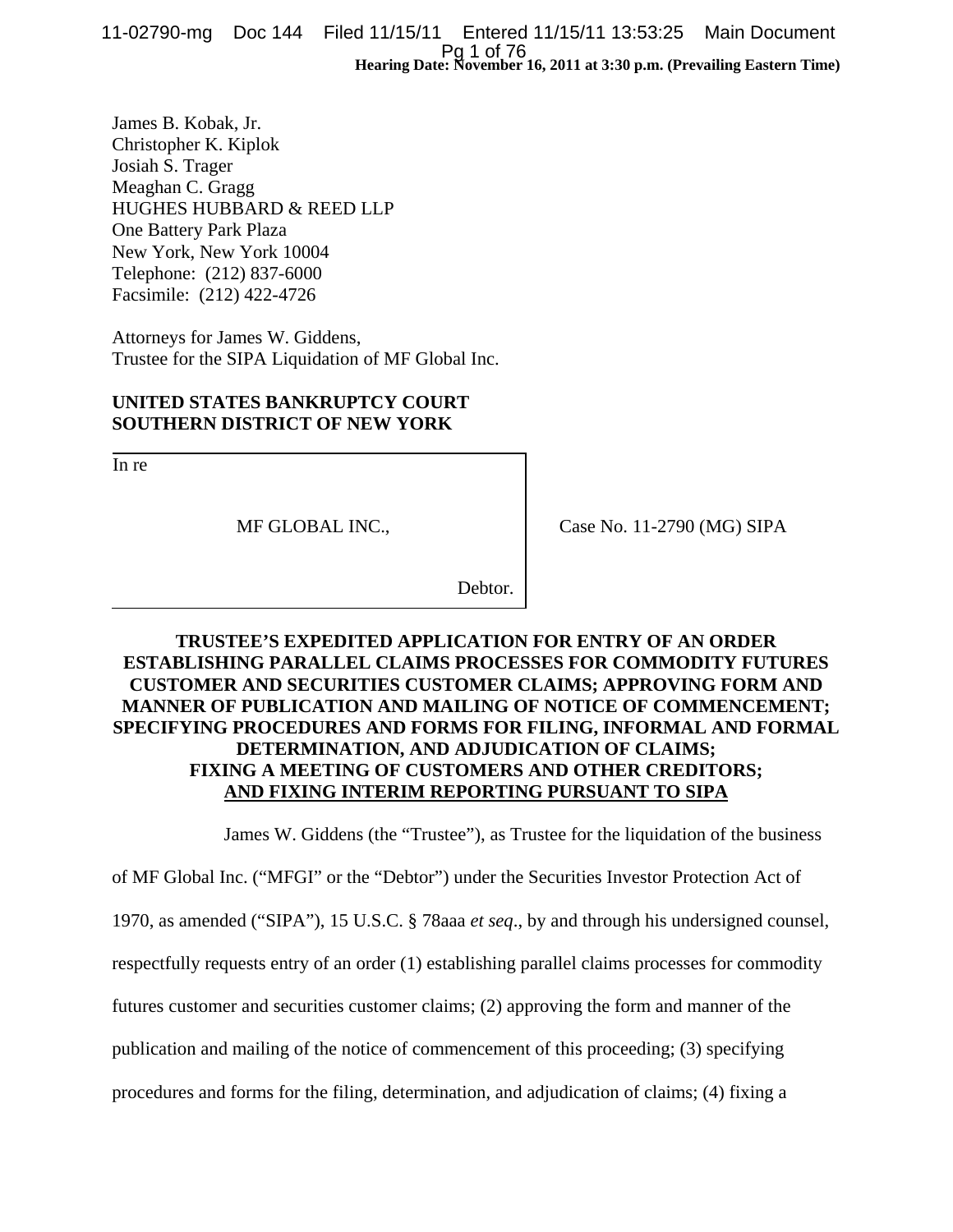#### 11-02790-mg Doc 144 Filed 11/15/11 Entered 11/15/11 13:53:25 Main Document Pg 2 of 76

meeting of customers and other creditors; and (5) fixing an interim reporting procedure pursuant to SIPA. In support of this expedited application, the Trustee respectfully states as follows:

#### **Preliminary Statement**

1. The complexity and size of MFGI's business operations as a U.S. brokerdealer and futures commission merchant ("FCM") give rise to the unprecedented nature of this SIPA liquidation. For the benefit of MFGI's former customers, and in furtherance of the Trustee's statutory mandate to promptly satisfy customer claims and liquidate MFGI in an orderly fashion, the expedited claims procedure proposed by the Trustee, as outlined in this expedited application, will facilitate the Trustee's ability to receive, process and make determinations on the thousands of claims that the Trustee expects to receive from MFGI's former customers and other creditors and to allow claimants to monetize their claims in the market.

2. The Trustee proposes to establish separate, parallel, customer claims processes, one for MFGI's commodity futures customers, and the other for its securities customers, as well as an additional claims process for MFGI's general creditors. The Trustee, with this Court's approval, will follow the procedures prescribed in SIPA for determining claims and making payments to securities customers, and, to the extent not inconsistent with SIPA, will utilize the procedures prescribed in the Commodity Broker Liquidation Provisions and the Part 190 Regulations (as those terms are defined herein) for determining claims and making distributions to commodity futures customers, with the goal and full intention of making an interim distribution to customers, if feasible. General creditor claims will be treated in accordance with the Bankruptcy Code and SIPA.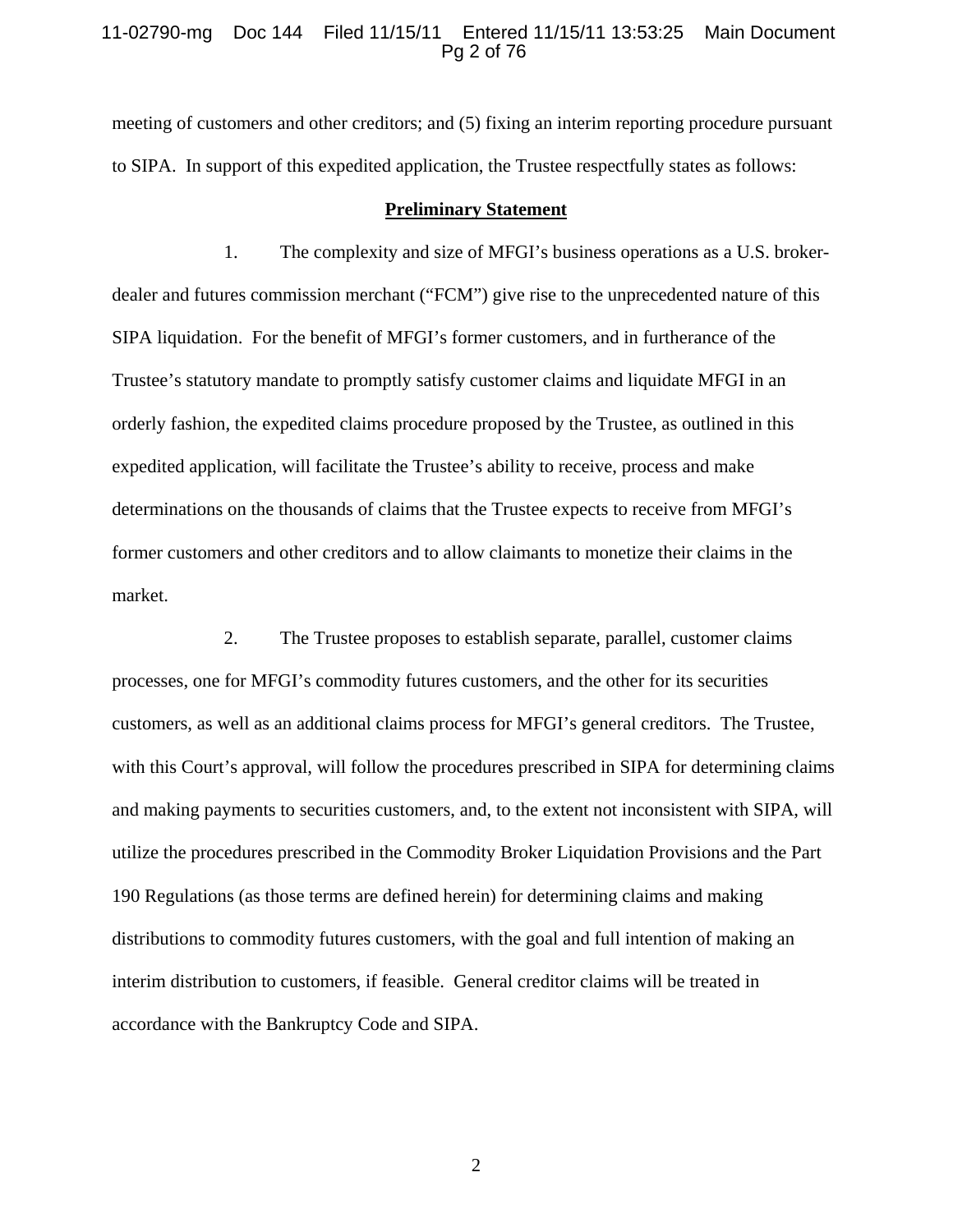#### 11-02790-mg Doc 144 Filed 11/15/11 Entered 11/15/11 13:53:25 Main Document Pg 3 of 76

3. This expedited application is an important and necessary procedural step toward accomplishing the prompt and efficient return of customer property. It is without prejudice to additional alternative efforts to return customer property—such as the emergency bulk transfer of open commodity contracts and partial collateral that was approved during the first days following the commencement of MFGI's liquidation. The Trustee continues to investigate and explore all alternatives in consultation with the Securities Investor Protection Corporation ("SIPC") and the U.S. Commodity Futures Trading Commission ("CFTC"), and, if feasible, based on the relatively poor state of the Debtor's books and records and discussions with regulators, among other things, the Trustee may request to be before this Court again seeking authority to effect a further distribution or transfer to customers.

4. The two parallel expedited customer claims proceedings will advance and streamline the review, determination and distribution process, and help to facilitate potential interim distributions to customers, insofar as the pool of customer property subject to pro rata distribution to commodity futures customers is separate and distinct from the pool of customer property subject to pro rata distribution to securities customers (and only securities customers may be eligible for SIPC advances).

5. Although separate, many procedural aspects of the two customer claims proceedings will overlap as a result of practical considerations and similar procedural requirements under SIPA, the Commodity Broker Liquidation Provisions and the Part 190 Regulations. For example, as soon as practicable following the entry of a Court order approving, among other things, the form and manner of the publication and mailing of the notice of commencement of this proceeding and specifying procedures and forms for the filing,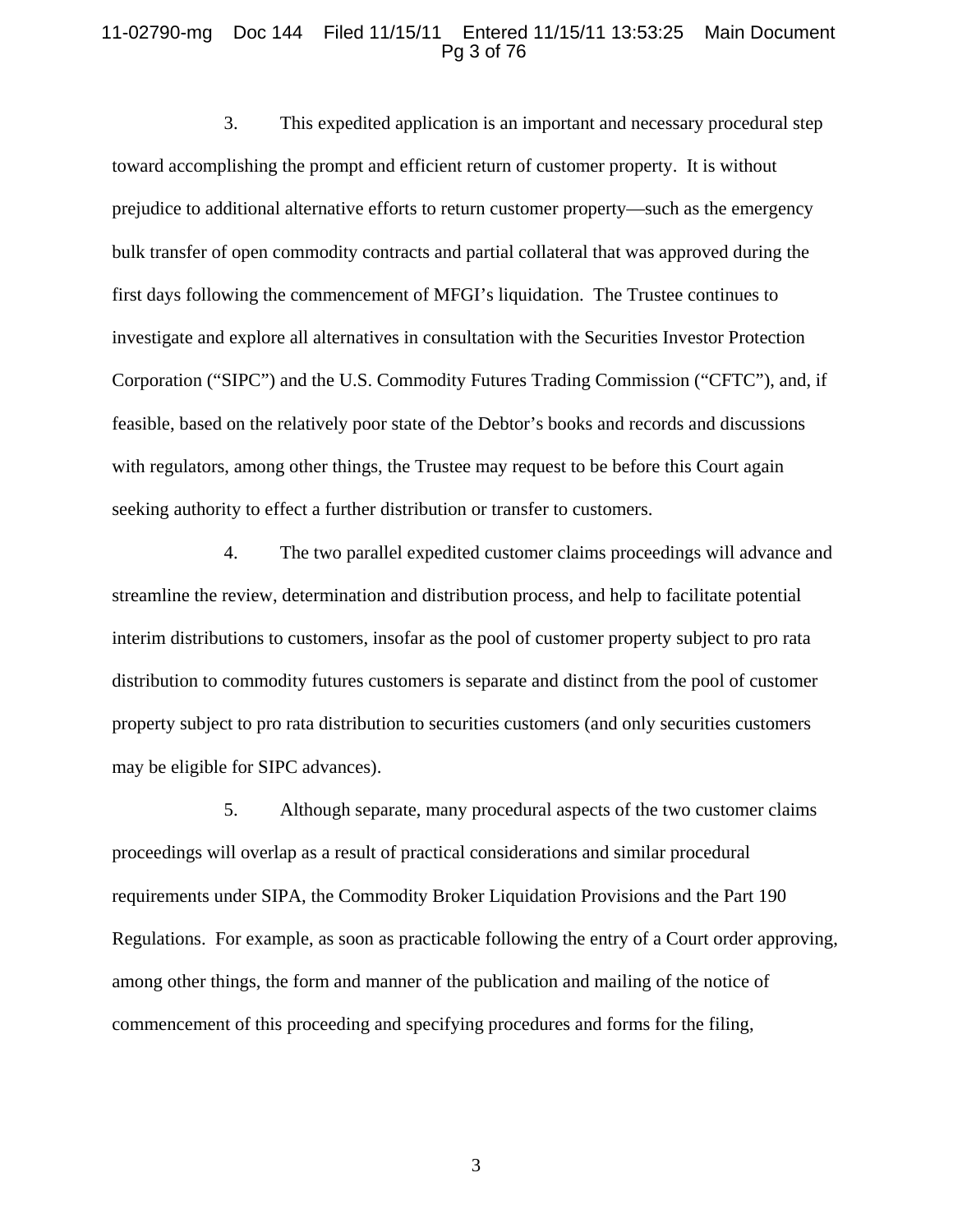#### 11-02790-mg Doc 144 Filed 11/15/11 Entered 11/15/11 13:53:25 Main Document Pg 4 of 76

determination, and adjudication of claims, the Trustee and his professionals will take action to effectuate the following:

- a. Promptly making claim forms and instructions available for download on the Trustee's website, www.mfglobaltrustee.com, to enable claimants to download and submit completed claim forms promptly by mail to the Trustee, and strongly encouraging customers with claims to do so in order to expedite the claims process;
- b. Publication and mailing of the notice of commencement of this proceeding along with claim forms and instructions to all potential claimants identified in MFGI's books and records;
- c. Prompt review of claims, on a rolling basis, as they are filed, and communication with individual claimants by telephone and email to answer questions and obtain threshold information that is missing from a customer's filed claim and supporting documentation, which may be necessary to evaluate claims and facilitate a potential interim distribution to customers;
- d. Determination of claims, and resolution of disputes with claimants who may object to the Trustee's determination, by working with such claimants on an informal and cooperative basis, and, as necessary, following formal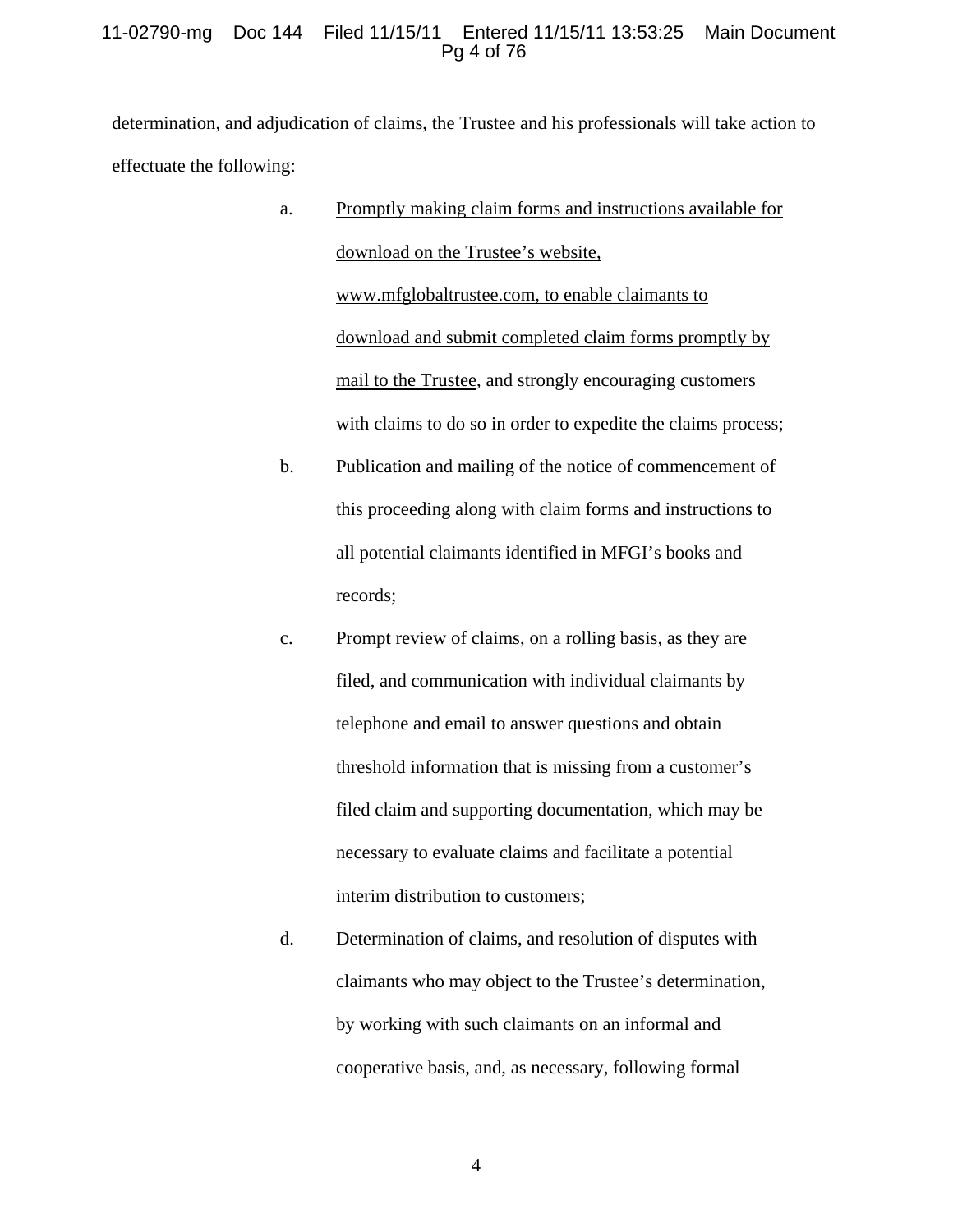#### 11-02790-mg Doc 144 Filed 11/15/11 Entered 11/15/11 13:53:25 Main Document Pg 5 of 76

procedures for obtaining a hearing before this Court, as set forth more fully below in this application; and

e. Distributions of customer property and general estate property, including—to the extent legally and practicably possible—interim distributions of customer property, to satisfy allowed customer claims.

6. During the first two weeks since the commencement of MFGI's liquidation, the Trustee has made, and continues to make, all possible efforts to communicate with potential claimants and respond to the thousands of inquiries that already have been received by the Trustee and his professionals by, among other things, establishing a dedicated call center to address inquiries regarding the proceeding, as well as posting frequent and timely notices of relevant information on the Trustee's website. We understand that, as of the filing of this expedited application, the Trustee's website is receiving, on average, approximately 10,000 unique users per day and the telephone call center that the Trustee established has received approximately 4,000 calls per week. In furtherance of these efforts to communicate with and provide information to customers and creditors, the Trustee also seeks in this application Court approval to fix a meeting of customers and creditors and to fix a time for interim reports to provide, among other things, information about the customer claims process and the SIPA liquidation generally.

7. The procedures proposed by the Trustee in this expedited application, as set forth more fully in detail below, are intended to result in the allowance of meritorious claims and distributions to MFGI's customers and general creditors as quickly as legally and practicably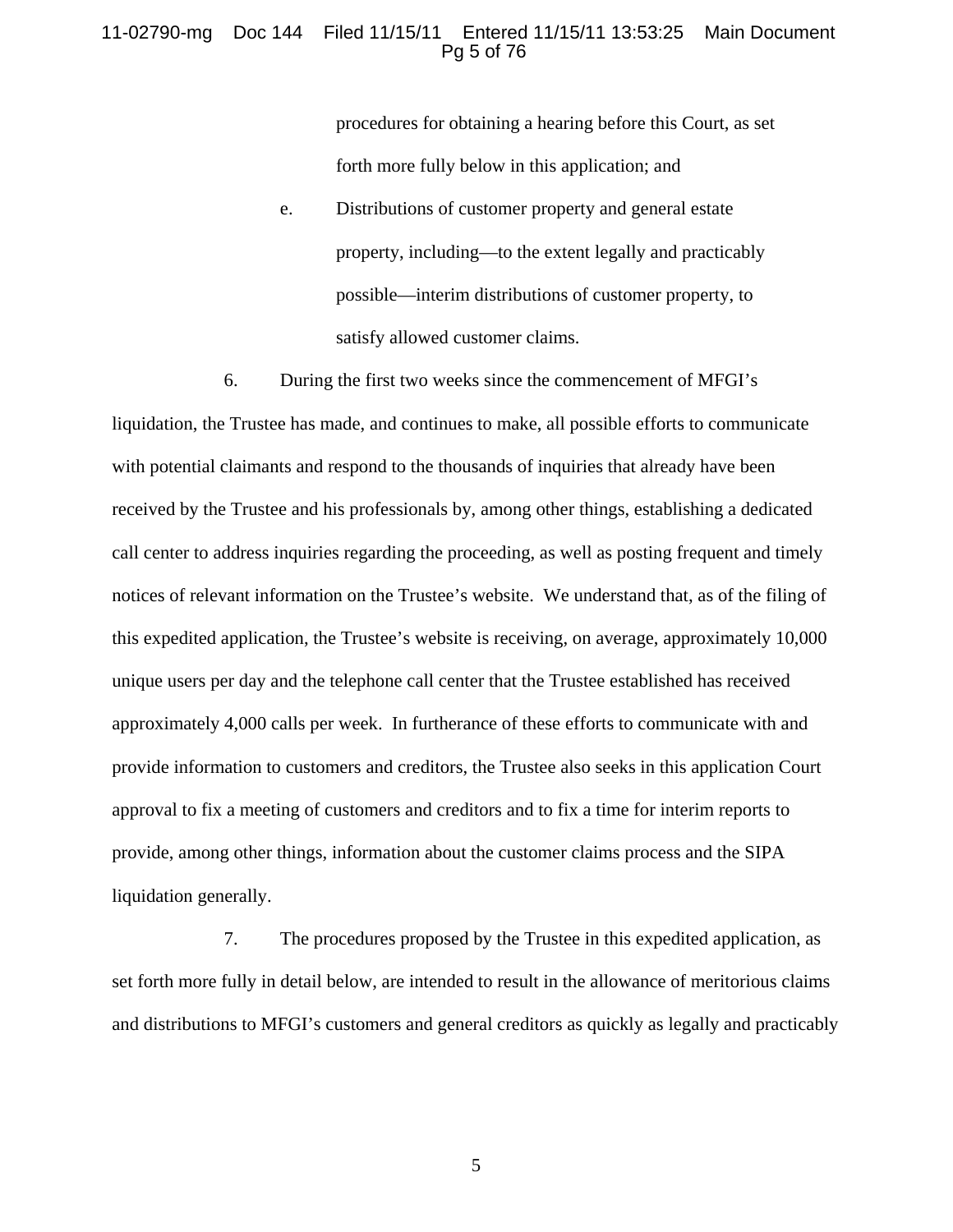#### 11-02790-mg Doc 144 Filed 11/15/11 Entered 11/15/11 13:53:25 Main Document Pg 6 of 76

possible, including partial distribution in interim stages. The Trustee is committed to working with claimants on a cooperative basis to achieve this result.

#### **Background**

8. On October 31, 2011 (the "Filing Date"), the Honorable Paul A. Engelmayer, United States District Court for the Southern District of New York, entered an Order (the "MFGI Liquidation Order") commencing liquidation of MFGI pursuant to the provisions of SIPA in the case captioned *Securities Investor Protection Corp. v. MF Global Inc.*, Case No. 11-CIV-7750 (PAE).

9. The MFGI Liquidation Order, *inter alia*: (i) appointed James W. Giddens as Trustee for the liquidation of the business of MFGI pursuant to SIPA  $\S$  78eee(b)(3); (ii) appointed Hughes Hubbard & Reed LLP counsel to the Trustee pursuant to SIPA  $\S$  78eee(b)(3); and (iii) removed the case to this Court as required by SIPA  $\S$  78eee(b)(4) (the "SIPA Proceeding"). (MFGI Liquidation Order ¶¶ II, IX.)

10. Consistent with a trustee's statutory mandate under subchapter IV of chapter 7 of title 11 of the United States Code (the "Bankruptcy Code"), 11 U.S.C. §§ 761-767 (the "Commodity Broker Liquidation Provisions"), as supplemented by the Commodity Exchange Act ("CEA"), 7 U.S.C. §§ 1 *et seq.*, and the regulations promulgated by the CFTC thereunder, 17 C.F.R. §§ 190.01 through 190.10 (the "Part 190 Regulations"), made applicable in this SIPA Proceeding under SIPA § 78fff-1(b), and working in cooperation with SIPC, the CFTC, the U.S. Securities and Exchange Commission ("SEC"), former MFGI personnel, and numerous derivatives clearing organizations ("DCOs"), including the Chicago Mercantile Exchange ("CME") and others, the Trustee has, since the Filing Date, effected the transfer of approximately three million open commodity contracts in approximately 17,000 customer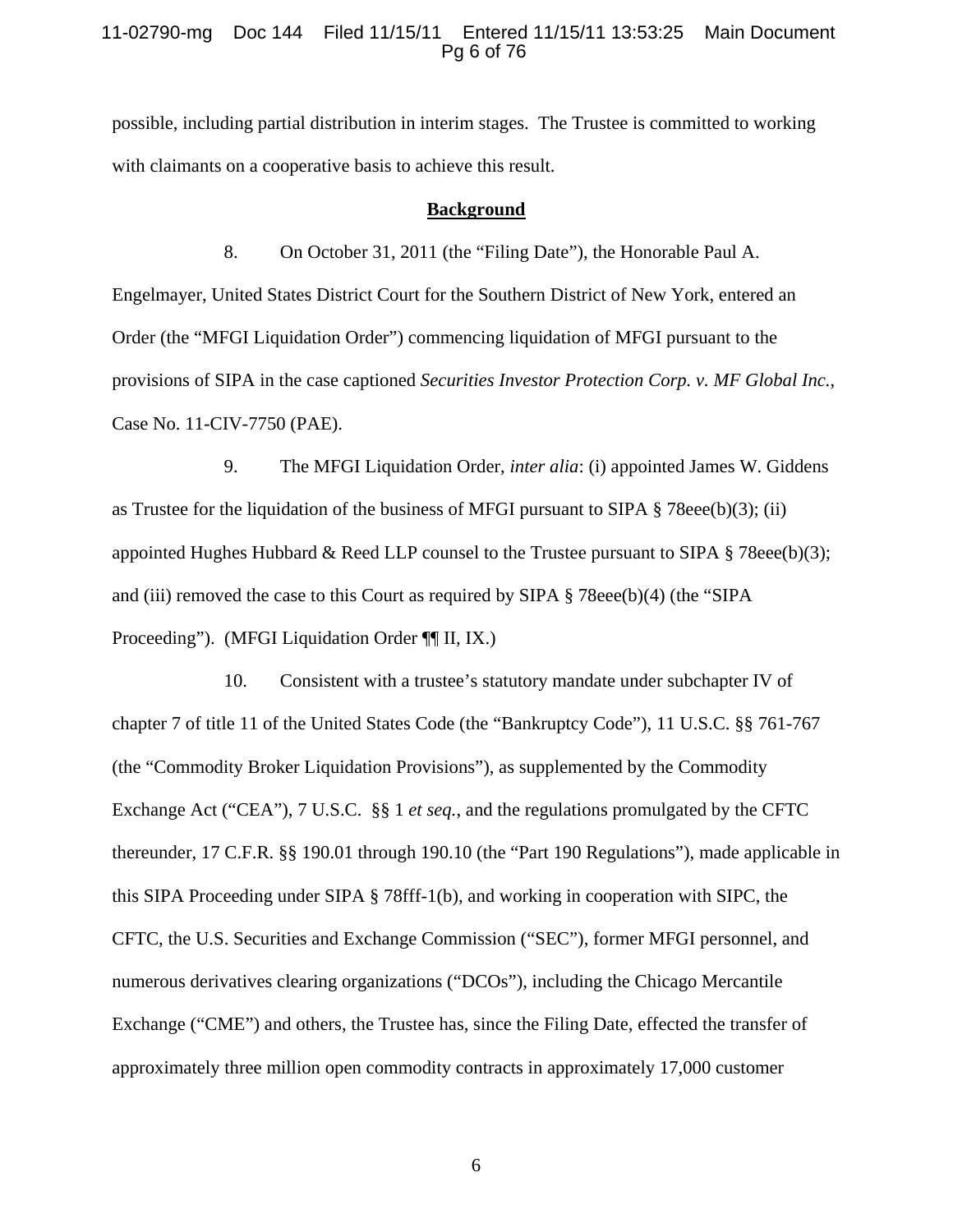#### 11-02790-mg Doc 144 Filed 11/15/11 Entered 11/15/11 13:53:25 Main Document Pg 7 of 76

accounts, along with approximately \$1.55 billion in collateral (the "Transfers") to twelve or more futures commission merchants ("FCMs") in accordance with this Court's Order entered on November 2, 2011, approving the Transfers (the "Transfer Order," ECF No. 14).

11. The effectuation of the Transfers is a testament to the extraordinary efforts, hard work, and dedication of the professionals and regulators involved, particularly given the exigent circumstances they faced, including the large volume and variety of types of customer commodity contracts carried by MFGI as of the Filing Date, and the consequent lack of any single FCM that would be willing and able to accept the entirety of MFGI's open customer commodity positions.

12. As required under the Commodity Broker Liquidation Provisions and the Part 190 Regulations, the Trustee has begun to administer the orderly liquidation of customer commodity accounts that were not transferred by 5:00 p.m. on November 11, 2011.<sup>1</sup> See 17 C.F.R. § 190.02(f)(1). The Trustee intends to allow commodity futures customers to re-acquire "specifically identifiable property" as defined in 17 C.F.R. § 190.01(kk), subject to certain conditions, to the extent legally possible, and to satisfy the claims of commodity futures customers for their "net equity," as defined in 17 C.F.R. §§ 190.01(aa) and 190.07(b), by allocating and making distributions, pursuant to Bankruptcy Code § 766(h) and 17 C.F.R. § 190.08, of "customer property," as defined in Bankruptcy Code § 761(10) and 17 C.F.R. §§ 190.01(n) and 190.08(a).

 $\overline{a}$ 

<sup>1.</sup> Pursuant to the Part 190 Regulations, the Trustee was obligated to commence liquidation of non-transferred open commodity contracts beginning after the close of business on Friday, November 4, 2011 (the last day that such transfers are expected to be concluded). Pursuant to 17 C.F.R. § 190.10(b), the Trustee sought, for good cause shown—and the CFTC did not object to the granting of—an extension of the time limit set forth in 17  $C.F.R. § 190.02(e)(1)$  for effecting the transfers, such that the liquidation did not commence at that time, to give the Trustee additional time to effect the transfers.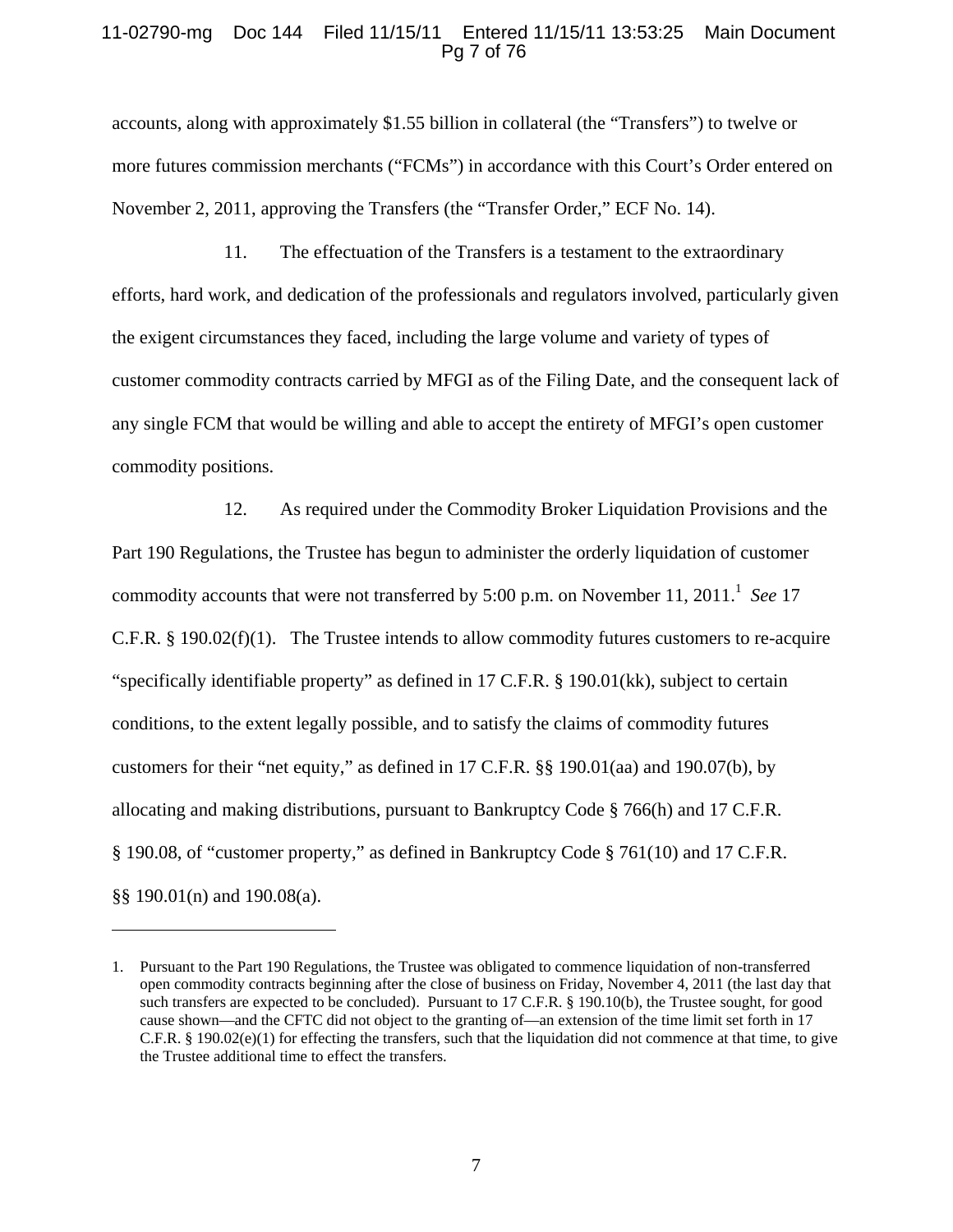#### 11-02790-mg Doc 144 Filed 11/15/11 Entered 11/15/11 13:53:25 Main Document Pg 8 of 76

13. In addition, the Trustee, in furtherance of his statutory mandate under SIPA to facilitate the prompt satisfaction of customer claims and the orderly liquidation of MFGI, is actively seeking to find SIPC-member firms that are willing and able to accept the bulk transfer of some or all of the approximately 450 customer securities accounts of MFGI, as provided in SIPA § 78fff-2(f). The securities claims procedures set forth herein will be applied to the extent that accounts cannot be transferred because of the lack of willing and appropriate transferees.

#### **Proposed Parallel Claims Procedures for Securities Customers and Commodity Futures Customers**

14. To the extent consistent with the provisions of SIPA, a liquidation proceeding is to be conducted in accordance with, and as though it were being conducted under, chapters 1, 3, 5, and 7 of the Bankruptcy Code, and a SIPA trustee has all of the duties of a trustee in a chapter 7 liquidation. 15 U.S.C. §§ 78fff(b) & 78fff-1(b). This includes the duties of a trustee liquidating a commodity futures merchant to the extent not inconsistent with SIPA. 15 U.S.C. § 78fff-1(b). The following proposed claims procedures comply with the requirements of SIPA and the CFTC's Part 190 Regulations, and are designed to determine and resolve claims against MFGI's estate speedily and fairly.

#### Notice of Commencement

15. SIPA § 78fff-2(a)(1) provides that, promptly after appointment, a trustee shall cause notice of the commencement of proceedings to be published in one or more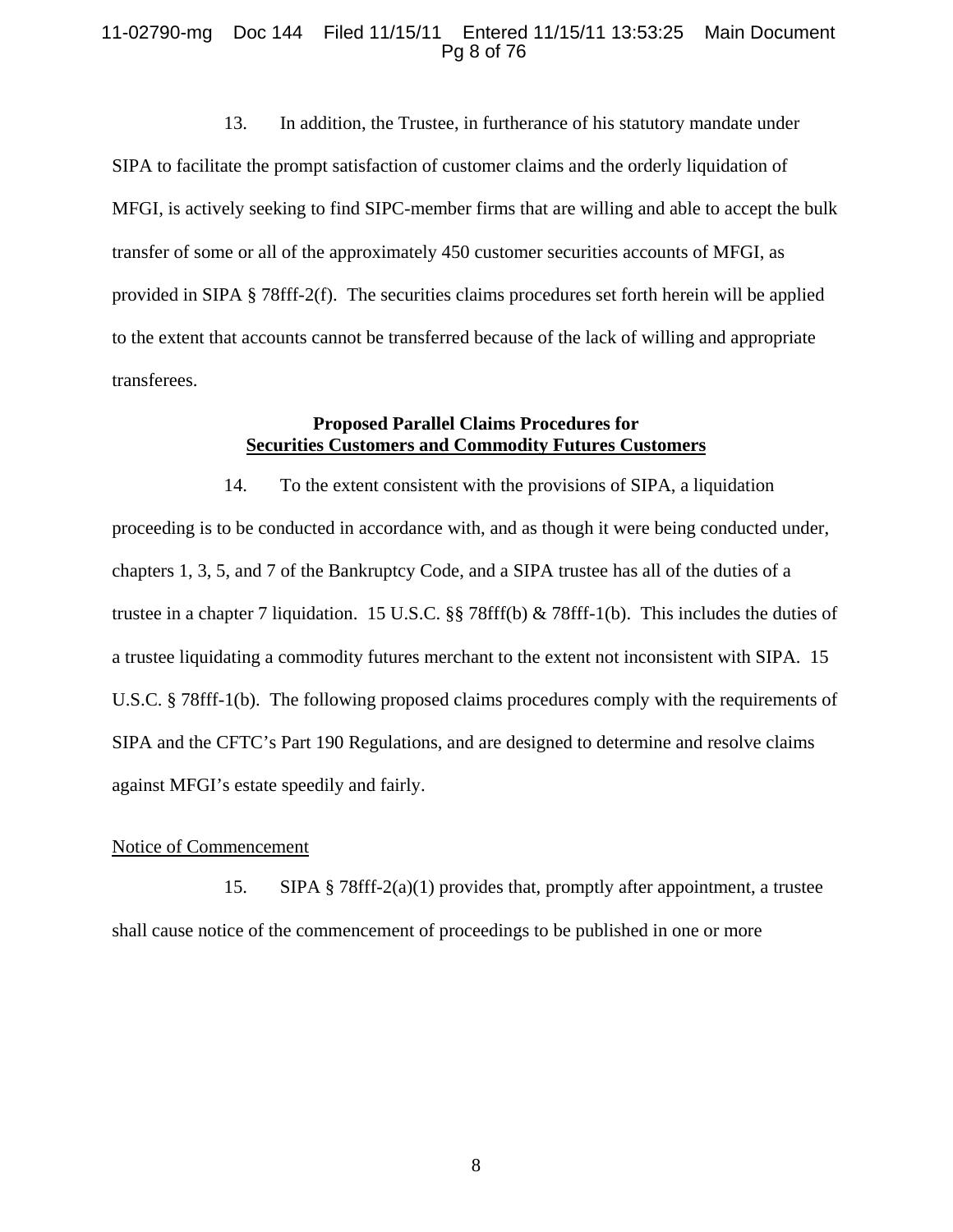#### 11-02790-mg Doc 144 Filed 11/15/11 Entered 11/15/11 13:53:25 Main Document Pg 9 of 76

newspapers of general circulation in the form and manner determined by the Court.<sup>2</sup> In that regard, the Trustee requests that this Court enter an order approving the form of notice of commencement attached as Exhibit A (the "Notice of Commencement") and directing the Trustee to publish such notice no later than November 28, 2011 in the following newspapers:

- *The New York Times*, all editions;
- *The Wall Street Journal*, all editions;
- *The Financial Times*, all editions; and
- *The Chicago Tribune*, all editions.

16. SIPA § 78fff-2(a)(i) further provides that a trustee shall cause notice of commencement of a SIPA proceeding to be mailed to each person who, on the books and records of the debtor, appears to have been a customer of the debtor with an open account within the past twelve months, at the address of such person as it appears on the debtor's books and records, and to other creditors of the estate as determined from the debtor's books and records. In addition, Bankruptcy Code § 765(a) and the Part 190 Regulations require a trustee to "promptly notify each customer of record in writing that an order for relief has been entered and must instruct each such customer to file a proof of customer claim." 17 C.F.R. § 190.02(b)(4). Based on the Trustee's investigation to date, there may be approximately 100,000 potential customer and creditor claims. The Trustee requests that this Court enter an order directing the mailing of the Notice of Commencement no later than November 28, 2011 to persons who, as identified from the Debtor's books and records, may potentially assert claims as securities customers,

 $\overline{a}$ 

<sup>2.</sup> The Part 190 Regulations have no corresponding requirement for newspaper publication of the Notice of Commencement.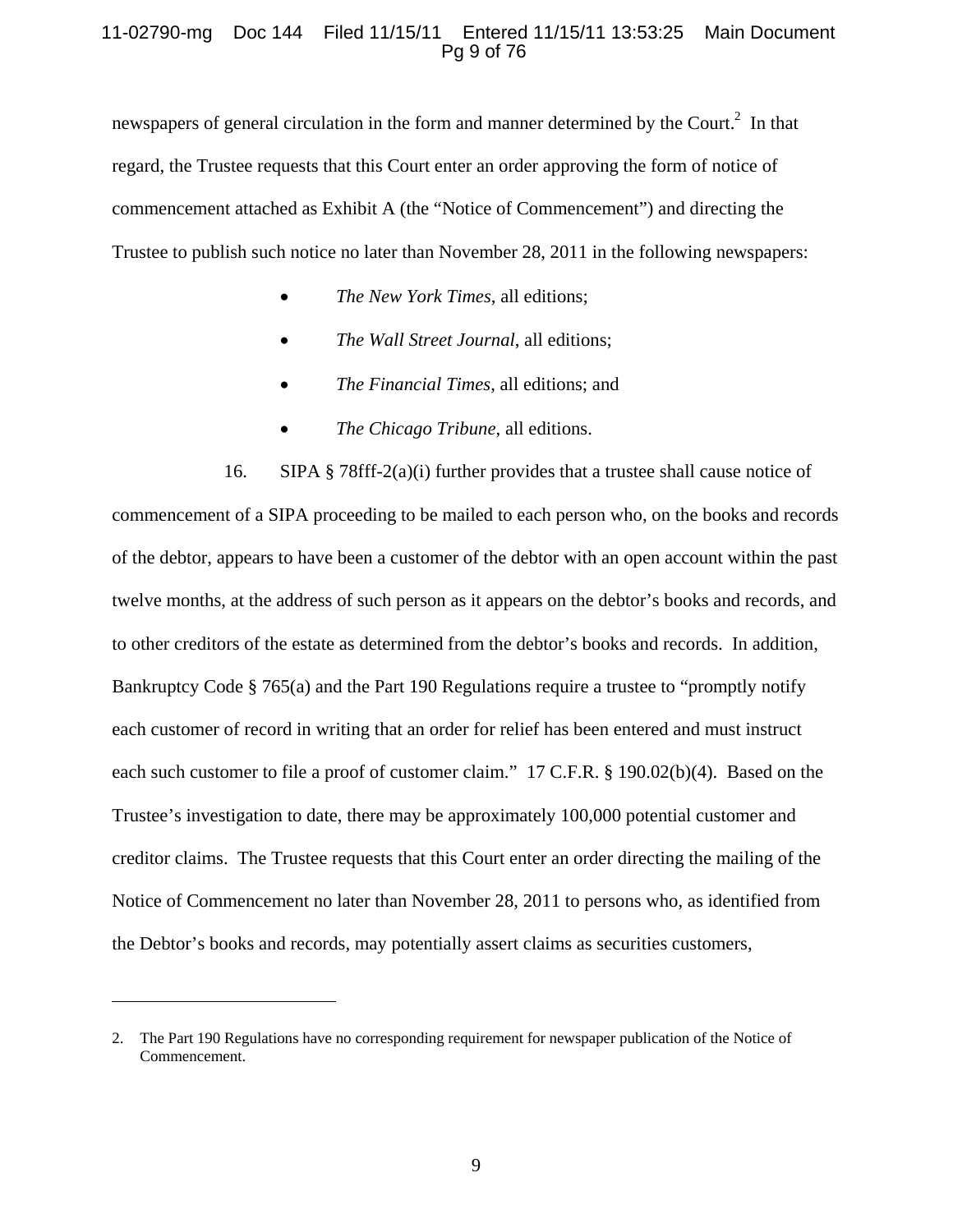#### 11-02790-mg Doc 144 Filed 11/15/11 Entered 11/15/11 13:53:25 Main Document Pg 10 of 76

commodity futures customers, or general creditors, and finding that such mailing complies with SIPA § 78fff-2(a)(i) and Bankruptcy Code § 765(a) and 17 C.F.R. § 190.02(b)(4). In addition, the Trustee will promptly make claim forms and instructions available for download on the Trustee's website, www.mfglobaltrustee.com, to enable claimants to download and submit completed claim forms promptly by mail to the Trustee.

#### Claims Period and Bar Date for Securities Customers and General Claimants

17. SIPA § 78fff-2(a)(3) provides that no claim of a customer or other creditor of the debtor which is received by the trustee after the expiration of the six-month period beginning on the date of publication of the Notice of Commencement shall be allowed, except that the Court may, upon application within such period and for cause shown, grant a reasonable fixed extension of time for the filing of a claim by the United States, by a state or political subdivision thereof, or by an infant or incompetent person without a guardian.

18. Further, and also pursuant to SIPA  $\S$  78fff-2(a)(3), any net equity claim of a securities customer which is received by the Trustee after the expiration of such period of time as may be fixed by the Court (not exceeding sixty days after the date of publication of the Notice of Commencement) need not be paid or satisfied in whole or in part out of customer property, and, to the extent such claim is satisfied from monies advanced by SIPC, it shall be satisfied in cash or securities (or both) as the Trustee determines is most economical to the estate.

19. To expedite distributions to all customers and in keeping with SIPA, the Trustee respectfully requests that the Court enter an order fixing a sixty-day time period from the date of publication and mailing of notice for the filing of securities customer claims for net equity under SIPA to be entitled to the maximum possible protection under SIPA, and fixing a six-month deadline for the filing of any general claims, including those securities customer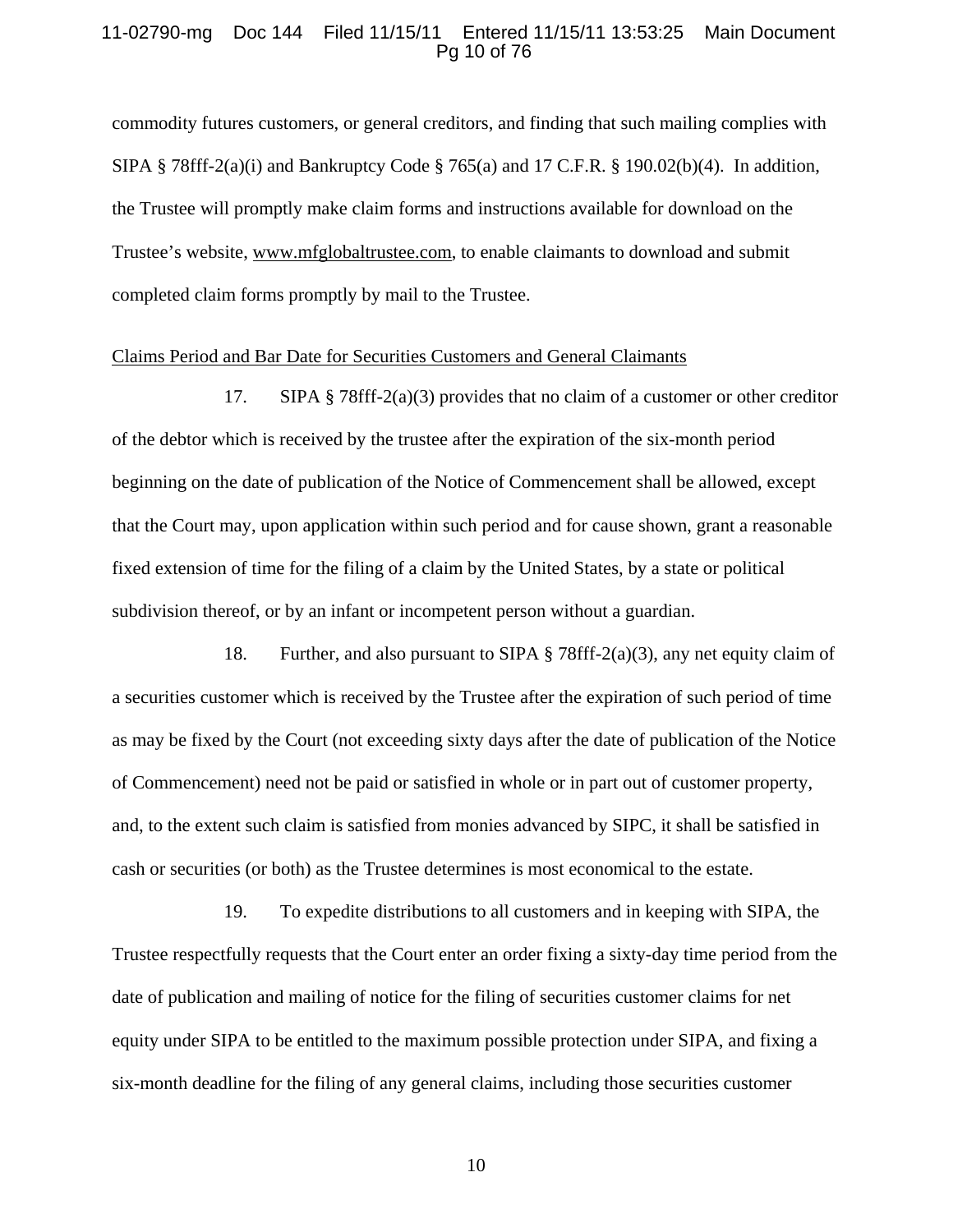#### 11-02790-mg Doc 144 Filed 11/15/11 Entered 11/15/11 13:53:25 Main Document Pg 11 of 76

claims filed after the sixty-day period of maximum SIPA protection. No claim of any kind will be considered if it is received after the six-month period.

20. Accordingly, and for the avoidance of doubt, based upon the proposed November 28, 2011 mailing date for the Notice of Commencement and related claims filing information, the Trustee requests that (i) the bar date for the maximum possible protection for securities customer claims under SIPA be So Ordered as January 27, 2012 and (ii) the bar date for all securities customer claims or general creditor claims be So Ordered as May 28, 2012.<sup>3</sup>

#### Claims Period and Bar Date for Commodity Futures Customers

 $\overline{a}$ 

21. The Part 190 Regulations direct a trustee to set forth a bar date in the commodity futures customer claim form. 17 C.F.R. § 190.02(d).

22. To expedite distributions to all customers and in keeping with the Commodity Broker Liquidation Provisions and the Part 190 Regulations, the Trustee respectfully requests that the Court enter an order fixing a sixty-day time period from the date of publication and mailing of notice for the filing of commodity customer claims for net equity under the Commodity Broker Liquidation Provisions, the Part 190 Regulations, and SIPA § 78fff-1(b).

23. Accordingly, and for the avoidance of doubt, based upon the proposed November 28, 2011 mailing date for the Notice of Commencement and related claims filing information, the Trustee requests that the bar date for the claims of commodity futures customers

<sup>3.</sup> For the avoidance of doubt, even if the mailing of the Notice of Commencement and related claims filing information occurs prior to November 28, 2011, the January 27, 2012 and May 28, 2012 bar dates So Ordered by the Court will remain in full force and effect.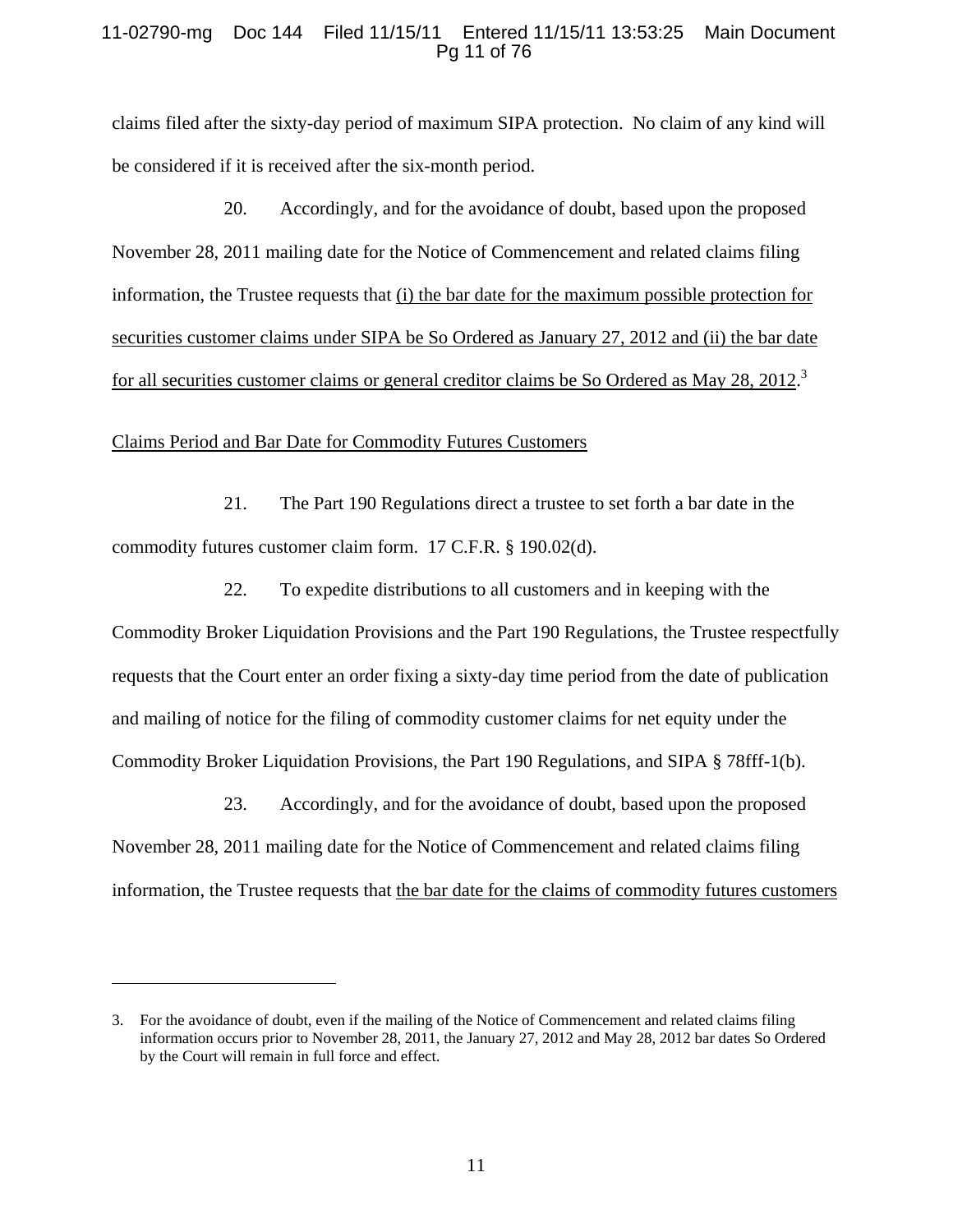#### 11-02790-mg Doc 144 Filed 11/15/11 Entered 11/15/11 13:53:25 Main Document Pg 12 of 76

be So Ordered as January 27, 2012.<sup>4</sup> The January 27, 2012 deadline for filing a commodity futures customer claim may, only for good cause shown, be extended, but, under no circumstance will any extension be granted beyond the expiration of the six-month general creditor claim period on May 28, 2012, regardless of cause. In keeping with the proposed parallel processes for securities claimants, claims of commodity futures customers received after the sixty-day period but before the May 28, 2012 expiration of the six-month general creditor claim period, may be afforded general creditor status.

#### Filing of Claims

 $\overline{a}$ 

24. SIPA § 78fff-2(a)(2) provides that claims against the debtor shall be filed with the trustee. Likewise, the Part 190 Regulations at 17 C.F.R. § 190.02(d) require that each customer be instructed to file a customer claim with the Trustee. The Trustee requests that this Court enter an order directing that all claims against the Debtor in this proceeding be filed with the Trustee electronically online at www.mfglobaltrustee.com, or sent to the Trustee via certified mail, return receipt requested, through the Trustee's claims agent, Epiq Bankruptcy Solutions, LLC at: (i) for delivery via first class mail, MF Global Inc. Claims Processing Center, c/o Epiq Bankruptcy Solutions, LLC, P.O. Box 3656, Portland, OR 97208-3656; or (ii) for delivery via overnight courier or hand delivery, MF Global Inc. Claims Processing Center, c/o Epiq Bankruptcy Solutions, LLC, 10300 SW Allen Blvd., Beaverton, OR 97005.

<sup>4.</sup> For the avoidance of doubt, even if the mailing of the Notice of Commencement and related claims filing information occurs prior to November 28, 2011, the January 27, 2012 bar date So Ordered by the Court will remain in full force and effect.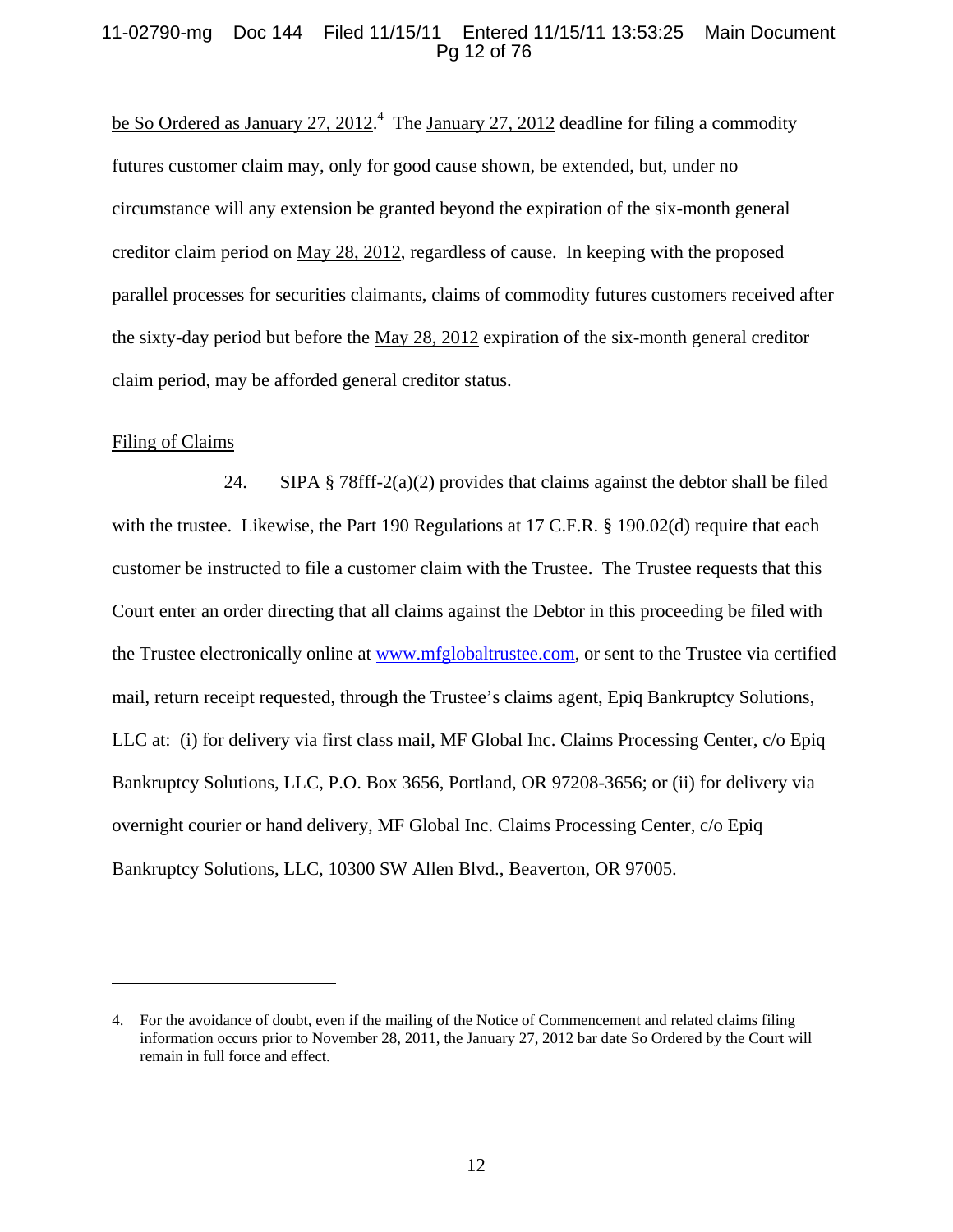#### 11-02790-mg Doc 144 Filed 11/15/11 Entered 11/15/11 13:53:25 Main Document Pg 13 of 76

#### Trustee's Determinations of Claims and Efforts to Make Determinations Promptly

25. As set forth above, to the extent consistent with the provisions of SIPA, a liquidation proceeding is to be conducted in accordance with, and as though it were being conducted under, chapters 1, 3, 5, and 7 of the Bankruptcy Code, and a SIPA trustee has all of the duties of a trustee in a chapter 7 liquidation. 15 U.S.C. §§ 78fff(b) & 78fff-1(b). Bankruptcy Code § 704(5) requires a trustee to examine claims and object to the allowance of any claim that is improper.

26. The Trustee, his professionals, and employees of SIPC will analyze customer claims and accounts. They will compare the claims against the books and records of the Debtor and other sources. They will communicate with claimants by telephone and email, to the extent practicable, to obtain any threshold information that is missing from a claimant's filed claim form and supporting documentation, which may be necessary to evaluate the claim and facilitate a potential interim distribution to customers. In this case, the Trustee intends to devote significant resources to obtaining information and resolving claims consensually and as promptly as possible.

#### Deficiency Notices

27. In addition to reaching out to claimants by telephone and email, claimants who file a deficient claim will also receive a Notice of Deficiency of Claim, substantially in the form attached as Exhibit E hereto, requesting that the claimant provide the specified information or documents within thirty days of the date of the Notice of Deficiency, and notifying the claimant that failure to provide the requested information or documents is grounds for denial of the claim.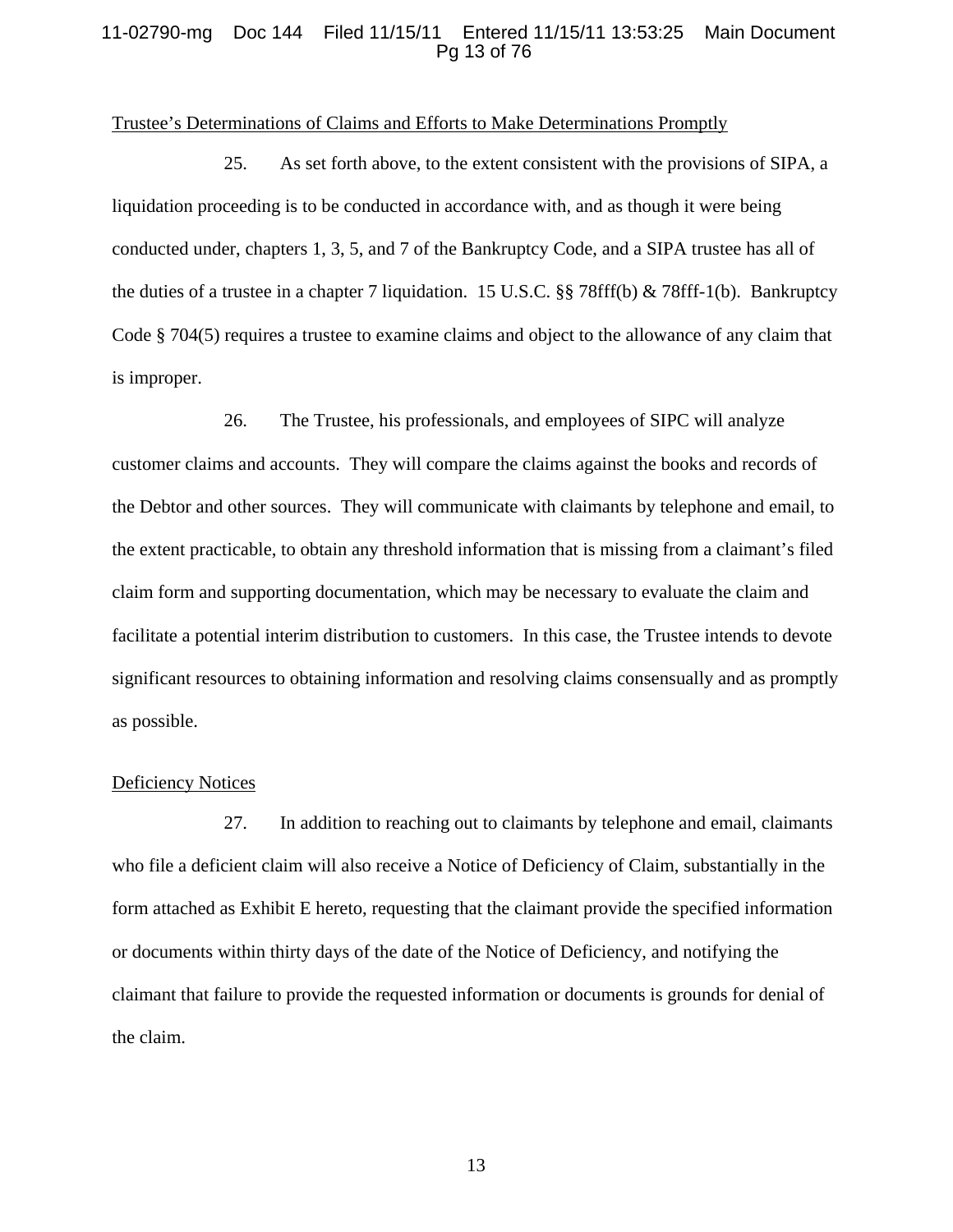#### 11-02790-mg Doc 144 Filed 11/15/11 Entered 11/15/11 13:53:25 Main Document Pg 14 of 76

28. The Trustee requests that this Court approve the Notice of Deficiency of

Claim in substantially the same form as Exhibit E hereto.

#### Satisfaction of SIPA Securities Claims

29. In order to expedite the protection of securities customers of the Debtor

under SIPA, the Trustee requests that the Court enter an order approving the procedures for

payments to customers prescribed in SIPA § 78fff-2(b) which provides in relevant part that:

[T]he court shall, among other things—

(1) with respect to net equity claims, authorize the trustee to satisfy claims out of moneys made available to the trustee by SIPC notwithstanding the fact that there has not been any showing or determination that there are sufficient funds of the debtor available to satisfy such claims; and

(2) with respect to claims relating to, or net equities based upon, securities of a class and series of an issuer which are ascertainable from the books and records of the debtor or are otherwise established to the satisfaction of the trustee, authorize the trustee to deliver securities of such class and series if and to the extent available to satisfy such claims in whole or in part, with partial deliveries to be made pro rata to the greatest extent considered practicable by the trustee.

30. As part of this distribution procedure, the Trustee intends to deliver to

securities customers "customer name securities," as defined in SIPA § 78*lll*(3), where legally possible, and to satisfy the claims of securities customers for their "net equity," as defined in SIPA § 78*lll*(11), by distributing on a ratable basis securities of the same class or series of issue on hand as "customer property," as defined in SIPA § 78*lll*(4), and, if necessary, by distributing cash from such customer property or cash advanced by SIPC, or purchasing securities for customers as provided in SIPA § 78fff-2(d).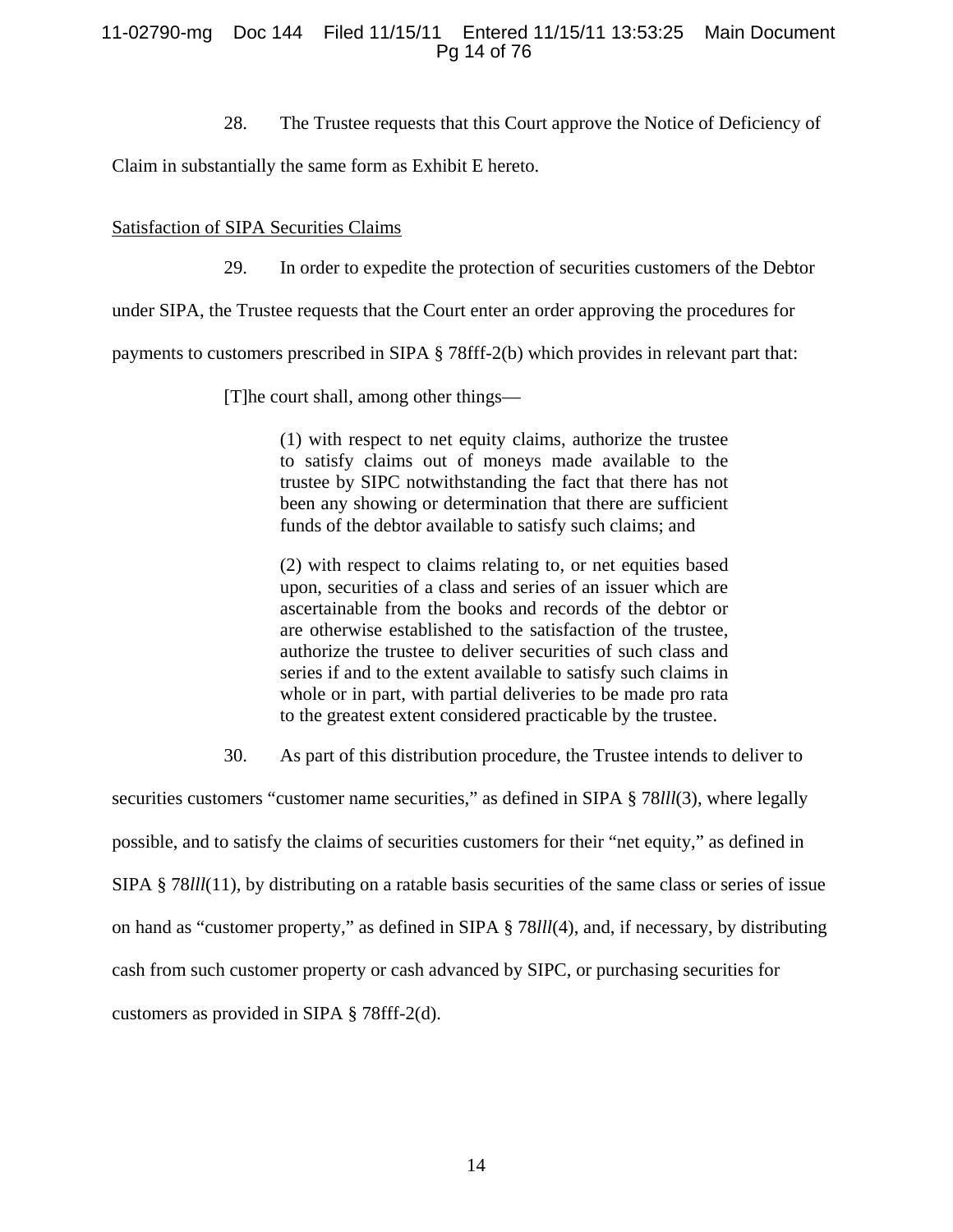#### 11-02790-mg Doc 144 Filed 11/15/11 Entered 11/15/11 13:53:25 Main Document Pg 15 of 76

#### Satisfaction of Commodity Futures Claims

31. Further, in order to expedite the protection of commodity futures customers of the Debtor under the Commodity Broker Liquidation Provisions, the Part 190 Regulations, and SIPA § 78fff-1(b), the Trustee will utilize the calculation of net equity for commodity futures customers prescribed in 17 C.F.R. § 190.07 ("Calculation of allowed net equity") and employ the procedures prescribed in 17 C.F.R. § 190.08 ("Allocation of property and allowance of claims") for the allocation and distribution of commodity futures customer property to claimants.

32. The Trustee fully intends, to the extent legally and practicably feasible, to make one or more interim distributions to customers. Any such interim distribution shall be without prejudice to the Trustee's duties and obligations to require the return of customer property if, and to the extent that, a customer receives a greater distribution than that to which the customer is entitled.

33. The Trustee requests that this Court authorize him to satisfy the claims of securities customers, commodity futures customers, and general creditors of MFGI insofar as the claims agree with the Debtor's books and records, or are otherwise established to the Trustee's satisfaction.

#### Formal Claim Objection Procedures Where Necessary

34. The Trustee anticipates that some claimants may file securities customer claims or commodity futures customer claims that the Trustee may disallow completely, disallow as a "customer" claim, or disallow in part. The Trustee will notify the claimant that the Trustee has determined that the claimant's claim has been disallowed in whole or in part or otherwise has not been approved for satisfaction as filed. The Trustee proposes that such notification shall be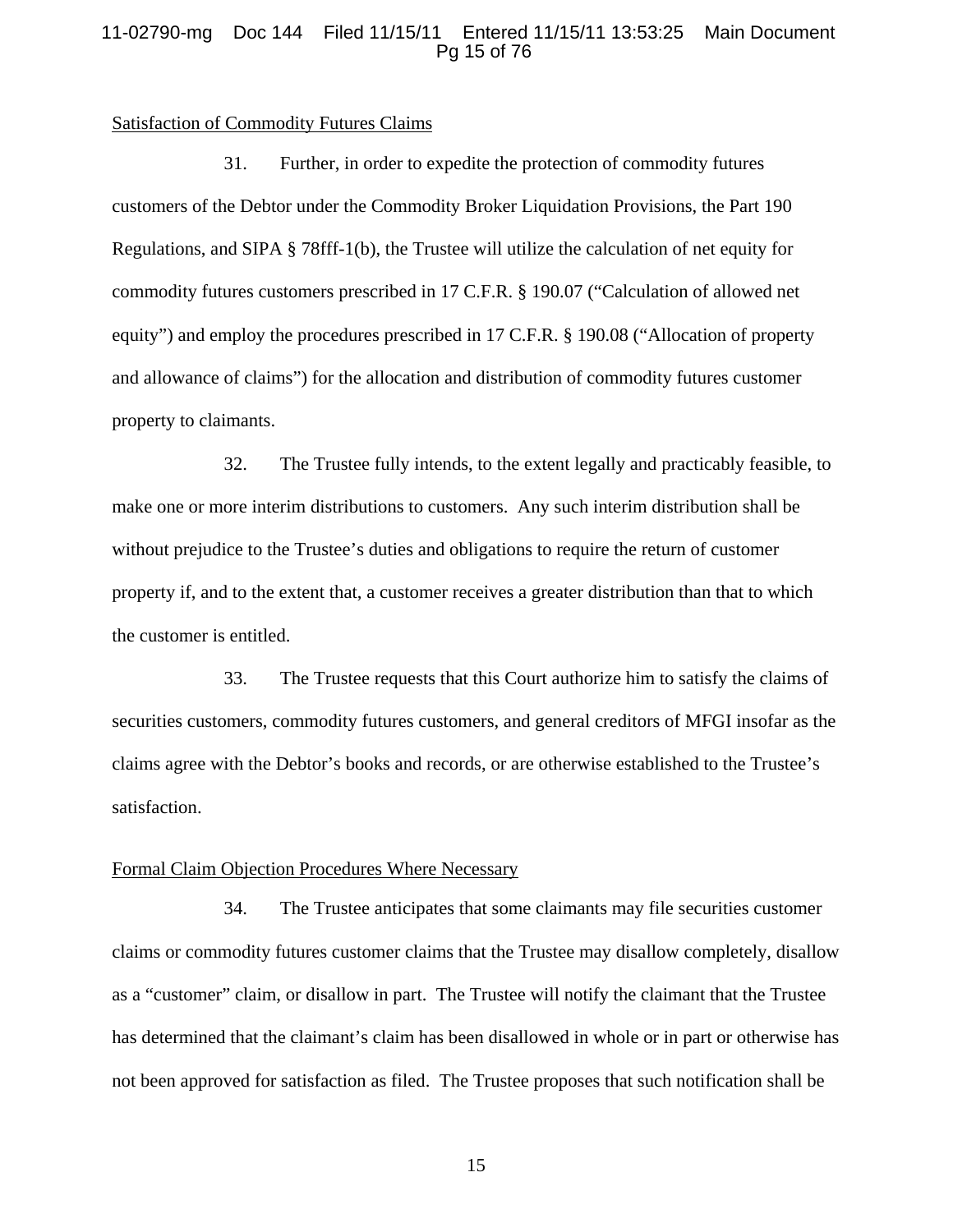#### 11-02790-mg Doc 144 Filed 11/15/11 Entered 11/15/11 13:53:25 Main Document Pg 16 of 76

in a form substantially similar to the Notice of Determination of Claim, attached as Exhibit F hereto.

35. The formal procedure that the Trustee proposes, outlined below, will facilitate the expeditious resolution of disputes which may arise between the Trustee and claimants and ensure that claimants are afforded the due process to which they are entitled. The Trustee emphasizes that he is dedicated to working with customer claimants on an informal and cooperative basis to the extent legally and practicably possible in order to resolve claims determination disputes efficiently and in a manner that is fair for all customers and creditors of MFGI. Accordingly, as set forth below, the Trustee requests authority to compromise and settle any customer claim at any time, as appropriate, without further order of this Court.

36. The Trustee proposes the following procedure for resolving formally both those securities customer claims (as defined in SIPA), and commodity futures customer claims (as defined in the Commodity Broker Liquidation Provisions and the Part 190 Regulations), which the Trustee does not determine to be allowable as filed:

> a. If a claimant is aggrieved by the determination of the Trustee, the claimant, upon the Trustee's motion to uphold such determination, shall be afforded the opportunity to have the matter heard by the Court as a contested matter under Rule 9014 of the Bankruptcy Rules. Prior to the Trustee's filing of a motion to uphold his determination, no discovery or other motion practice shall occur regarding the Trustee's determination of claim or facts giving rise to such determination, absent prior Court approval.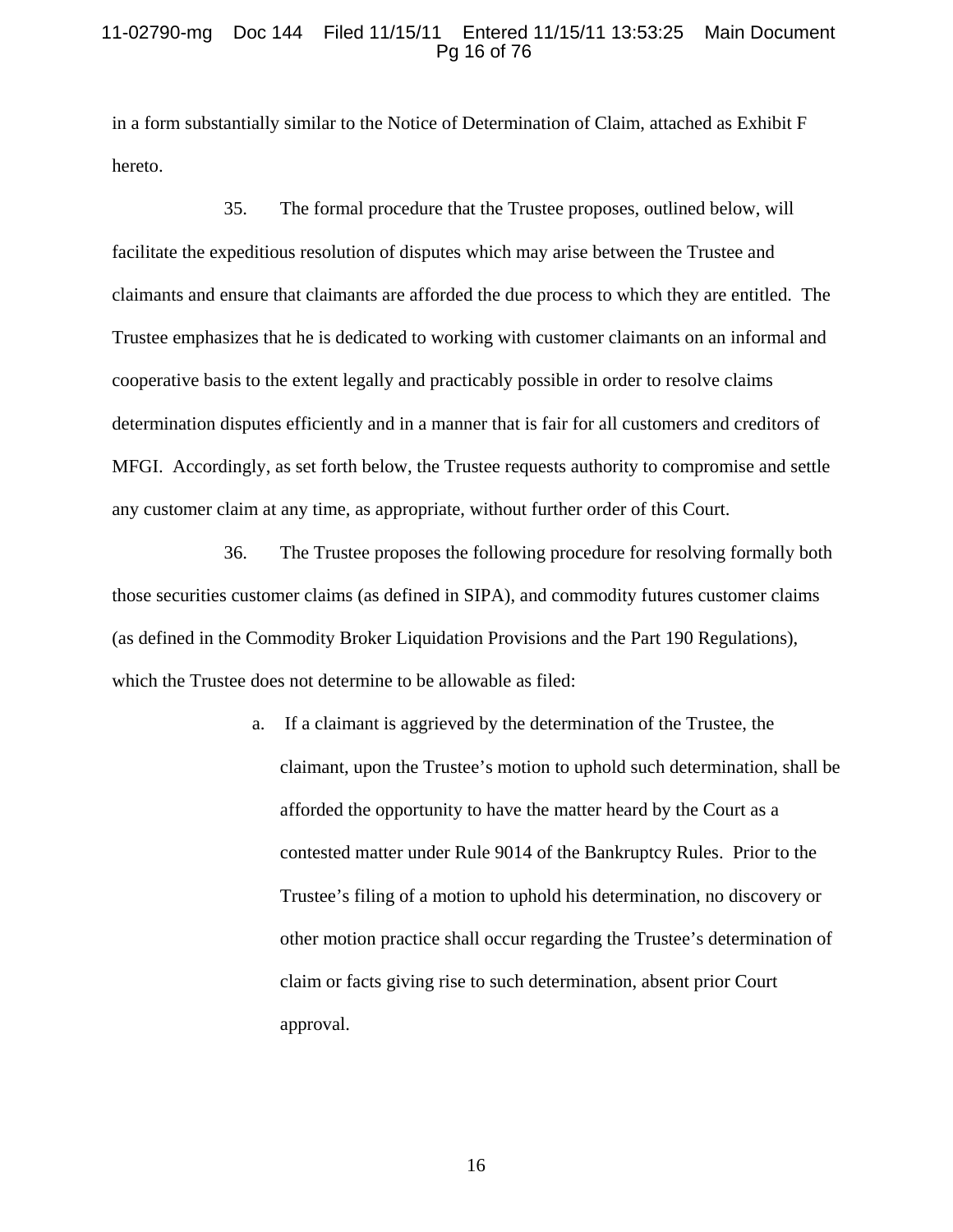#### 11-02790-mg Doc 144 Filed 11/15/11 Entered 11/15/11 13:53:25 Main Document Pg 17 of 76

- b. The claimant shall file a written opposition to the Trustee's determination in accordance with the instructions included with the Trustee's determination. The claimant shall file the written opposition with the Bankruptcy Court in accordance with local rules, and serve upon the Trustee's counsel, Hughes Hubbard & Reed LLP, One Battery Park Plaza, New York, NY 10004, Attention: MFGI Hearing Request, within thirty days of the date on which the Trustee mailed his determination. The request shall include: (i) the claim number; (ii) a detailed statement of the reasons for the claimant's objection to the Trustee's determination; (iii) copies of any document or other writing upon which the claimant relies; and (iv) mailing, phone, and email contact information for the claimant.
- c. The Trustee shall, upon his motion to uphold the determination, ask the Court to set a time and date for a hearing and shall notify the claimant in writing of the time, date and place of the hearing. The Trustee may, in his discretion, upon the advice and consent of SIPC (and, for commodity futures customer claims, the CFTC), establish such other procedures for adjudication of claims as lead to the most efficient and orderly administration of the claims process for all claimants without further order of this Court.
- d. If a claimant fails to file a written opposition within thirty days of the mailing of the Trustee's determination in accordance with the procedures established by this Court's Order, or if the claimant fails to appear at a scheduled hearing, then the Trustee's determination shall be final.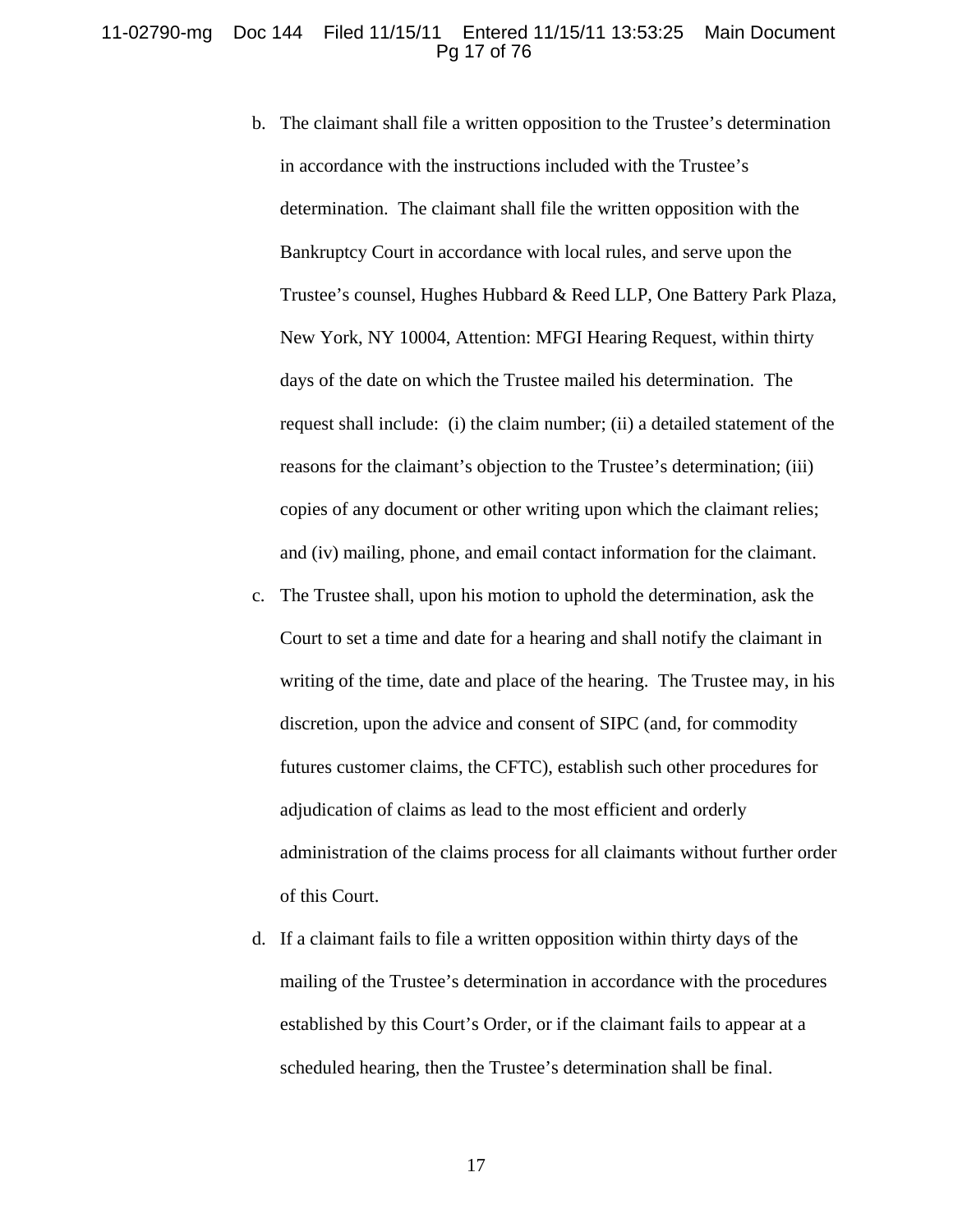#### 11-02790-mg Doc 144 Filed 11/15/11 Entered 11/15/11 13:53:25 Main Document Pg 18 of 76

- e. The Trustee requests authority to compromise and settle any customer claim at any time, as appropriate, without further order of this Court.
- 37. Securities customer claims or commodity futures customer claims that are

denied or denied in part as customer claims entitled to share in customer property may be reclassified as secured or unsecured general creditor claims. The Trustee and his professionals will review all general creditor claims in accordance with SIPA, the Part 190 Regulations and the Bankruptcy Code.

38. The Trustee will implement procedures for the adjudication of non-

customer, general creditor claims, subject to SIPC and Court approval, as necessary.

#### Form of Documents and Mailing

39. In addition to the Notice of Commencement (Exhibit A), and in connection with these claims procedures, the Trustee requests that this Court enter an order approving in substantially the same form as the Exhibits hereto, the following documents:

- Exhibit B Securities Customer Claim Information (including Explanatory Letter to Customers, Explanatory Letter to Broker-Dealers, Securities Customer Claim Form Instructions, Securities Customer Claim Form)
- Exhibit C Commodity Futures Customer Claim Information (including Commodity Futures Customer Claim Form Instruction Letter and Commodity Futures Customer Claim Form)
- Exhibit D General Creditor Claim Information (including Explanatory Letter to General Creditors and General Creditor Claim Form)
- Exhibit  $E$  Form of Notice of Deficiency of Claim (one for each claim type)
- Exhibit F Form of Notice of Trustee's Determination of Claim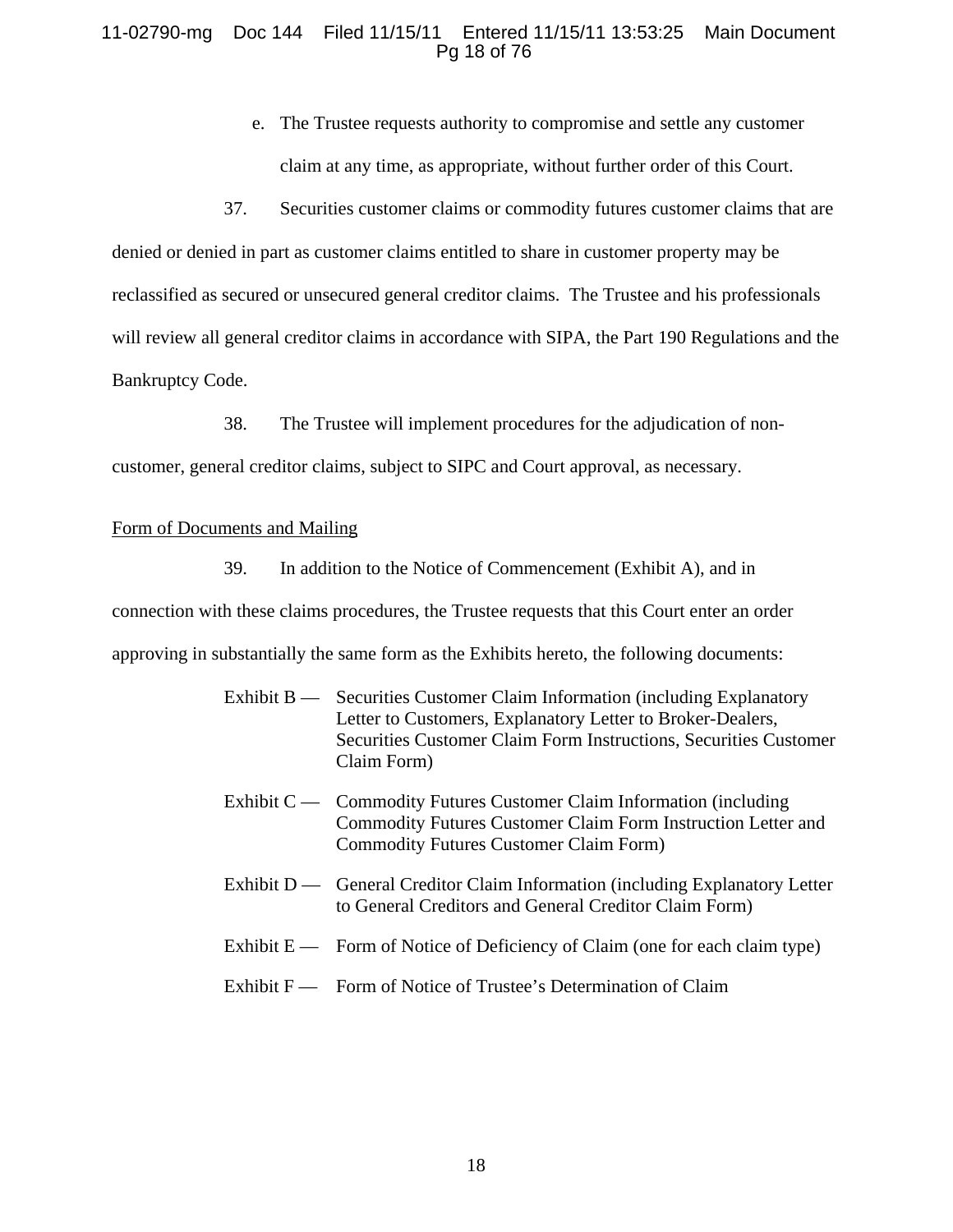#### 11-02790-mg Doc 144 Filed 11/15/11 Entered 11/15/11 13:53:25 Main Document Pg 19 of 76

40. The Trustee further requests authority, on the advice and consent of SIPC and the CFTC, to amend the forms attached as Exhibits A through F without further order of this Court.

41. In connection with the claim procedures described herein, the Trustee requests that this Court enter an order directing the Trustee to effect the mailing of documents substantially in the form of Exhibits B, C, and D to persons who, as identified from the Debtor's books and records, may potentially assert claims as securities customers, commodity futures customers, or general creditors, on or before November 28, 2011, along with the Notice of Commencement (Exhibit A). All such notices will be made available on the Trustee's website (www.mfglobaltrustee.com) and all mailed notices will refer potential claimants to the website to download additional notices and/or to file a claim electronically.

#### **Meeting of Customers and Creditors**

42. The Trustee requests that this Court enter an order setting a meeting of customers and other creditors. The meeting will provide, among other things, information about the customer claims process and the progress of this SIPA liquidation generally. The Trustee further requests that this Court enter an order setting January 12, 2012 at 10:00 a.m., at the New York Marriott Downtown, 85 West Street, New York, NY 10006, as the time and place for such meeting of customers and other creditors.

#### **Interim Reporting**

43. SIPA § 78fff-1(c) requires that the trustee report his progress to this Court. The Trustee requests the Court enter an order directing the Trustee to file his first interim report within six months after publication of the Notice of Commencement, and to file interim reports at least every six months thereafter.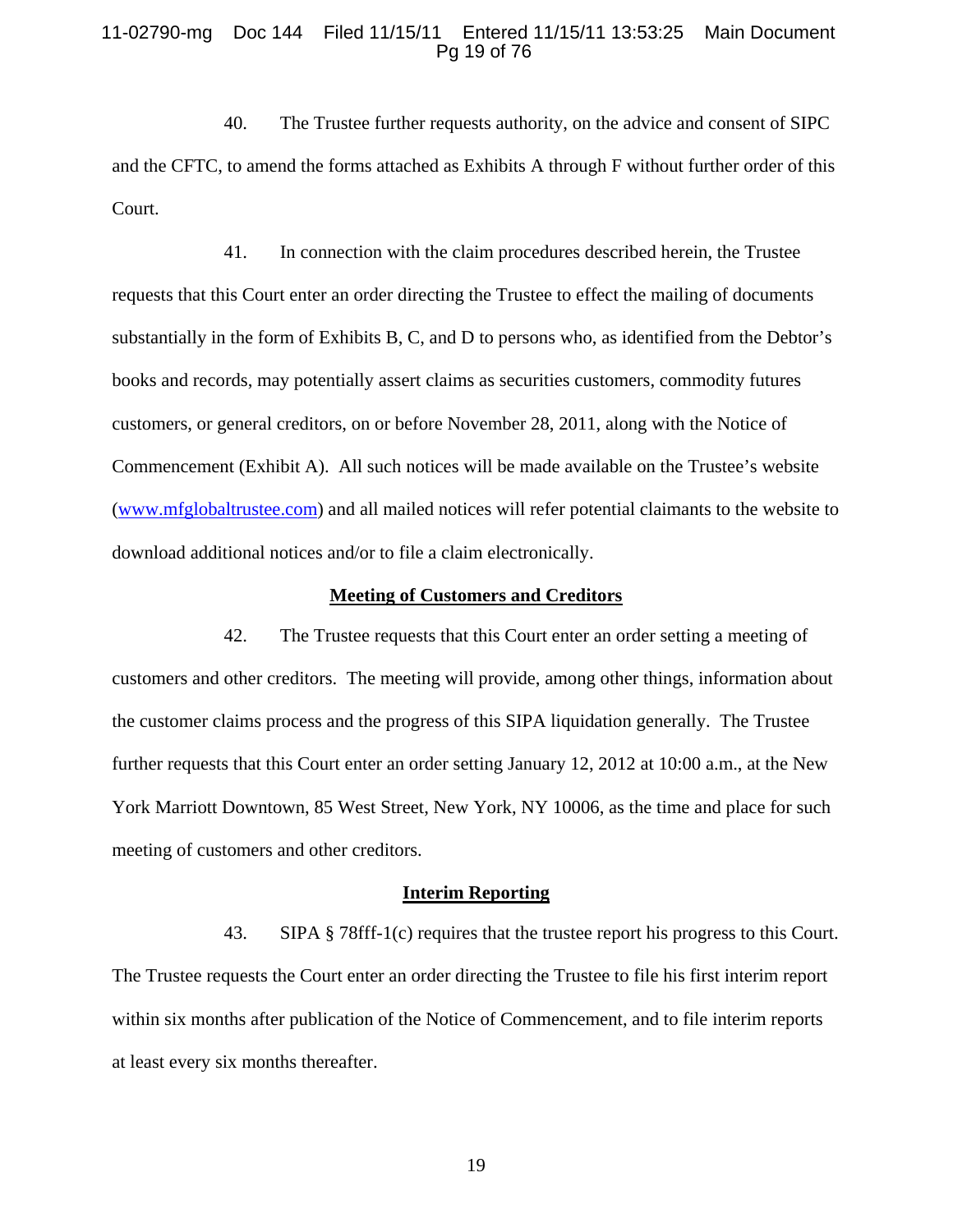#### 11-02790-mg Doc 144 Filed 11/15/11 Entered 11/15/11 13:53:25 Main Document Pg 20 of 76

#### **Notice**

44. Notice of this application has been provided by overnight delivery or email to (i) all parties that have filed a notice of appearance in this case; (ii) SIPC; (iii) the SEC; (iv) the CFTC; (v) the Internal Revenue Service; and (viii) the United States Attorney for the Southern District of New York. In addition, notice of this application has been published on the Trustee's website, www.mfglobaltrustee.com. The Trustee submits that no other or further notice need be given.

45. SIPC and the CFTC have reviewed this application and consent to the

relief herein. No previous application in this connection has been made to this or any other court.

WHEREFORE, the Trustee respectfully requests that this Court enter the

proposed order attached hereto as Exhibit G.

Dated: New York, New York November 15, 2011

#### HUGHES HUBBARD & REED LLP

By: /s/ James B. Kobak, Jr.

 James B. Kobak, Jr. Christopher K. Kiplok Josiah S. Trager Meaghan C. Gragg One Battery Park Plaza New York, New York 10004 Telephone: (212) 837-6000 Facsimile: (212) 422-4726 Email: kobak@hugheshubbard.com

Attorneys for James W. Giddens, Trustee for the SIPA Liquidation of MF Global Inc.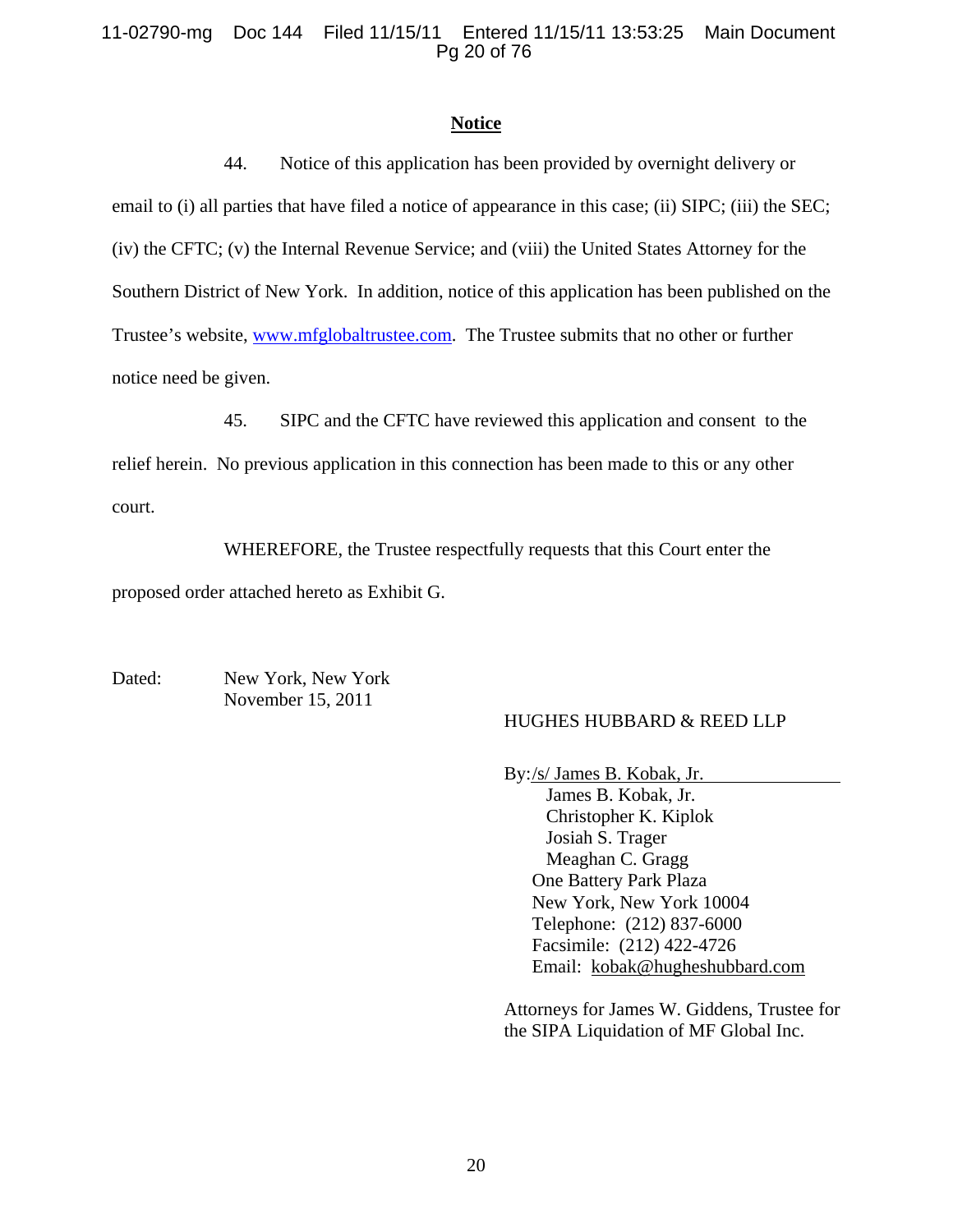11-02790-mg Doc 144 Filed 11/15/11 Entered 11/15/11 13:53:25 Main Document Pg 21 of 76

# Exhibit A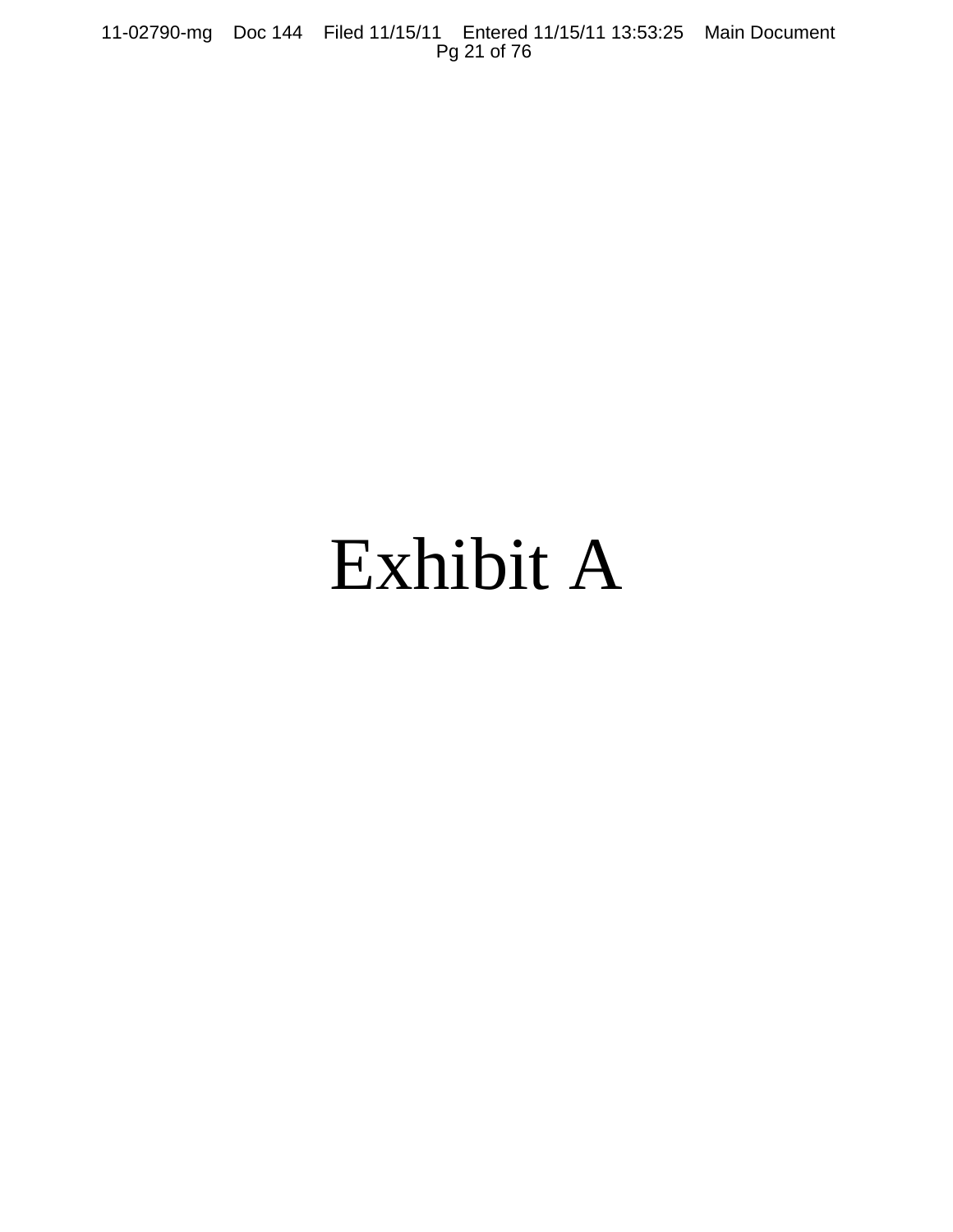11-02790-mg Doc 144 Filed 11/15/11 Entered 11/15/11 13:53:25 Main Document Pg 22 of 76

#### **UNITED STATES BANKRUPTCY COURT SOUTHERN DISTRICT OF NEW YORK**

In re

MF GLOBAL INC.,

Case No. 11-2790 (MG) SIPA

Debtor.

#### Commencement of Liquidation Proceeding

NOTICE IS HEREBY GIVEN that on October 31, 2011 the Honorable Paul A. Engelmayer, Judge of the United States District Court for the Southern District of New York, entered an Order granting the application of the Securities Investor Protection Corporation ("SIPC") for issuance of a Protective Decree adjudicating that the customers of MF Global Inc. (the "Debtor"), are in need of the protection afforded by the Securities Investor Protection Act of 1970 ("SIPA"). James W. Giddens (the "Trustee") was appointed trustee for the liquidation of the business of the Debtor, and Hughes Hubbard & Reed LLP was appointed as counsel to the Trustee.

#### Deadlines for Submitting Claims

NOTICE IS HEREBY GIVEN that commodity futures customers of the Debtor must file their claims with the Trustee within **SIXTY DAYS** after the date of this Notice or their claim will be barred (unless extended, for good cause only). No extension for filing a commodity futures customer claim will be granted beyond the six-month period after the date of this Notice, regardless of cause. Commodity futures customer claims that are filed after the sixty-day period, but before the six-month period after this Notice may be afforded general creditor status. Securities customers of the Debtor who wish to avail themselves of the maximum protection afforded to them under SIPA are required to file their claims with the Trustee within **SIXTY DAYS** after the date of this Notice. Securities customers may file their claims up to six months after the date of this Notice; however, the filing of securities customer claims after the sixty-day period but within the six-month period may result in less protection for the securities customer under SIPA. All claims must be filed with the Trustee electronically online at www.mfglobaltrustee.com, OR sent to the Trustee via certified mail, return receipt requested to one of the following addresses:

*If by first class mail:*  MF Global Inc. Claims Processing Center c/o Epiq Bankruptcy Solutions, LLC P.O. Box 3656 Portland, OR 97208-3656

*If by overnight mail:*

MF Global Inc. Claim Processing Center c/o Epiq Bankruptcy Solutions, LLC 10300 SW Allen Blvd. Beaverton, OR 97005

Customer claims will be deemed filed only when received by the Trustee.

Forms for the filing of customers' claims are being mailed to customers of the Debtor as their names and addresses appear on the Debtor's books and records. Customer claim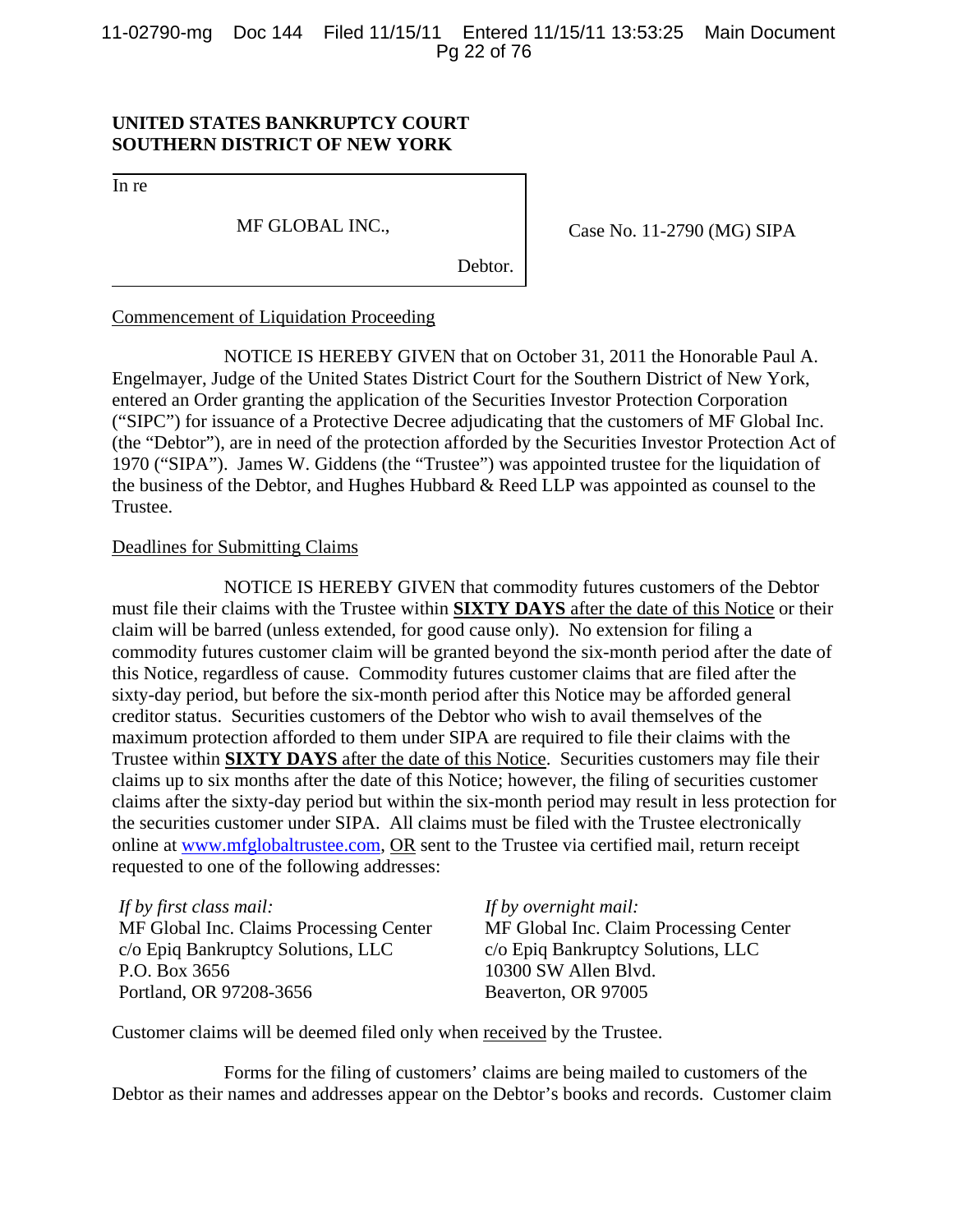#### 11-02790-mg Doc 144 Filed 11/15/11 Entered 11/15/11 13:53:25 Main Document Pg 23 of 76

forms are also available on the Trustee's website, www.mfglobaltrustee.com, or by writing to the Trustee at the address of his counsel below.

Claims by broker-dealers for the completion of open contractual securities commitments must be filed with the Trustee within sixty days after the date of this Notice. Such claims will be deemed to be filed only when received by the Trustee.

All other creditors of the Debtor must file formal claims with the Trustee at the address shown above within **SIX MONTHS** after the date of this Notice. All such claims will be deemed filed only when received by the Trustee.

**For the avoidance of doubt, (i) claims of commodity futures customers must be received by the Trustee on or before January 27, 2012; (ii) claims of securities customers seeking the maximum protection under SIPA must be received by the Trustee on or before January 27, 2012; and (iii) all claims must be received by the Trustee on or before May 28, 2012, or they will be absolutely barred. No commodity futures customer claim will be allowed unless received by the Trustee on or before January 27, 2012, or unless extended (for good cause only); but, if received by the Trustee after January 27, 2012, but on or before May 28, 2012, a commodity futures customer claim may be afforded general creditor status.** 

 The Trustee has published protocols for certain transactional claims. These protocols should be reviewed carefully before submitting a claim to the Trustee, and are available at the Trustee's website, www.mfglobaltrustee.com.

#### Automatic Stay Of Actions Against The Debtor

NOTICE IS HEREBY GIVEN that as a result of the issuance of the Protective Decree, certain acts and proceedings against the Debtor and its property are stayed as provided in 11 U.S.C. § 362 and by order of the United States District Court for the Southern District of New York, entered October 31, 2011 by the Honorable Paul A. Engelmayer.

#### Meeting of Customers and Other Creditors

NOTICE IS HEREBY GIVEN that a meeting of customers and other creditors will be held at the New York Marriott Downtown, 85 West Street, New York, NY 10006, on January 12, 2012 at 10:00 a.m. The Trustee will preside at such meeting, to provide information about the customer claims process and the progress of this SIPA liquidation.

#### Additional Information

NOTICE IS HEREBY GIVEN THAT copies of this Notice, claim forms, and other background on this SIPA liquidation may be found on SIPC's website, www.sipc.org under Proceedings/Liquidation, and on the Trustee's website, www.mfglobaltrustee.com. From time to time other updated information and notices concerning this proceeding may also be posted at these websites.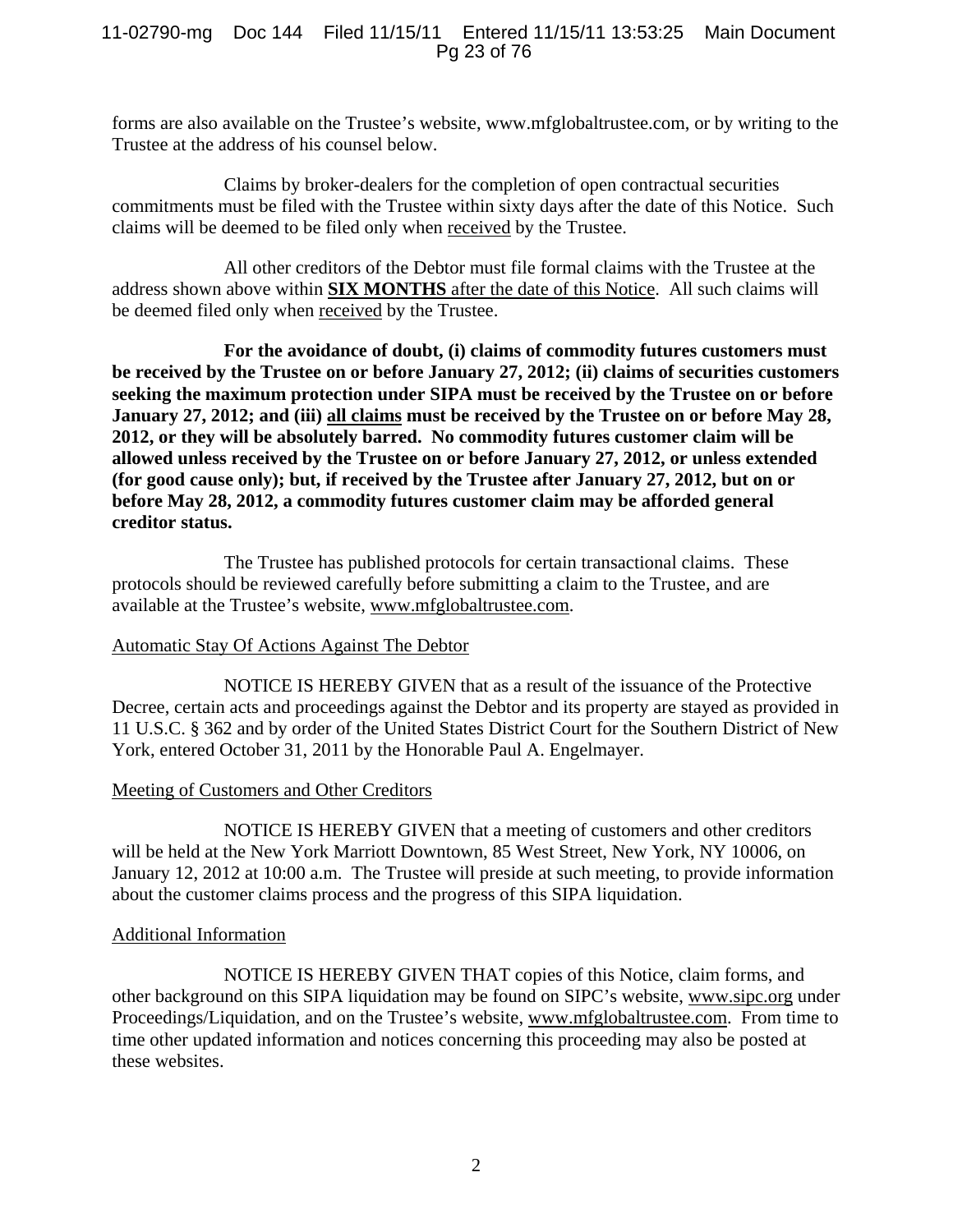#### 11-02790-mg Doc 144 Filed 11/15/11 Entered 11/15/11 13:53:25 Main Document Pg 24 of 76

Dated: New York, New York November 28, 2011

> HUGHES HUBBARD & REED LLP One Battery Park Plaza New York, New York 10004 Telephone: (212) 837-6000 Facsimile: (212) 422-4726

Attorneys for James W. Giddens, Trustee for the SIPA Liquidation of MF Global Inc.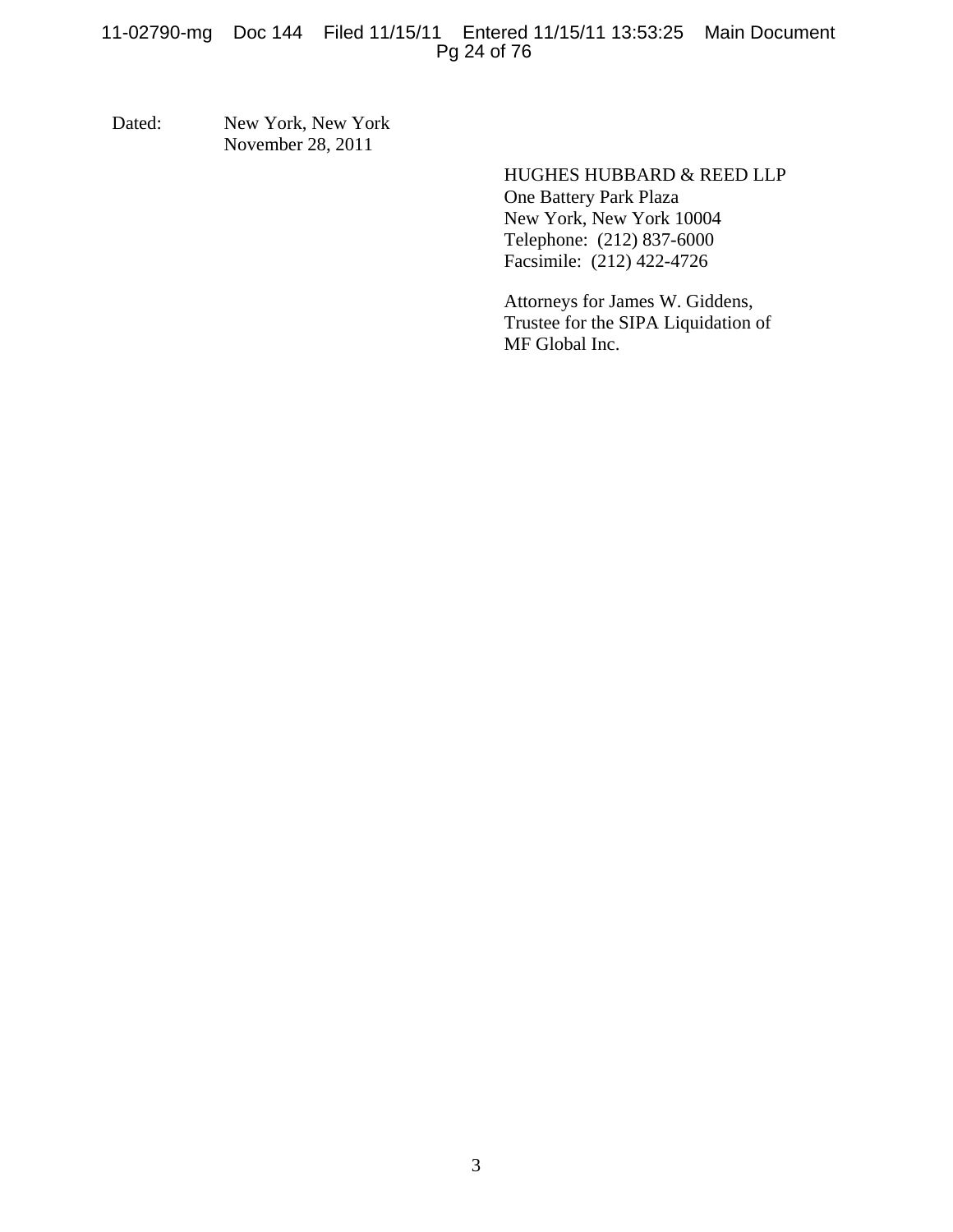11-02790-mg Doc 144 Filed 11/15/11 Entered 11/15/11 13:53:25 Main Document Pg 25 of 76

# Exhibit B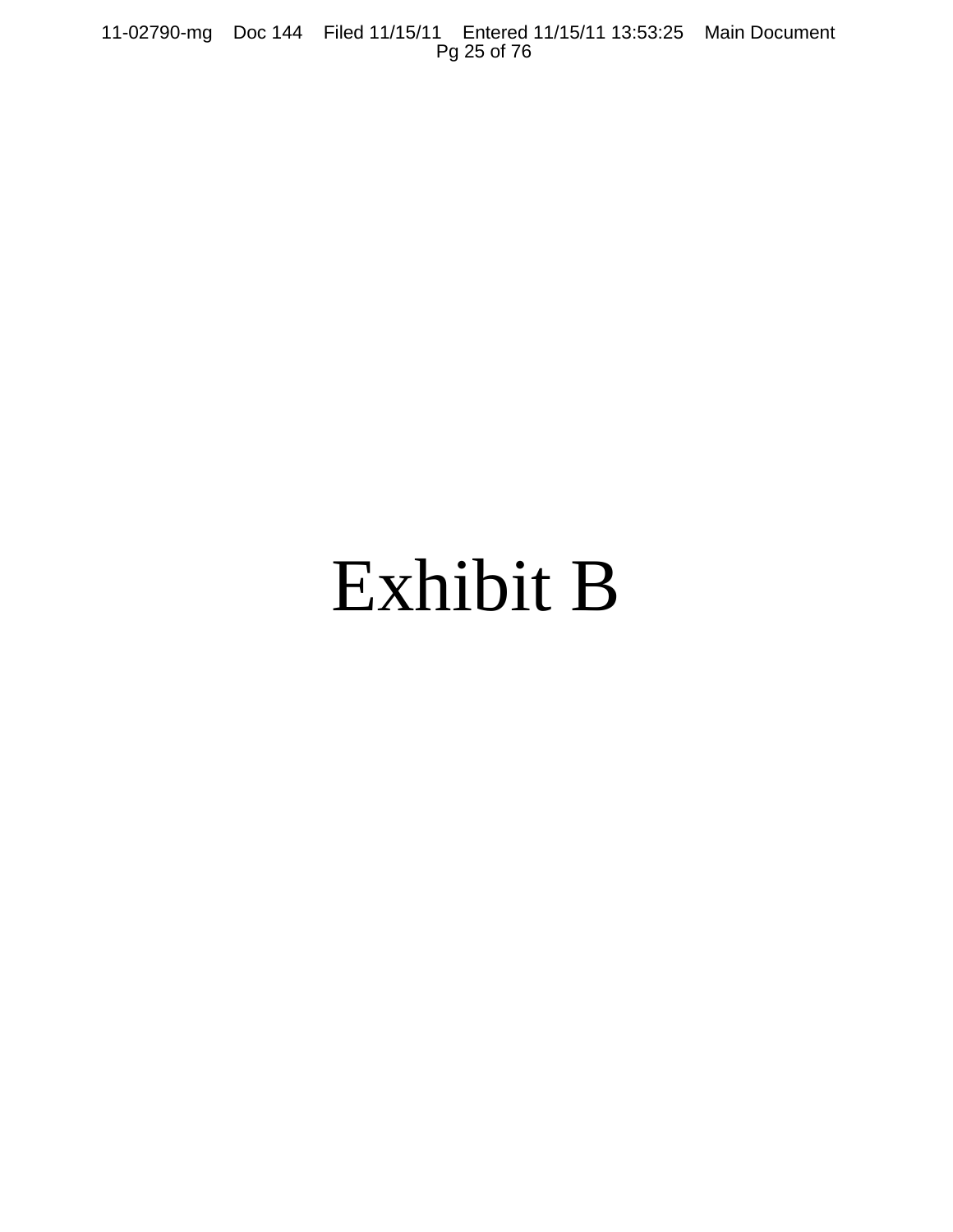#### **MF GLOBAL INC.**

#### In Liquidation

#### November 28, 2011

#### TO ALL PERSONS ASSERTING CLAIMS AS SECURITIES CUSTOMERS OF MF GLOBAL INC.:

Enclosed are a securities customer claim form, securities customer claim form instructions, and a separate letter for broker dealers having open securities or money balances as of October 31, 2011 with MF Global Inc. (the "Debtor"). You will receive a separate securities customer claim form packet for each securities account you have with MF Global Inc., as identified from MF Global Inc.'s books and records. Should you require additional or different forms, all claims forms are available at the Trustee's website, www.mfglobaltrustee.com.

You are urged to read these and the other enclosed documents carefully. They explain steps to protect any rights and claims you may have in this liquidation proceeding.

 In addition, the Trustee has published protocols for certain transactional claims. These protocols should be reviewed carefully before submitting a claim to the Trustee, and are available at the Trustee's website, www.mfglobaltrustee.com.

The Trustee is actively seeking to find SIPC-member firms that are willing and able to accept the bulk transfer of some or all of the Debtor's securities customer accounts. Regardless of any transfer or closeout of your positions with the Debtor, if you believe that the Debtor still owes you cash or securities from one or more securities customer accounts, you must fill out a securities customer claim form for each separate securities account that you are claiming. All claims must be filed with the Trustee electronically online at www.mfglobaltrustee.com, or sent to the Trustee via certified mail, return receipt requested, to one of the following addresses:

| If by first class mail:                 | If by overnight mail:                  |
|-----------------------------------------|----------------------------------------|
| MF Global Inc. Claims Processing Center | MF Global Inc. Claim Processing Center |
| c/o Epiq Bankruptcy Solutions, LLC      | c/o Epiq Bankruptcy Solutions, LLC     |
| P.O. Box 3656                           | 10300 SW Allen Blvd.                   |
| Portland, OR 97208-3656                 | Beaverton, OR 97005                    |

A return envelope for the completed claim form(s) is enclosed. Please make a copy of your claim form(s) for your own records before mailing.

Your claim(s) will not be deemed to be filed until received by the Trustee. If you submit your claim(s) by mail, it is strongly recommended that your claim(s) be mailed via certified mail, return receipt requested. Your return receipt will be the only document you will receive that shows your claim has been received by the Trustee.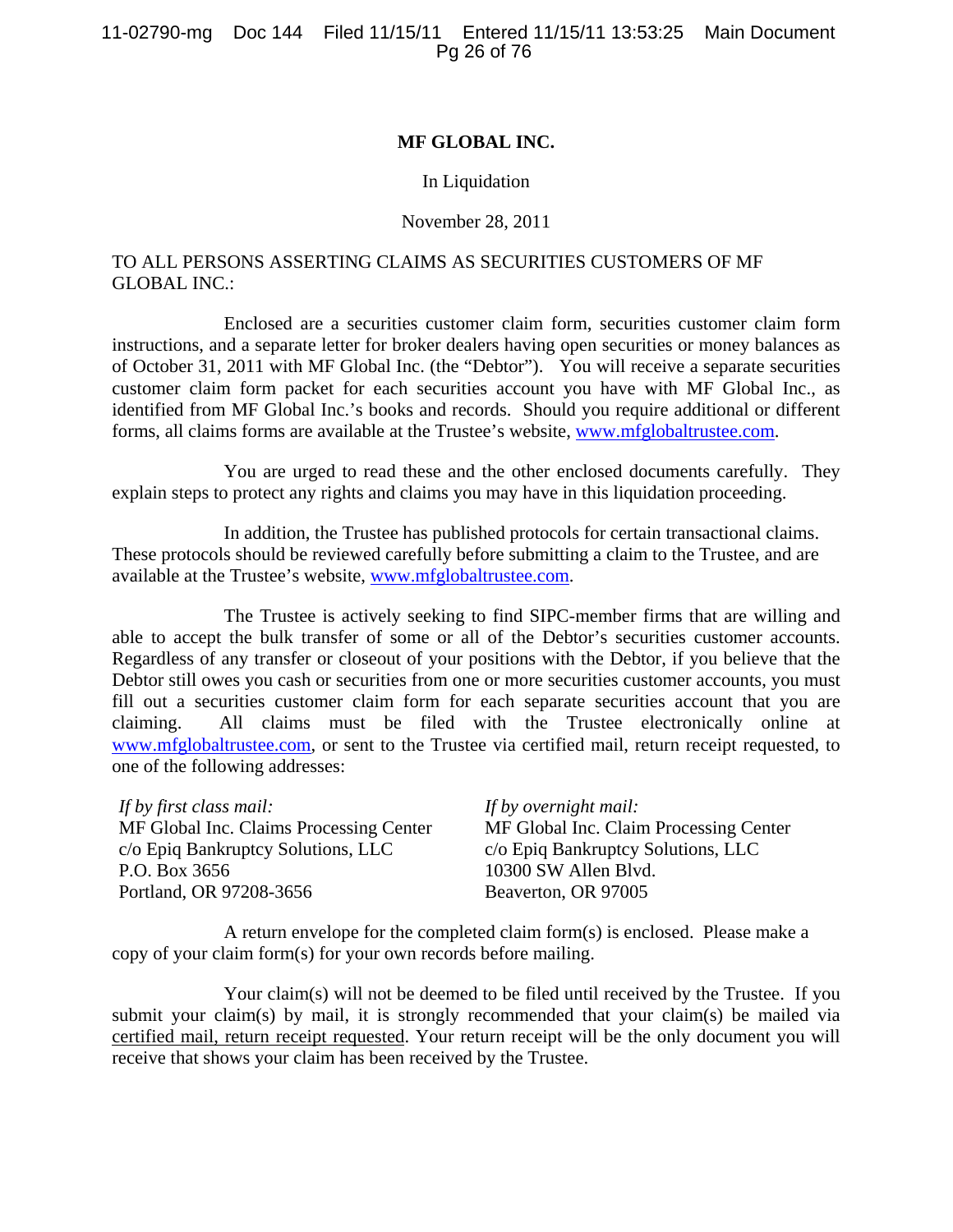#### 11-02790-mg Doc 144 Filed 11/15/11 Entered 11/15/11 13:53:25 Main Document Pg 27 of 76

If, at any time, you complained in writing about the handling of your securities account(s) to any person or entity or regulatory authority, and the complaint relates to the cash, securities, or other property that you are now seeking, please provide with your claim copies of the complaint and all related correspondence, as well as copies of any replies that you received.

While your claim is being processed, if your claim is not properly completed or the Trustee requires additional information in order to process your claim, the Trustee may contact you by telephone or email and may send you a deficiency letter to request that you file additional information or documents to support the validity of your claim. Failure to respond to a deficiency letter within thirty days of its receipt may result in the denial of your claim.

It is your responsibility to report accurately all securities positions and money balances in connection with your securities account(s) with the Debtor. A false claim or the retention of property to which you are not entitled may make you liable for damages and criminal penalties. If you cannot precisely calculate the amount of your claim, however, you may file an estimated claim.

One of the purposes of the liquidation is to return securities and cash due to customers as promptly as practicable. In that connection, funds of the Securities Investor Protection Corporation may be utilized to pay valid securities customer claims relating to securities and cash up to a maximum amount of \$500,000.00 for each customer, including up to \$250,000.00 for claims for cash, as provided in the Securities Investor Protection Act of 1970, as amended. **To qualify for the maximum protection afforded under SIPA, your securities customer claim form must be received by the Trustee on or before January 27, 2012.**

Your cooperation in promptly returning the appropriate completed securities customer claim form to the Trustee is in your best interest as it will help speed the administration of the liquidation proceeding.

Very truly yours,

James W. Giddens

Trustee for the SIPA Liquidation of MF Global Inc.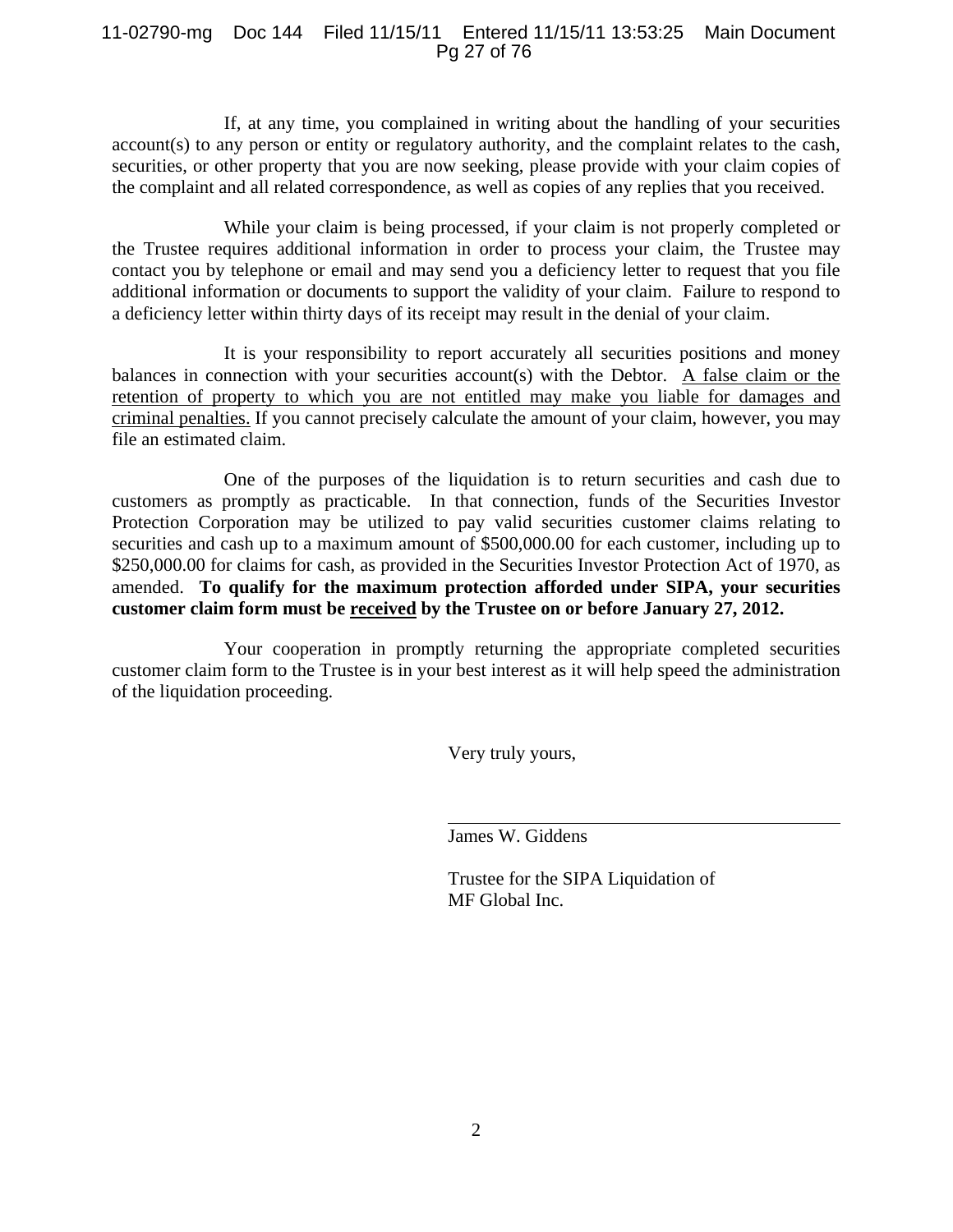#### **MF GLOBAL INC.**

#### In Liquidation

#### November 28, 2011

#### TO BROKERS AND DEALERS HAVING OPEN SECURITIES POSITIONS OR MONEY BALANCES ASSOCIATED WITH SECURITIES ACCOUNTS AS OF OCTOBER 31, 2011, WITH MF GLOBAL INC.:

The United States District Court for the Southern District of New York entered an order on October 31, 2011 finding that customers of MF Global Inc. (the "Debtor") were in need of the protection afforded by the Securities Investor Protection Act of 1970, as amended ("SIPA"). The District Court immediately appointed a trustee to liquidate the business of the Debtor (the "Trustee").

 The Trustee has published protocols for certain transactional claims. These protocols should be reviewed carefully before submitting a claim to the Trustee, and are available at the Trustee's website, www.mfglobaltrustee.com.You may also wish to review SIPC Rules Regarding Closeout or Completion of Open Contractual Commitments, 17 C.F.R. §§ 300.300-300.307, available at www.sipc.org/who/statute.cfm.

To recover upon any claim you may have against the Debtor, you must carefully follow the instructions contained in this package. Enclosed is the Notice of Commencement, as well as instructions for filing a claim and claim form.

You are urged to read all of the above referenced documents carefully. They explain what steps, if any, you must take to protect any rights and claims you may have in this liquidation proceeding.

Claimants are advised to submit their completed claim forms electronically online at www.mfglobaltrustee.com, or to mail their completed claim forms to the Trustee by certified mail, return receipt requested. Please make a copy of the completed claim forms and retain them for your own records.

#### Your claim forms will not be deemed to be filed until received by the Trustee. **To receive maximum protection afforded under SIPA, your claim forms must be received by the Trustee on or before January 27, 2012.**

While your claim is being processed, if your claim is not properly completed or the Trustee requires additional information in order to process your claim, the Trustee may contact you by telephone or email and may send you a deficiency letter to request that you file additional information or documents to support the validity of your claim. Failure to respond to a deficiency letter within thirty days of its receipt may result in the denial of your claim.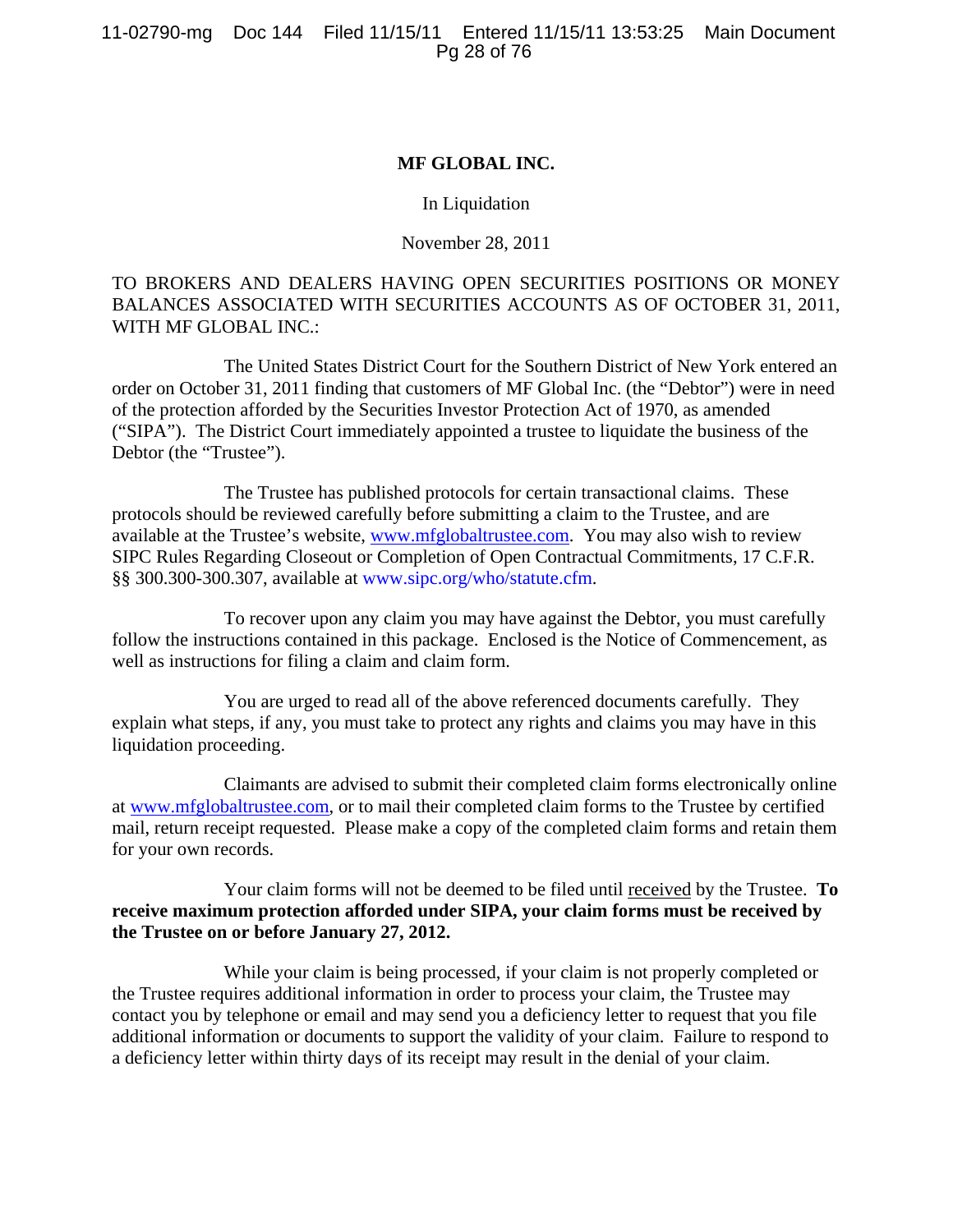#### 11-02790-mg Doc 144 Filed 11/15/11 Entered 11/15/11 13:53:25 Main Document Pg 29 of 76

It is your responsibility to report accurately all securities positions and money balances in connection with your securities account with the Debtor. A false claim or the retention of property to which you are not entitled may make you liable for damages and criminal penalties.

Your cooperation in promptly requesting and returning the completed broker claim forms to the Trustee is in your best interest as it will help speed the administration of the liquidation proceeding.

Very truly yours,

James W. Giddens, Trustee for the SIPA Liquidation of MF Global Inc.

\_\_\_\_\_\_\_\_\_\_\_\_\_\_\_\_\_\_\_\_\_\_\_\_\_\_\_\_\_\_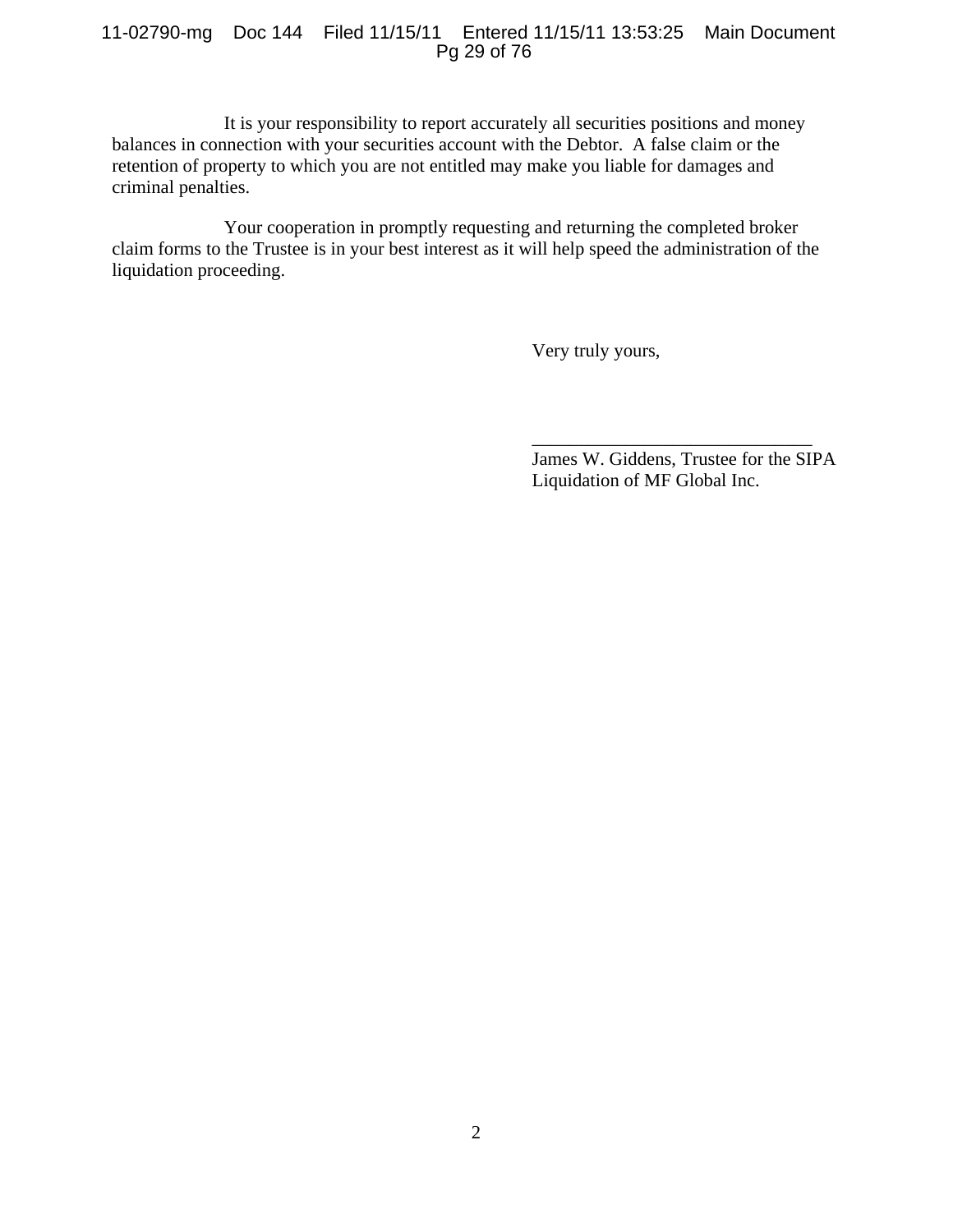## **INSTRUCTIONS FOR COMPLETING THE SECURITIES CUSTOMER CLAIM FORM**

## **PLEASE READ CAREFULLY**

### **IF YOUR CLAIM IS NOT BASED ON A SECURITIES ACCOUNT YOU DO NOT NEED TO FOLLOW THESE INSTRUCTIONS OR COMPLETE A SECURITIES CUSTOMER CLAIM FORM**

These instructions are to help you complete the securities customer claim form enclosed. If you believe that MF Global Inc. ("MFGI") owes you cash or securities, and you wish to claim them, the Trustee must receive your claim on or before the date specified on the claim form. Even if your securities account(s) has been transferred to another SIPC-member firm, if you believe MFGI still owes you cash or securities, and you wish to claim them, you must timely submit a claim. If you submit an improperly completed claim form or do not provide sufficient information to support your claim, the Trustee may send you a deficiency letter, indicating what additional information is required to process your claim. Failure to timely respond and provide sufficient information may result in a delay in satisfaction of your claim or its disallowance.

**Item I** seeks a statement of the total amount you are claiming with respect to your securities account. Please state the total value of your claim against MFGI, based on, as of October 31, 2011, (i) all cash owed to you by MFGI less all cash you owe MFGI, if any, and (ii) all securities owed to you by MFGI less all securities you owe MFGI, if any.

**Item II** seeks details about your claim with respect to your securities account.

- $\bullet$  Item (A) is to be completed if on the date shown, MFGI owed you cash or if you owed MFGI cash. If MFGI owes money to you, please indicate the amount in the space provided Item (A.1). If you owe MFGI money, please so indicate in the space provided Item (A.2). If MFGI owes you securities and you wish to receive those securities without deduction, then you must enclose your check for the amount shown in Item (A.3) payable to "James W. Giddens, Trustee for the SIPA Liquidation of MF Global Inc." **Payments not enclosed with this claim form will not be accepted by the Trustee for purposes of determining what securities are to be distributed to you.**
- Item (B) seeks details about securities (including any options) held for you. If MFGI is holding securities for you or has failed to deliver securities to you, please indicate by checking the appropriate box under Item (B) and set forth in detail the information required with respect to the date of the transaction, the name of the security and the number of shares or face value of bonds. With respect to options, set forth the number and type of options, the exercise price and expiration date, *e.g.*, 3 options [call] or [put] GE at 25 2x December 2011. **Please do not claim any securities you already have in your possession.**

Item III seeks additional information about your claim with respect to your securities account. Items (1) through (8) must each be marked and details supplied where appropriate,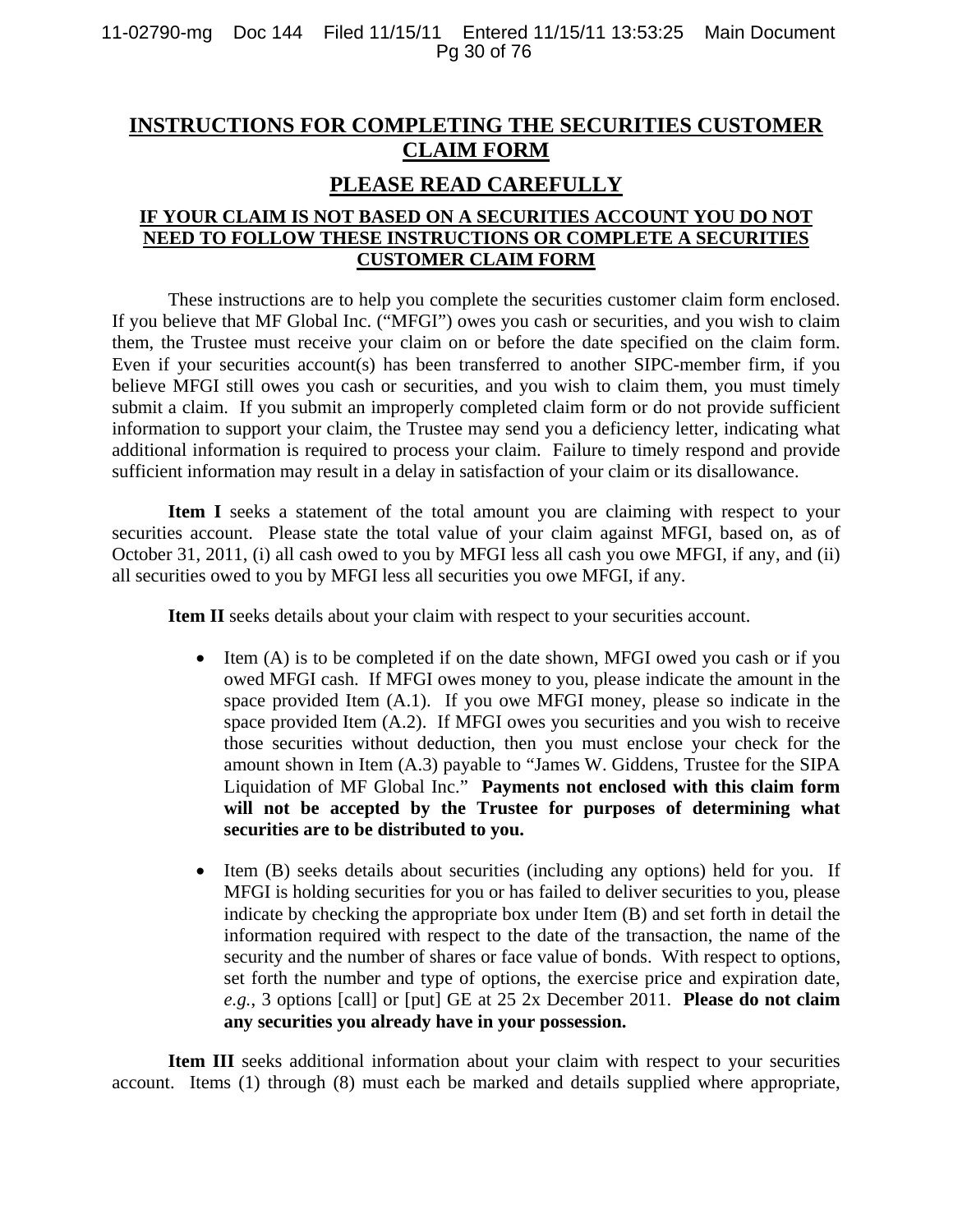#### 11-02790-mg Doc 144 Filed 11/15/11 Entered 11/15/11 13:53:25 Main Document Pg 31 of 76

along with any supporting documentation you have. If you do not provide sufficient details, you may receive a deficiency letter based on insufficient information.

- If you cannot compute the amount of your claim, you may file an estimated claim. In that case, please be sure to indicate that your claim is an estimated claim.
- Proper documentation can speed the review, allowance, and satisfaction of your claim.
- Please enclose: copies (not originals) of any documentation or correspondence you believe will be of assistance in processing your claim, including, but not limited to, customer confirmations, account statements (in particular, your last account statement), and statements of purchase or sale.
- If, at any time, you complained in writing about the handling of your account to any person or entity or regulatory authority, and the complaint relates to the cash and/or securities that you are now seeking, please be sure to provide with your claim copies of the complaint and all related correspondence, as well as copies of any replies that you received.

#### **A separate claim form must be filed for each account.**

#### **When To File**

There are two deadlines for filing securities customer claims. One is set by the Bankruptcy Court for the maximum protection for securities customers under SIPA, and one is set by the law as an absolute bar for all claims.

The Bankruptcy Court has set January 27, 2012 as the date for filing securities customer claims to be eligible for the maximum protection under SIPA. If your claim is received by the Trustee after January 27, 2012 but on or before May 28, 2012, your claim is subject to delayed processing and to being satisfied on terms less favorable to you.

**The law governing this proceeding absolutely bars the allowance of any claim, including a securities customer claim, not actually received by the Trustee on or before May 28, 2012. Neither the Trustee nor the Securities Investor Protection Corporation has authority to grant extensions of the May 28, 2012 bar date for filing of claims, regardless of the reason. If your securities customer claim is received even one day after the May 28, 2012 bar date, it will be disallowed.** 

Please file well in advance so that there will be time to refile if, for instance, your claim is lost in the mail.

#### **Where To File**

The completed and signed claim form, together with supporting documents must be filed with the Trustee electronically online at www.mfglobaltrustee.com, or be mailed **promptly** in the enclosed envelope to: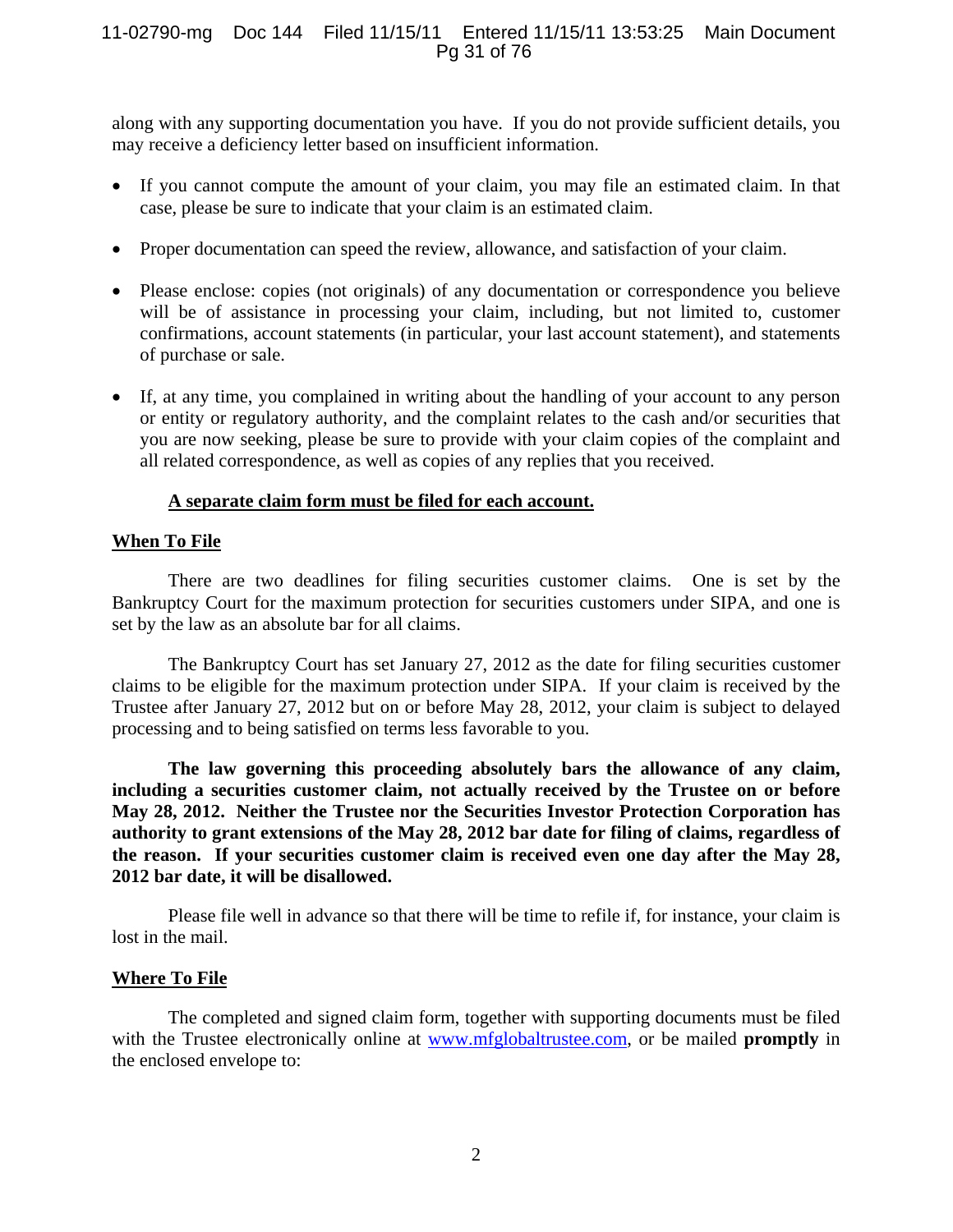11-02790-mg Doc 144 Filed 11/15/11 Entered 11/15/11 13:53:25 Main Document Pg 32 of 76

*If by first class mail:*  MF Global Inc. Claims Processing Center c/o Epiq Bankruptcy Solutions, LLC P.O. Box 3656 Portland, OR 97208-3656

*If by overnight mail:* MF Global Inc. Claim Processing Center c/o Epiq Bankruptcy Solutions, LLC 10300 SW Allen Blvd. Beaverton, OR 97005

#### **IF YOU SUBMIT YOUR CLAIM BY MAIL, PLEASE SEND YOUR CLAIM FORM BY CERTIFIED MAIL RETURN RECEIPT REQUESTED**

Your claim is not filed until received by the Trustee. If the Trustee does not receive your claim, although timely mailed, you could lose all your rights against MFGI. Your return receipt will be the only document you will receive that shows your claim has been received by the Trustee.

#### **THIS INSTRUCTION SHEET IS FOR YOUR FILE—DO NOT RETURN**

#### **YOU SHOULD RETAIN A COPY OF THE COMPLETED CLAIM FORM FOR YOUR RECORDS.**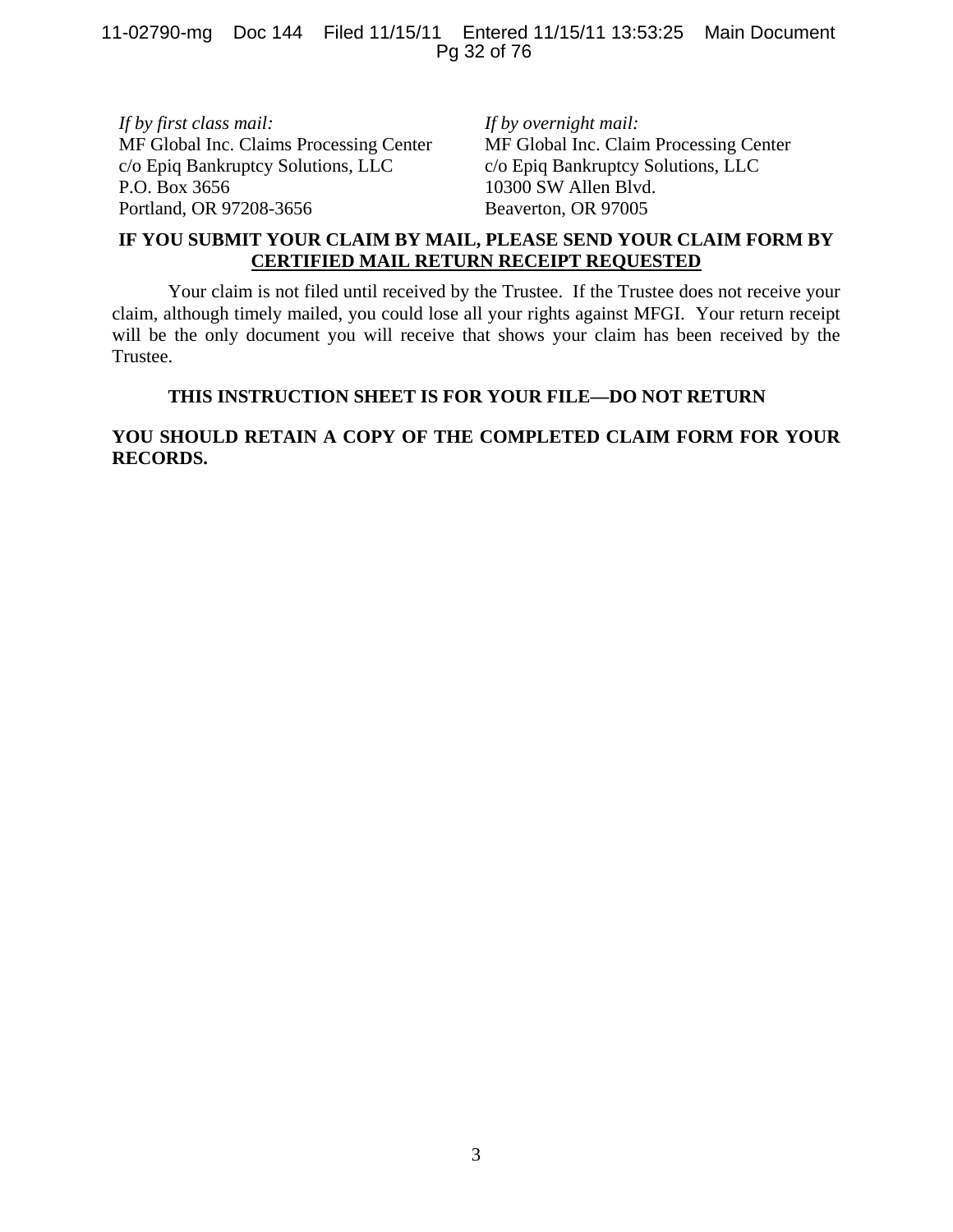11-02790-mg Doc 144 Filed 11/15/11 Entered 11/15/11 13:53:25 Main Document Pg 33 of 76



SECURITIES INVESTOR PROTECTION CORPORATION

#### **SECURITIES CUSTOMER CLAIM FORM MF GLOBAL INC.**

| <b>Account Name:</b>   |  |
|------------------------|--|
| <b>Account Number:</b> |  |
| Address:               |  |

Daytime Phone: 2000 Email:

Contact Person:

Taxpayer I.D. Number

# **PLEASE NOTE**

# **THIS CLAIM FORM SHOULD BE USED ONLY IF YOU ARE A CUSTOMER OF MF GLOBAL INC. AND YOU HAVE A CUSTOMER CLAIM BASED ON A SECURITIES ACCOUNT**

- **A SEPARATE CLAIM FORM MUST BE FILED FOR EACH SECURITIES ACCOUNT.**
- **TO BE ELIGIBLE FOR THE MAXIMUM PROTECTION AFFORDED UNDER THE SECURITIES INVESTOR PROTECTION ACT ("SIPA"), ALL SECURITIES CUSTOMER CLAIMS MUST BE RECEIVED BY THE TRUSTEE ON OR BEFORE JANUARY 27, 2012; THE TRUSTEE WILL DETERMINE WHETHER CLAIMS MEET THE STATUTORY REQUIREMENTS FOR SECURITIES CUSTOMER CLAIMS UNDER SIPA; INCLUSION OF A CLAIM OR CLAIM TYPE ON THIS CLAIM FORM IS NOT DETERMINATIVE OF CUSTOMER STATUS UNDER SIPA.**
- **THE ABSOLUTE DEADLINE FOR FILING ALL SECURITIES CUSTOMER CLAIMS IS MAY 28, 2012. NO CLAIM WILL BE ALLOWED IF IT IS RECEIVED AFTER THAT DATE.**
- **ALL CLAIMS ARE DATED AS OF THE DATE RECEIVED BY THE TRUSTEE.**
- **YOU MAY FILE YOUR CLAIM ELECTRONICALLY ONLINE AT WWW.MFGLOBALTRUSTEE.COM OR SEND YOUR COMPLETED AND SIGNED CLAIM FORM TO THE TRUSTEE VIA CERTIFIED MAIL, RETURN RECEIPT REQUESTED TO THE APPROPRIATE ADDRESS BELOW.**
- **IF SOME OR ALL OF YOUR SECURITIES ACCOUNTS HAVE BEEN TRANSFERRED TO ANOTHER SIPC-MEMBER FIRM, BUT YOU BELIEVE YOU HAVE A CLAIM FOR MONEY OR PROPERTY OWED TO YOU BY MF GLOBAL INC., YOU MUST FILE A CLAIM TO PROTECT YOUR RIGHTS.**
- **MF GLOBAL INC. IS THE ONLY MF GLOBAL ENTITY THAT IS A DEBTOR IN THIS SIPA LIQUIDATION PROCEEDING. THIS SECURITIES CUSTOMER CLAIM FORM APPLIES ONLY TO MF GLOBAL INC. AND DOES NOT APPLY TO ANY OTHER MF GLOBAL ENTITY, INCLUDING ANY ENTITY IN A PROCEEDING UNDER CHAPTER 11 OF TITLE 11 OF THE UNITED STATES CODE, SUCH AS MF GLOBAL HOLDINGS LTD. OR MF GLOBAL FINANCE USA INC.**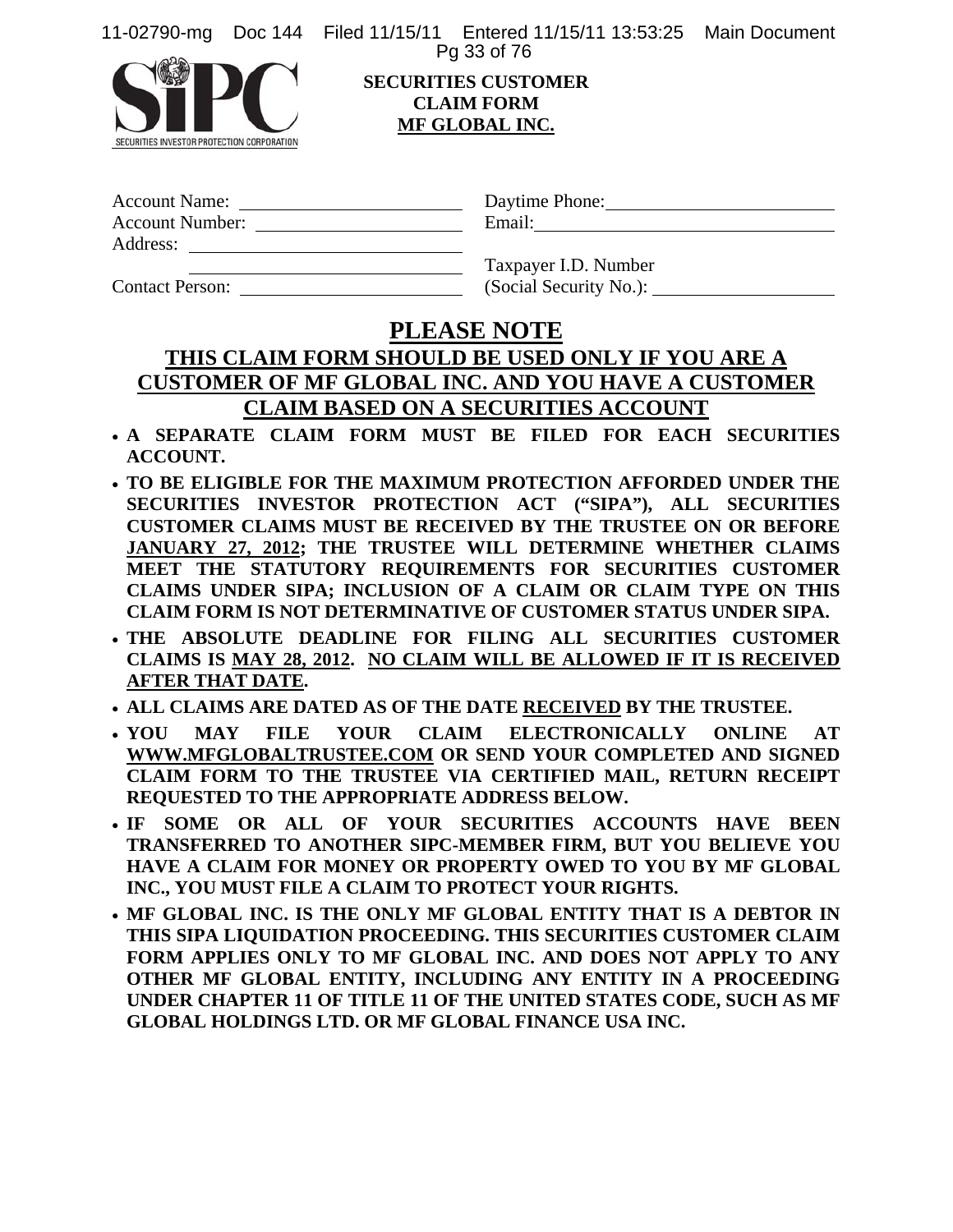#### 11-02790-mg Doc 144 Filed 11/15/11 Entered 11/15/11 13:53:25 Main Document Pg 34 of 76

This claim form must be completed electronically online at www.mfglobaltrustee.com or mailed promptly, together with supporting documentation, to the following:

*If by first class mail:*  MF Global Inc. Claims Processing Center c/o Epiq Bankruptcy Solutions, LLC P.O. Box 3656 Portland, OR 97208-3656

*If by overnight mail:* MF Global Inc. Claim Processing Center c/o Epiq Bankruptcy Solutions, LLC 10300 SW Allen Blvd. Beaverton, OR 97005

#### **I. TOTAL AMOUNT CLAIMED**

 **The total value of my claim against MFGI, based on, as of October 31, 2011, (i) all cash owed to me by MFGI less all cash I owe to MFGI, if any, and (ii) the value of all securities owed to me by MFGI less all securities I owe to MFGI, if any, is:** 

 $\frac{1}{2}$ 

**Check one:** ESTIMATED CALCULATED

#### **II. DETAILS OF YOUR CLAIM**

#### **A. CLAIM FOR MONEY BALANCES OR CASH AS OF OCTOBER 31, 2011:**

- 1. MFGI owes me a credit or cash in the amount of:  $\quad \text{\_}$
- 2. I owe MFGI a debit or cash in the amount of:  $\$\$
- 3. If you wish to repay the debit balance listed in Item (II.A.2), above, please insert the amount you wish to repay and attach a check payable to "James W. Giddens, Trustee for the SIPA Liquidation of MF Global Inc." If you wish to make a payment, **it must be enclosed** with this claim form.

#### **B. CLAIM FOR SECURITIES AS OF OCTOBER 31, 2011:**

#### **Please Do Not Claim Any Securities You Have In Your Possession**

|                                                                               | YES | N() |
|-------------------------------------------------------------------------------|-----|-----|
| MFGI owes me securities:                                                      |     |     |
| I owe MFGI securities:                                                        |     |     |
| If yes to either, please list below (or in<br>additional pages as necessary): |     |     |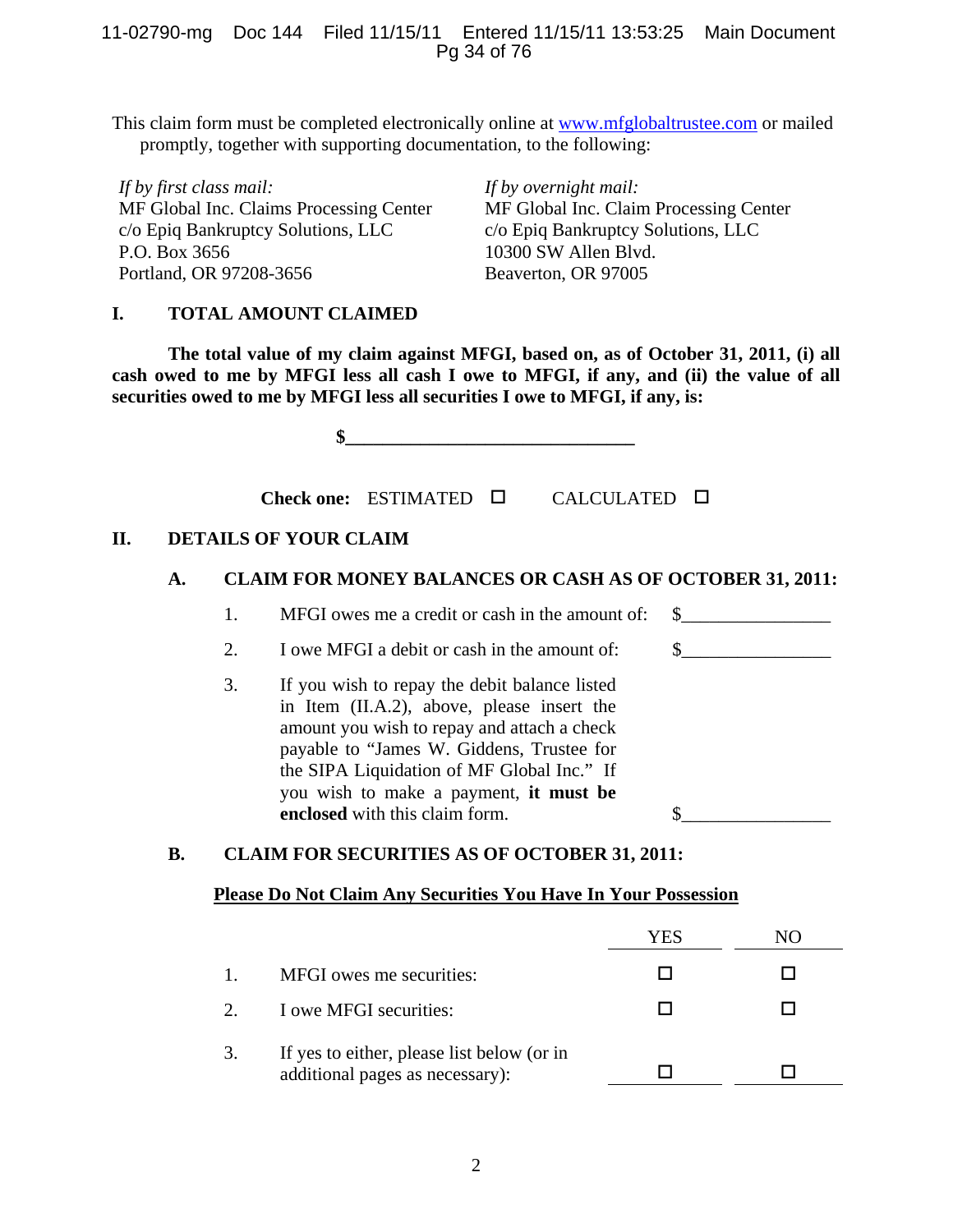#### 11-02790-mg Doc 144 Filed 11/15/11 Entered 11/15/11 13:53:25 Main Document Pg 35 of 76

|                                               |                         | <b>Number of Shares or</b><br><b>Face Amount of Bonds</b> |                       |
|-----------------------------------------------|-------------------------|-----------------------------------------------------------|-----------------------|
| Date of<br><b>Transaction</b><br>(trade date) | <b>Name of Security</b> | <b>MFGI</b><br><b>Owes Me</b><br>(Long)                   | I Owe MFGI<br>(Short) |
|                                               |                         |                                                           |                       |
|                                               |                         |                                                           |                       |
|                                               |                         |                                                           |                       |
|                                               |                         |                                                           |                       |

#### **WHEN COMPLETING THE ABOVE PLEASE KEEP IN MIND**:

- If you cannot compute the amount of your claim, you may file an estimated claim. In that case, please be sure to indicate that your claim is an estimated claim.
- Proper documentation can speed the review, allowance, and satisfaction of your claim.
- Please enclose: copies (not originals) of any documentation or correspondence you believe will be of assistance in processing your claim, including, but not limited to, customer confirmations, account statements, and statements of purchase or sale.
- If, at any time, you complained in writing about the handling of your account to any person or entity or regulatory authority, and the complaint relates to the cash and/or securities that you are now seeking, please be sure to provide with your claim copies of the complaint and all related correspondence, as well as copies of any replies that you received.
- Please explain any differences between the securities or cash claimed and the cash balance and securities positions on your last account statement.

#### **III. ADDITIONAL INFORMATION ABOUT YOUR CLAIM**

*NOTE: Please check the appropriate answer for items 1 through 8, below. If you select "YES," for any item, please provide a detailed explanation on a signed attachment, and attach any supporting documentation you have. If you do not provide sufficient details, you may be sent a deficiency letter seeking additional information.*

 YES NO 1. Does your claim in any way relate to an entity other than MF Global Inc. (for example, MF Global Holdings Inc., MF Global Finance USA Inc. or another MF Global subsidiary)?  $\Box$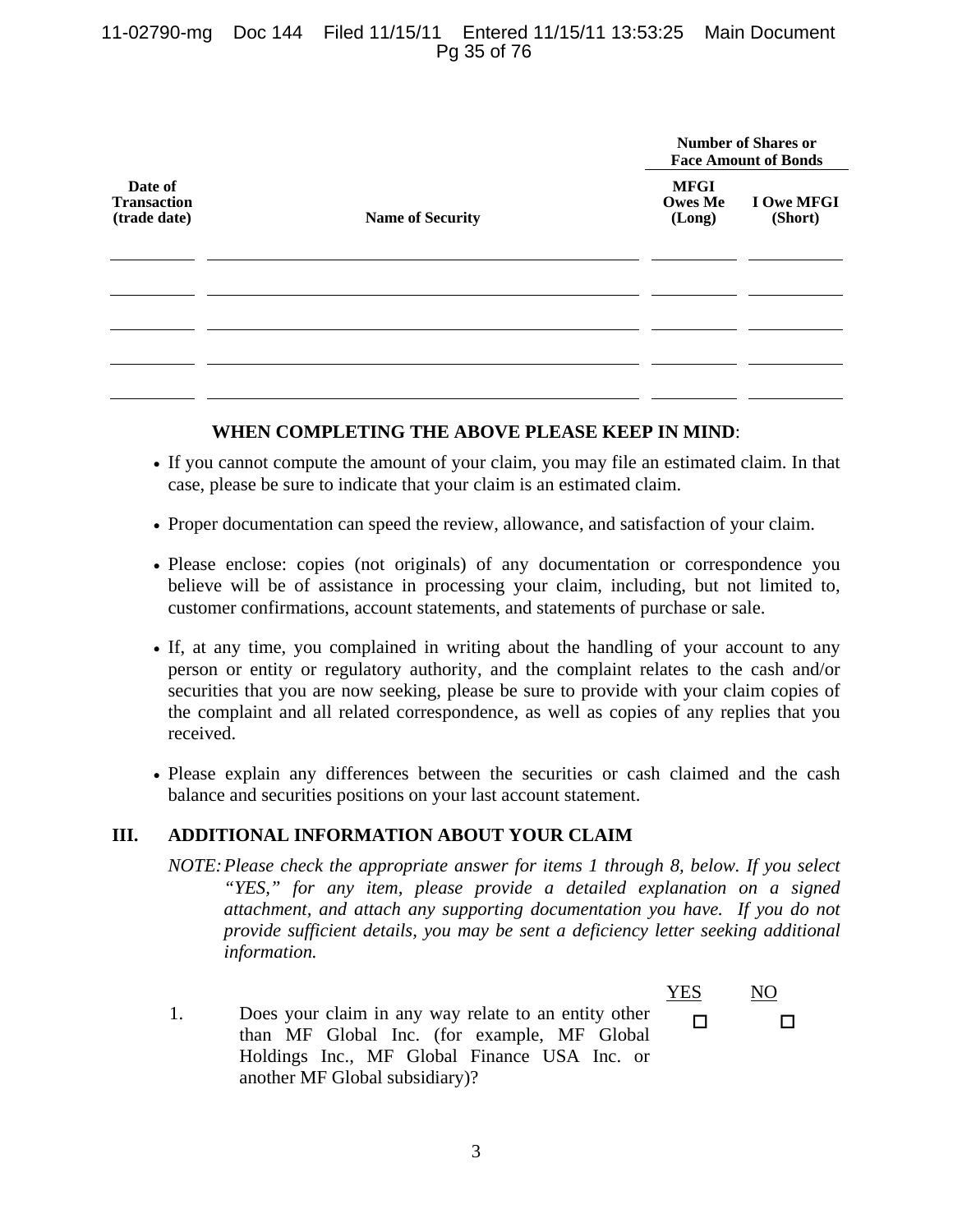#### 11-02790-mg Doc 144 Filed 11/15/11 Entered 11/15/11 13:53:25 Main Document Pg 36 of 76

|    |                                                                                                                                                                                                                  | <b>YES</b> | NO |
|----|------------------------------------------------------------------------------------------------------------------------------------------------------------------------------------------------------------------|------------|----|
| 2. | Has there been any change in your account since<br>October 31, 2011?                                                                                                                                             | П          |    |
| 3. | Are you or were you a party to a repurchase or reverse<br>repurchase agreement, or a director, officer, partner,<br>shareholder, lender to, or capital contributor of MFGI?                                      | п          |    |
| 4. | Are you related to, or do you have any business<br>venture with, any of the persons specified in item $(3)$ ,<br>above, or any employee or other person associated in<br>any way with MFGI? If so, give name(s). | п          |    |
| 5. | Are or were you a person who, directly or indirectly,<br>through agreement or otherwise, exercised or had the<br>power to exercise a controlling influence over the<br>management or policies of MFGI?           | п          |    |
| 6. | Is this claim being filed on behalf of a customer of a<br>broker or dealer or bank?<br>If so, provide<br>documentation with respect to each customer on<br>whose behalf you are claiming.                        | П          |    |
| 7. | Have you ever given any discretionary authority to<br>any person to execute securities transactions with or<br>through MFGI on your behalf? Give names, addresses                                                |            |    |
| 8. | and phone numbers.<br>Have you or any member of your family ever filed a<br>claim under the Securities Investor Protection Act of                                                                                | П          |    |
|    | 1970? If so, give name of that broker.                                                                                                                                                                           |            |    |

Please list the full name, address, phone number, and email address of anyone assisting you in the preparation of this claim form:

| Full name:    |  |  |
|---------------|--|--|
| Address:      |  |  |
|               |  |  |
| Phone number: |  |  |
|               |  |  |

If more than one person is assisting you, attach additional pages providing the information in the exact format above.

#### **IT IS A VIOLATION OF FEDERAL LAW TO FILE A FRAUDULENT CLAIM. CONVICTION CAN RESULT IN A FINE OF UP TO \$50,000 OR IMPRISONMENT OF UP TO FIVE YEARS OR BOTH.**

**THE FOREGOING CLAIM IS TRUE AND ACCURATE TO THE BEST OF MY INFORMATION AND BELIEF.**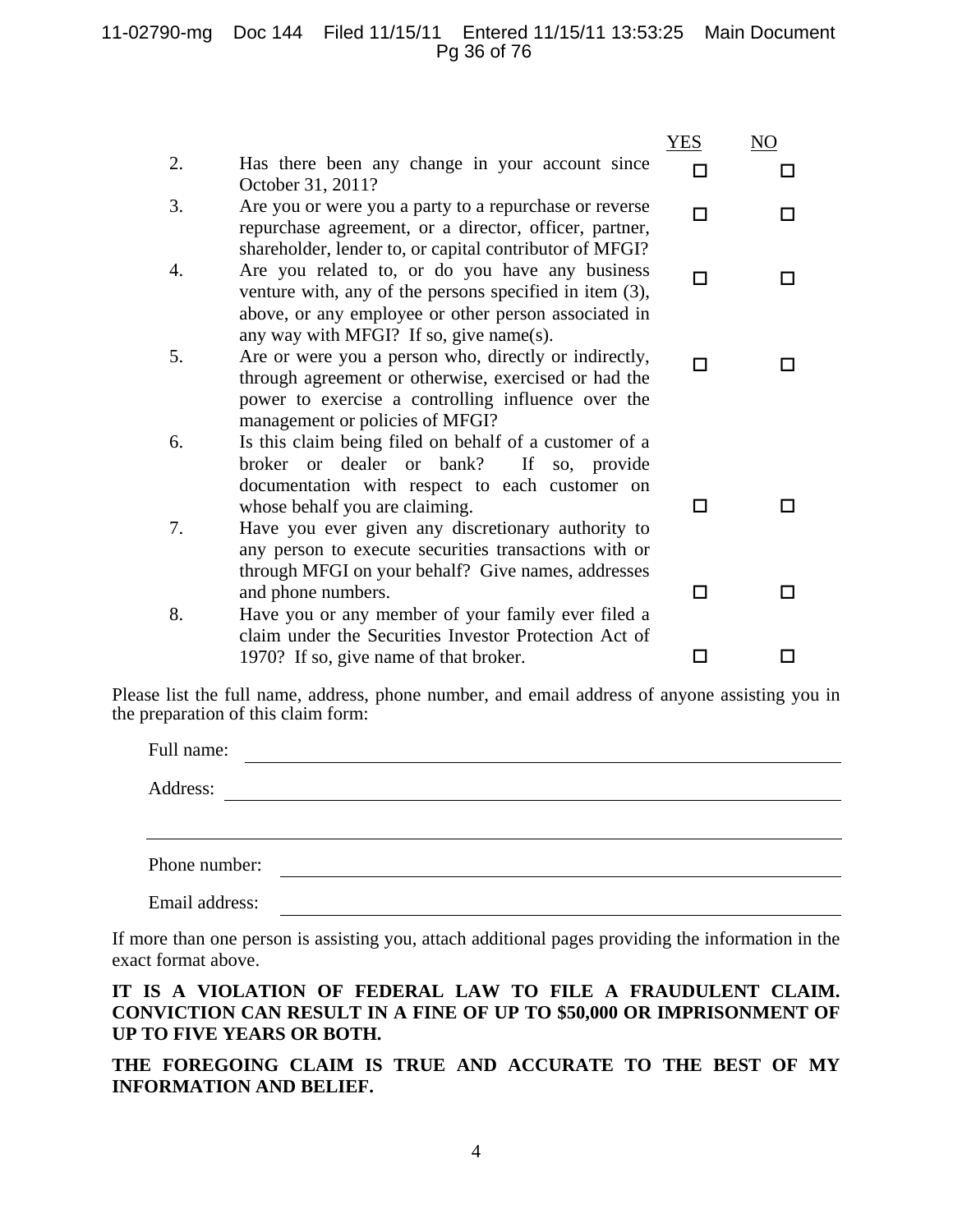## 11-02790-mg Doc 144 Filed 11/15/11 Entered 11/15/11 13:53:25 Main Document Pg 37 of 76

| Date | Signature |  |
|------|-----------|--|
| Date | Signature |  |

(If ownership of the account is shared, all must sign above. Give each owner's name, address, phone number, and extent of ownership on a signed separate sheet. If other than a personal account, e.g., corporate, trustee, custodian, etc., also state your capacity and authority. Please supply the trust agreement or other proof of authority.)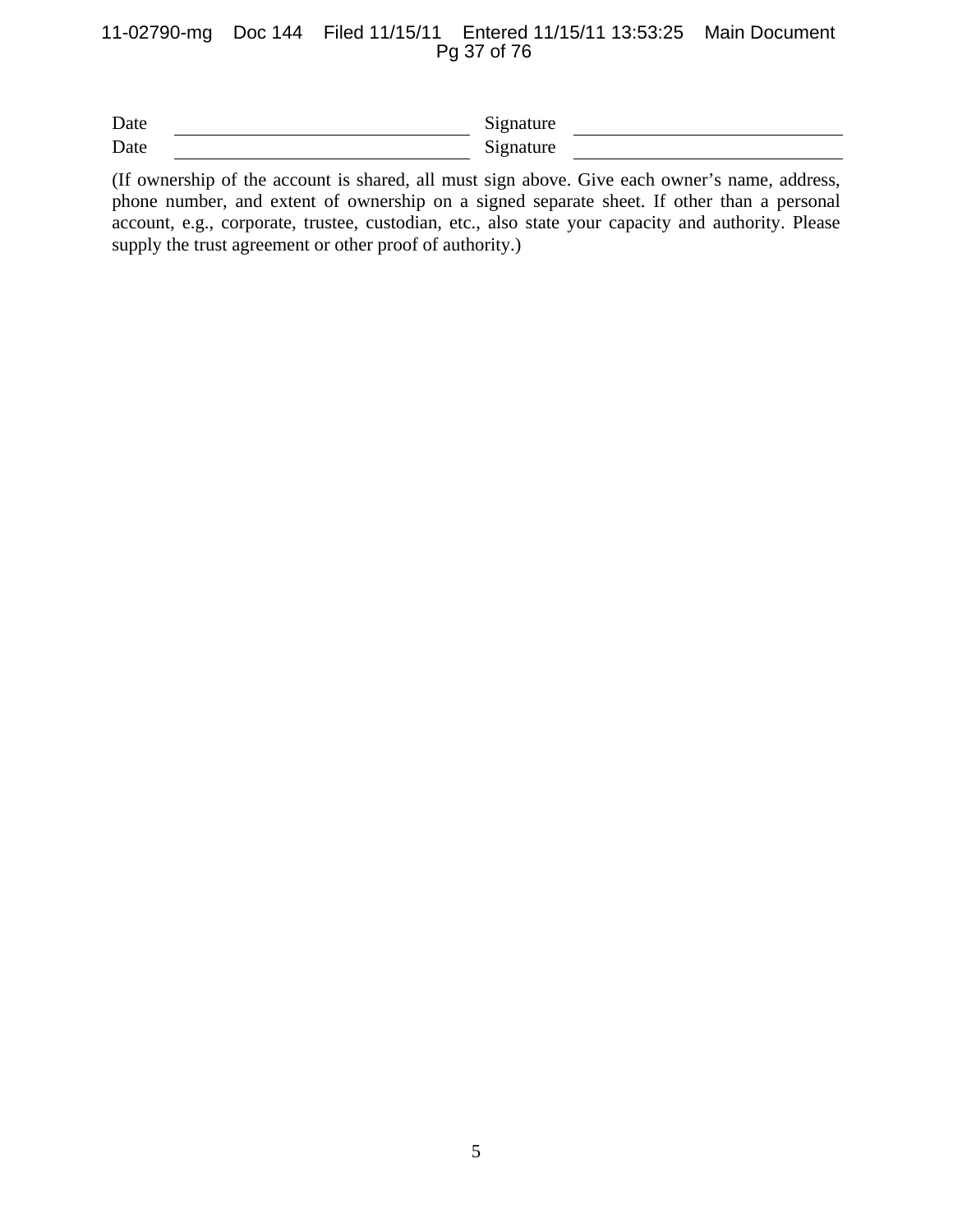11-02790-mg Doc 144 Filed 11/15/11 Entered 11/15/11 13:53:25 Main Document Pg 38 of 76

# Exhibit C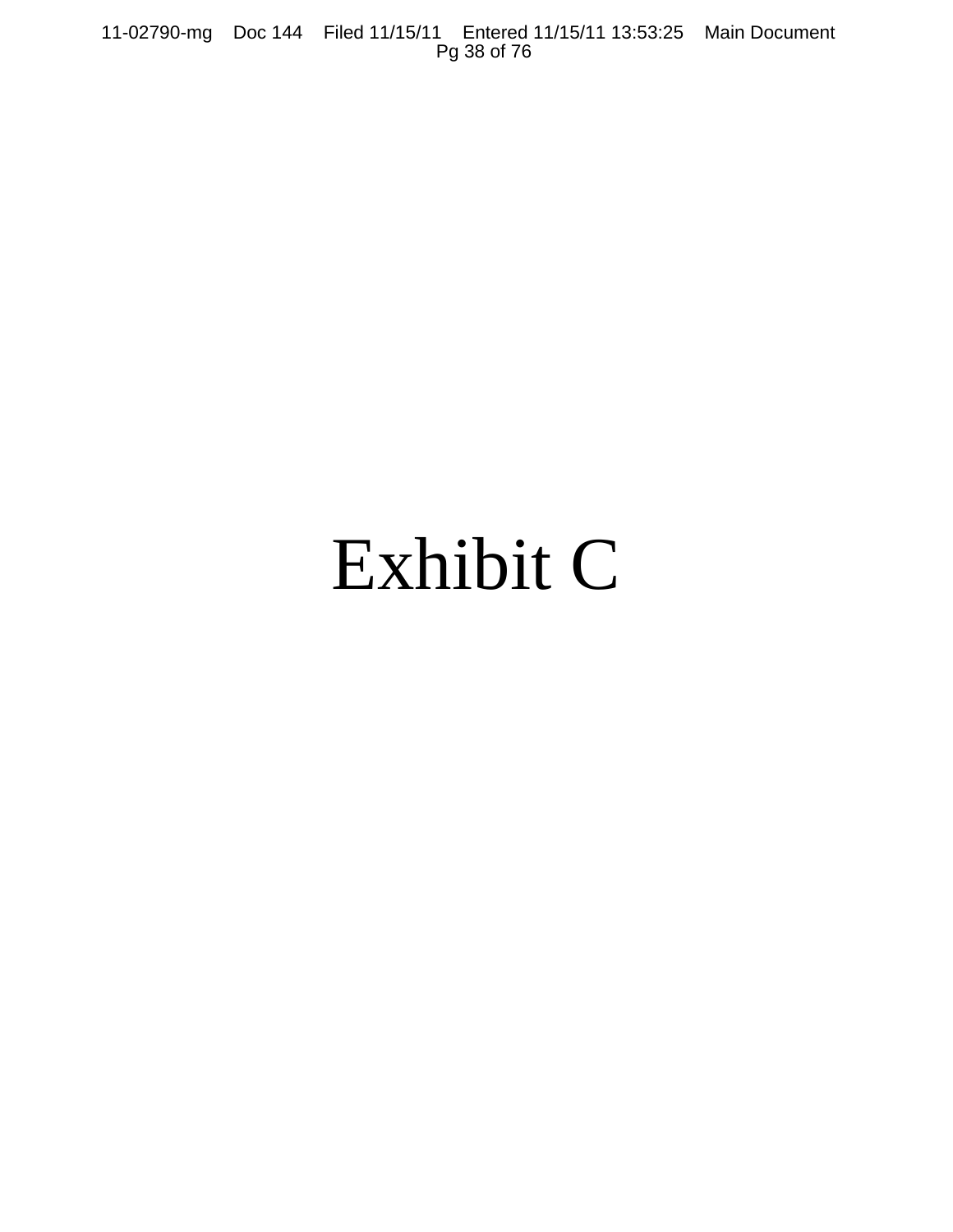## **MF GLOBAL INC.**

### In Liquidation

### November 28, 2011

## TO ALL PERSONS ASSERTING CLAIMS AS COMMODITY FUTURES CUSTOMERS OF MF GLOBAL INC.:

Enclosed are a commodity futures customer claim form, and commodity futures customer claim form instructions. You will receive a separate commodity futures customer claim form packet for each commodity futures account you have with MF Global Inc. (the "Debtor"), as identified from MF Global Inc.'s books and records. Should you require additional or different forms, all claim forms are available at the Trustee's website, www.mfglobaltrustee.com.

You are urged to read these and the other enclosed documents carefully. They explain steps to protect any rights and claims you may have in this liquidation proceeding.

Through the extraordinary efforts and cooperation of the Securities Investor Protection Corporation, the Securities Exchange Commission, the Commodity Futures Trading Commission, and numerous derivatives clearing organizations, including the Chicago Mercantile Exchange, the vast majority of open commodity positions have been transferred along with collateral to other futures commission merchants in accordance with the Court order entered on November 2, 2011, approving these transfers. Regardless of any transfer, if the Debtor still owes you cash or other property from one or more commodity futures customer accounts, you must fill out a commodity futures customer claim form for each separate commodity futures account that you are claiming. All claims must be filed with the Trustee electronically online at www.mfglobaltrustee.com, OR sent to the Trustee via certified mail, return receipt requested, to one of the following addresses:

| If by first class mail:                 | If by overnight mail:                  |
|-----------------------------------------|----------------------------------------|
| MF Global Inc. Claims Processing Center | MF Global Inc. Claim Processing Center |
| c/o Epiq Bankruptcy Solutions, LLC      | c/o Epiq Bankruptcy Solutions, LLC     |
| P.O. Box 3656                           | 10300 SW Allen Blvd.                   |
| Portland, OR 97208-3656                 | Beaverton, OR 97005                    |

A return envelope for the completed claim form(s) is enclosed. Please make a copy of your claim form(s) for your own records before mailing.

Your claim(s) will not be deemed to be filed until received by the Trustee. If you submit your claim(s) by mail, it is strongly recommended that your claim(s) be mailed via certified mail, return receipt requested. Your return receipt will be the only document you will receive that shows your claim has been received by the Trustee.

If, at any time, you complained in writing about the handling of your commodity futures account(s) to any person or entity or regulatory authority, and the complaint relates to the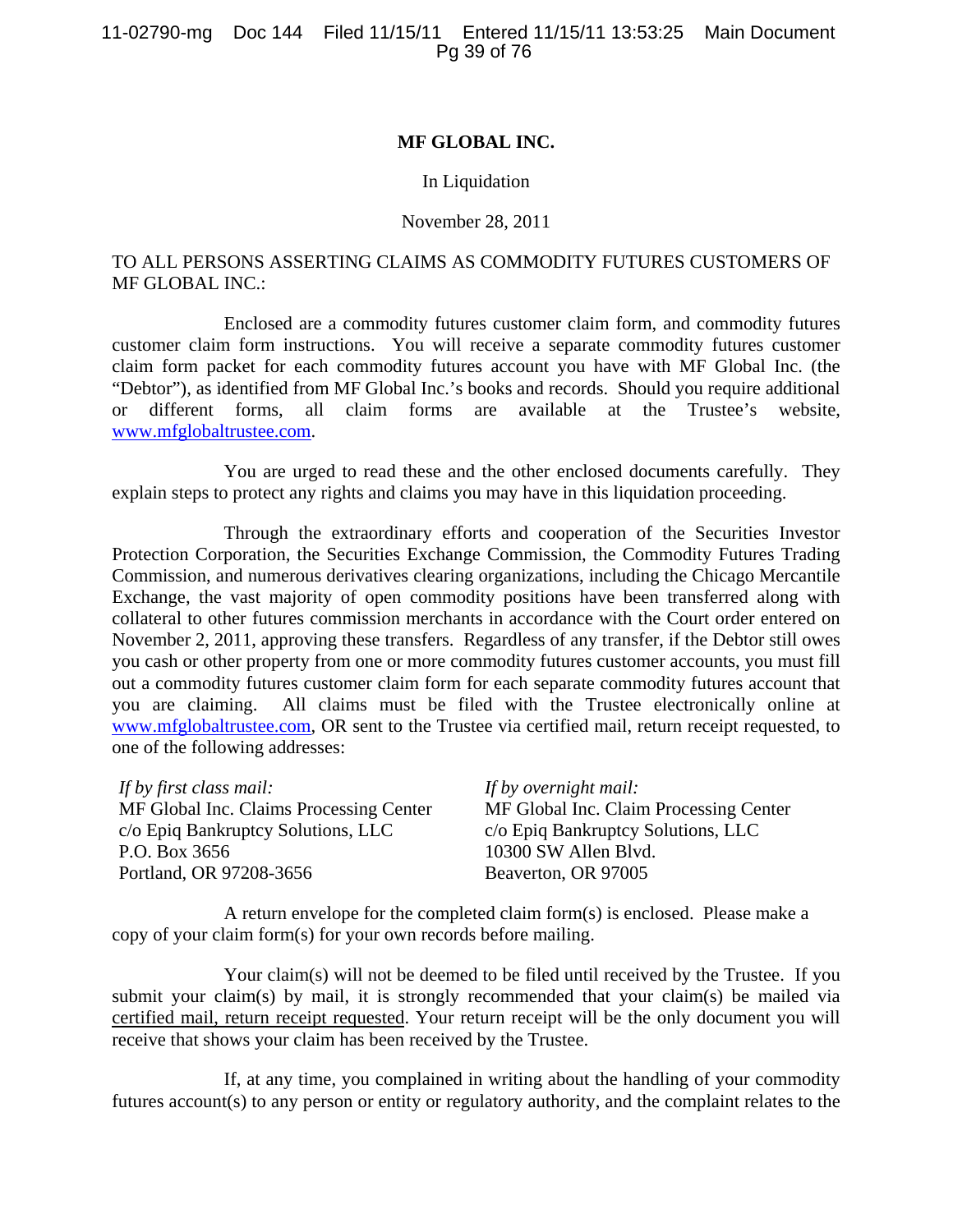## 11-02790-mg Doc 144 Filed 11/15/11 Entered 11/15/11 13:53:25 Main Document Pg 40 of 76

cash, securities or other property that you are now seeking, please provide with your claim copies of the complaint and all related correspondence, as well as copies of any replies that you received.

While your claim is being processed, if your claim is not properly completed or the Trustee requires additional information in order to process your claim, the Trustee may contact you by telephone or email and may send you a deficiency letter to request that you file additional information or documents to support the validity of your claim. Failure to respond to a deficiency letter within thirty days of its receipt may result in the denial of your claim.

It is your responsibility to report accurately all positions and money balances in connection with your commodity futures account(s) with the Debtor. A false claim or the retention of property to which you are not entitled may make you liable for damages and criminal penalties. If you cannot precisely calculate the amount of your claim, however, you may file an estimated claim.

One of the purposes of the liquidation is to satisfy commodity futures customer claims as promptly as practicable. **Your commodity futures customer claim form must be received by the Trustee on or before January 27, 2012, or it will be barred (unless extended, for good cause only). The January 27, 2012 deadline for filing a commodity futures customer claim cannot be extended beyond May 28, 2012, even for good cause. If received by the Trustee after January 27, 2012, but on or before May 28, 2012, a commodity futures customer claim may be afforded general creditor status.** Commodity futures customer claims are not eligible for Securities Investor Protection Corporation advances.

Your cooperation in promptly returning the appropriate completed commodity futures customer claim form to the Trustee is in your best interest as it will help speed the administration of the liquidation proceeding.

Very truly yours,

James W. Giddens

Trustee for the SIPA Liquidation of MF Global Inc.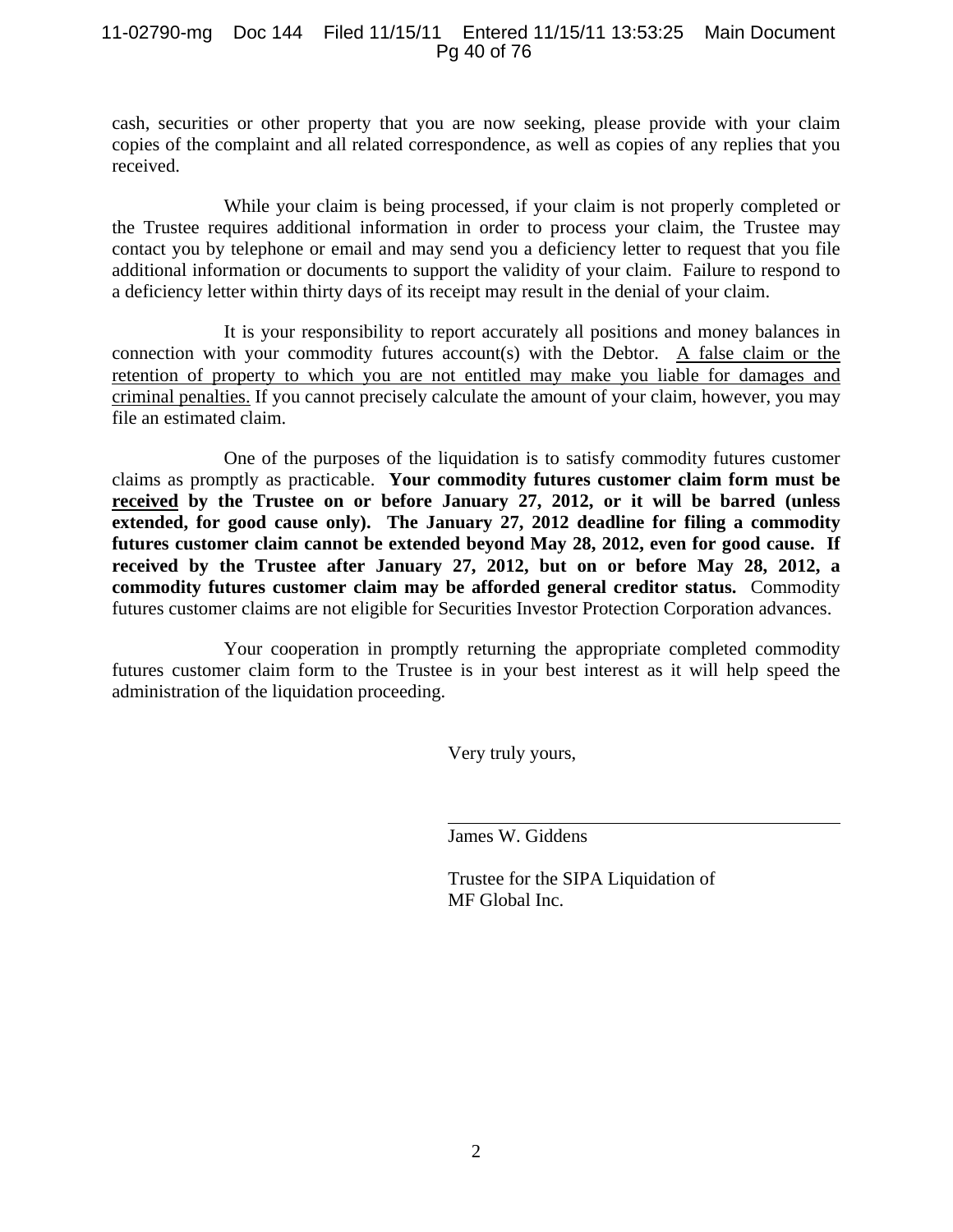## **INSTRUCTIONS FOR COMPLETING THE COMMODITY FUTURES CUSTOMER CLAIM FORM**

## **PLEASE READ CAREFULLY**

## **IF YOUR CLAIM IS NOT BASED ON A COMMODITY FUTURES ACCOUNT YOU DO NOT NEED TO FOLLOW THESE INSTRUCTIONS OR COMPLETE A COMMODITY FUTURES CUSTOMER CLAIM FORM**

These instructions are to help you complete the enclosed commodity futures customer claim form. If you believe that MF Global Inc. ("MFGI") owes you cash or other property that you wish to claim, the Trustee must receive your claim on or before the date specified on the claim form. Even if your commodity futures account(s) has been transferred to another futures commission merchant, you must timely submit a claim in order to claim cash or other property that you believe MFGI still owes you. If you submit an improperly completed claim form or do not provide sufficient information to support your claim, the Trustee may send you a deficiency letter, indicating what additional information is required to process your claim. Failure to timely respond and provide sufficient information may result in a delay in satisfaction of your claim or its disallowance.

**Item I** seeks a statement of the total amount you are claiming with respect to your commodity futures account. Please state the total amount of MF Global Inc's indebtedness to you as of the close of business on October 31, 2011, and indicate whether this is an estimated amount or calculated amount. Items (A.1) and (A.2) seek a break down of the total amount you are claiming. In Item (A.1) state the amount of cash or cash equivalents (including securities posted as collateral) in the account, as of October 31, 2011, and in Item (A.2) state the equity, as of October 31, 2011, based on the commodity transactions in the account (*i.e.*, not based on cash or cash equivalents).

Item II seeks details about any transfers out of your commodity futures account after October 31, 2011. Please state whether any part of your account was transferred to one or more transferee futures commission merchants after October 31, 2011, and, if so, provide details about the transfer(s).

**Item III** seeks details about your commodity futures account. Please indicate the type of account you hold, the capacity in which you hold the account, whether the account is held by an MFGI "insider," "affiliate," or "relative," whether the account is a discretionary account, whether the account is a joint account, and, if your claim is based on securities futures products, whether these are held in a futures account or a securities account.

**Item IV** seeks details about your commodity futures claim. Please indicate whether MFGI has any claims against you, not included in your equity calculation provided in Item I, and whether the equity calculation provided in Item I includes any deposits of money, securities or other property held by or for MFGI from or for your commodity futures account, and, if so, provide detail about such money, securities or other property. Please also indicate, if you are claiming securities, whether you wish to receive payment in kind, to the extent possible.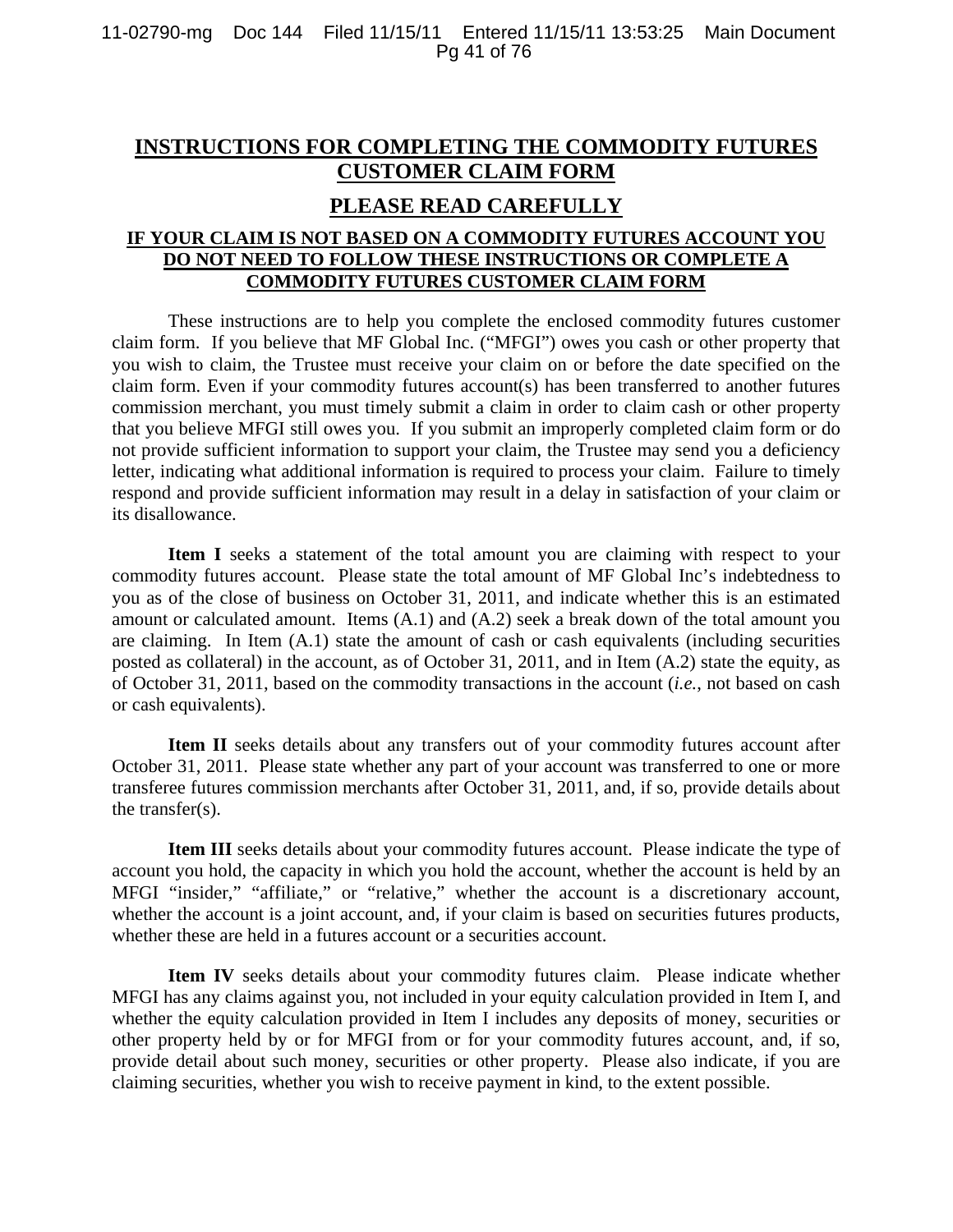## 11-02790-mg Doc 144 Filed 11/15/11 Entered 11/15/11 13:53:25 Main Document Pg 42 of 76

- If you cannot compute the amount of your claim, you may file an estimated claim. In that case, please be sure to indicate that your claim is an estimated claim.
- Proper documentation cans speed the review, allowance, and satisfaction of your claim.
- Please enclose: copies (not originals) of any documentation or correspondence you believe will be of assistance in processing your claim, including, but not limited to, customer confirmations, account statements, and statements of purchase or sale.
- If, at any time, you complained in writing about the handling of your commodity futures account to any person or entity or regulatory authority, and the complaint relates to the cash or other property that you are now seeking, please be sure to provide with your claim copies of the complaint and all related correspondence, as well as copies of any replies that you received.
- A separate claim form must be filed for each account.

## **When To File**

The deadline for filing commodity futures customer claims is January 27, 2012. If your commodity futures customer claim(s) is not received by the Trustee on or before January 27, 2012, your claim will be barred (unless extended, for good cause only). The January 27, 2012 deadline for filing a commodity futures customer claim cannot be extended beyond May 28, 2012, even for good cause. **The law governing this proceeding absolutely bars the allowance of any claim, including a commodity futures customer claim, not actually received by the Trustee on or before May 28, 2012. Neither the Trustee nor the Securities Investor Protection Corporation has authority to grant extensions of the May 28, 2012 bar date for filing of claims, regardless of the reason.** 

Please file well in advance so that there will be time to refile if, for instance, your claim is lost in the mail.

## **Where To File**

The completed and signed claim form, together with supporting documents must be filed with the Trustee electronically online at www.mfglobaltrustee.com, or be mailed **promptly** in the enclosed envelope to:

*If by first class mail:*  MF Global Inc. Claims Processing Center c/o Epiq Bankruptcy Solutions, LLC P.O. Box 3656 Portland, OR 97208-3656

*If by overnight mail:* MF Global Inc. Claim Processing Center c/o Epiq Bankruptcy Solutions, LLC 10300 SW Allen Blvd. Beaverton, OR 97005

## **IF YOU SUBMIT YOUR CLAIM BY MAIL, PLEASE SEND YOUR CLAIM FORM BY CERTIFIED MAIL RETURN RECEIPT REQUESTED**

Your claim is not filed until received by the Trustee. If the Trustee does not receive your claim, although timely mailed, you could lose all your rights against MFGI. Your return receipt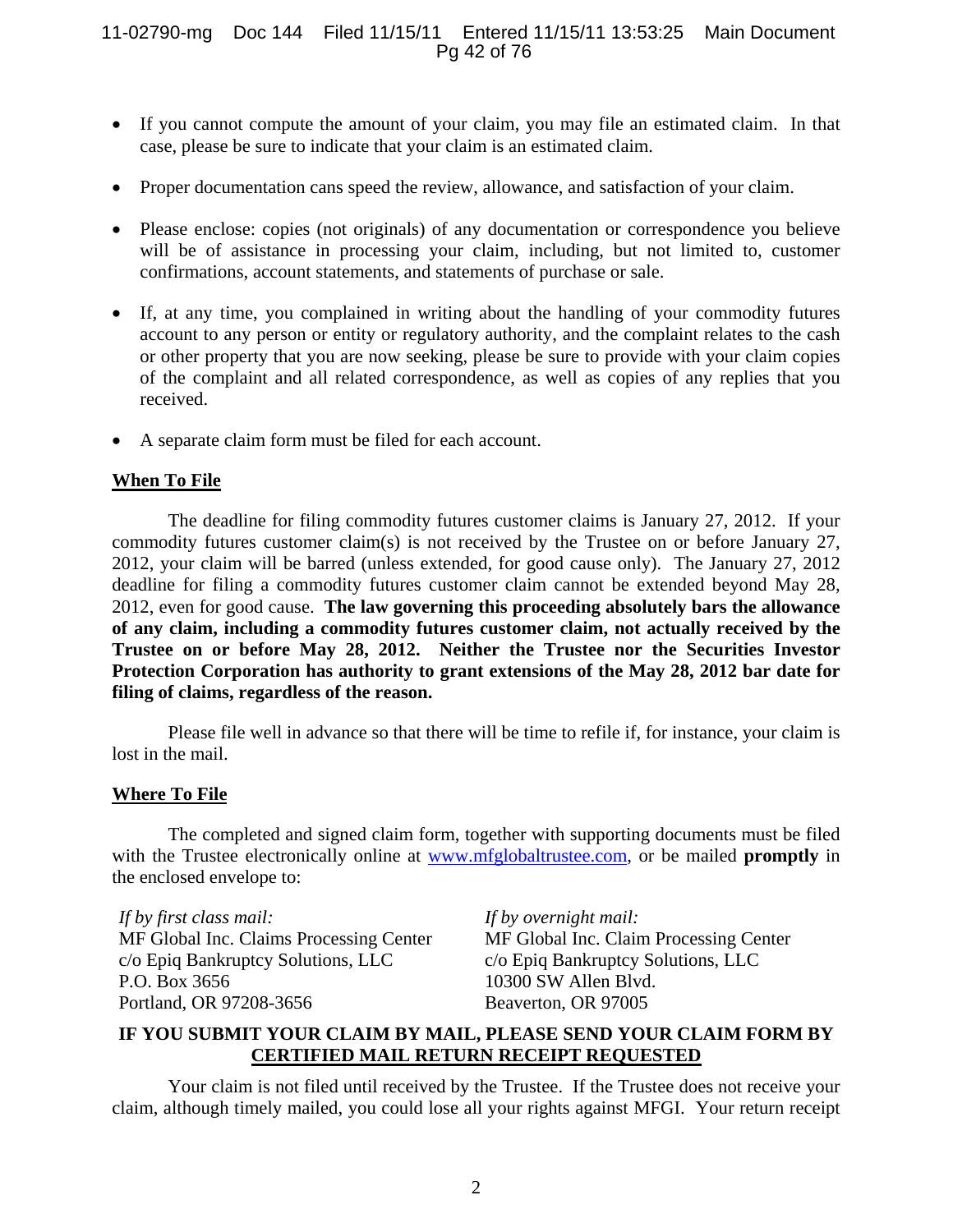## 11-02790-mg Doc 144 Filed 11/15/11 Entered 11/15/11 13:53:25 Main Document Pg 43 of 76

will be the only document you will receive that shows your claim has been received by the Trustee.

## **THIS INSTRUCTION SHEET IS FOR YOUR FILE—DO NOT RETURN**

## **YOU SHOULD RETAIN A COPY OF THE COMPLETED CLAIM FORM FOR YOUR RECORDS.**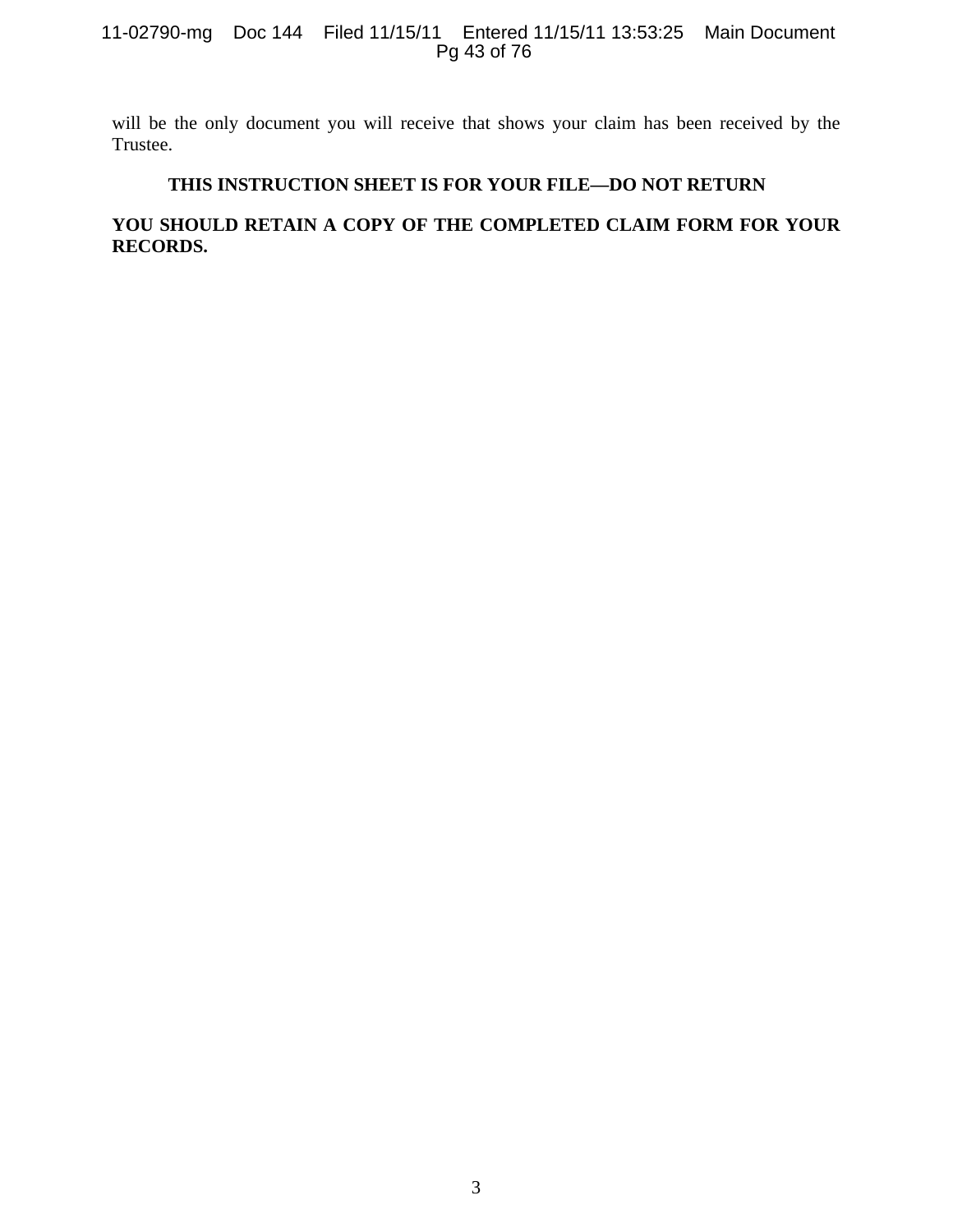11-02790-mg Doc 144 Filed 11/15/11 Entered 11/15/11 13:53:25 Main Document

## **COMMODITY FUTURES CUSTOMER CLAIM FORM MF GLOBAL INC.** Pg 44 of 76

| <b>Account Name:</b>   | Daytime Phone: |
|------------------------|----------------|
| <b>Account Number:</b> | Email:         |
| Address:               |                |

| Daytime Phone: |  |
|----------------|--|
| Email·         |  |

Contact Person: (Social Security No.):

Taxpayer I.D. Number

## **PLEASE NOTE**

## **THIS CLAIM FORM SHOULD BE USED IF YOU ARE A CUSTOMER OF MF GLOBAL INC. AND YOU HAVE A CUSTOMER CLAIM BASED ON A COMMODITY FUTURES ACCOUNT**

- **A SEPARATE CLAIM FORM MUST BE FILED FOR EACH COMMODITY FUTURES ACCOUNT.**
- **THE DEADLINE FOR FILING ALL COMMODITY FUTURES CUSTOMER CLAIMS IS JANUARY 27, 2012. NO COMMODITY FUTURES CUSTOMER CLAIM WILL BE ALLOWED IF IT IS RECEIVED AFTER THAT DATE (UNLESS EXTENDED, FOR GOOD CAUSE ONLY). THE JANUARY 27, 2012 DEADLINE FOR FILING A COMMODITY FUTURES CUSTOMER CLAIM CANNOT BE EXTENDED BEYOND MAY 28, 2012, EVEN FOR GOOD CAUSE. IF RECEIVED BY THE TRUSTEE AFTER JANUARY 27, 2012, BUT ON OR BEFORE MAY 28, 2012, A COMMODITY FUTURES CUSTOMER CLAIM MAY BE AFFORDED GENERAL CREDITOR STATUS.**
- **ALL CLAIMS ARE DATED AS OF THE DATE RECEIVED BY THE TRUSTEE.**
- **YOU MAY FILE YOUR CLAIM ELECTRONICALLY ONLINE AT WWW.MFGLOBALTRUSTEE.COM OR SEND YOUR COMPLETED AND SIGNED CLAIM FORM TO THE TRUSTEE VIA CERTIFIED MAIL, RETURN RECEIPT REQUESTED TO THE APPROPRIATE ADDRESS BELOW.**
- **IF SOME OR ALL OF YOUR COMMODITY FUTURES ACCOUNTS HAVE BEEN TRANSFERRED TO ANOTHER FUTURES COMMISSION MERCHANT, BUT YOU BELIEVE YOU HAVE A CLAIM FOR MONEY OR PROPERTY OWED TO YOU BY MF GLOBAL INC., YOU MUST FILE A CLAIM TO PROTECT YOUR RIGHTS.**
- **MF GLOBAL INC. IS THE ONLY MF GLOBAL ENTITY THAT IS A DEBTOR IN THIS SIPA LIQUIDATION PROCEEDING. THIS COMMODITY FUTURES CUSTOMER CLAIM FORM APPLIES ONLY TO MF GLOBAL INC. AND DOES NOT APPLY TO ANY OTHER MF GLOBAL ENTITY, INCLUDING ANY ENTITY IN A PROCEEDING UNDER CHAPTER 11 OF TITLE 11 OF THE UNITED STATES CODE, SUCH AS MF GLOBAL HOLDINGS LTD. OR MF GLOBAL FINANCE USA INC.**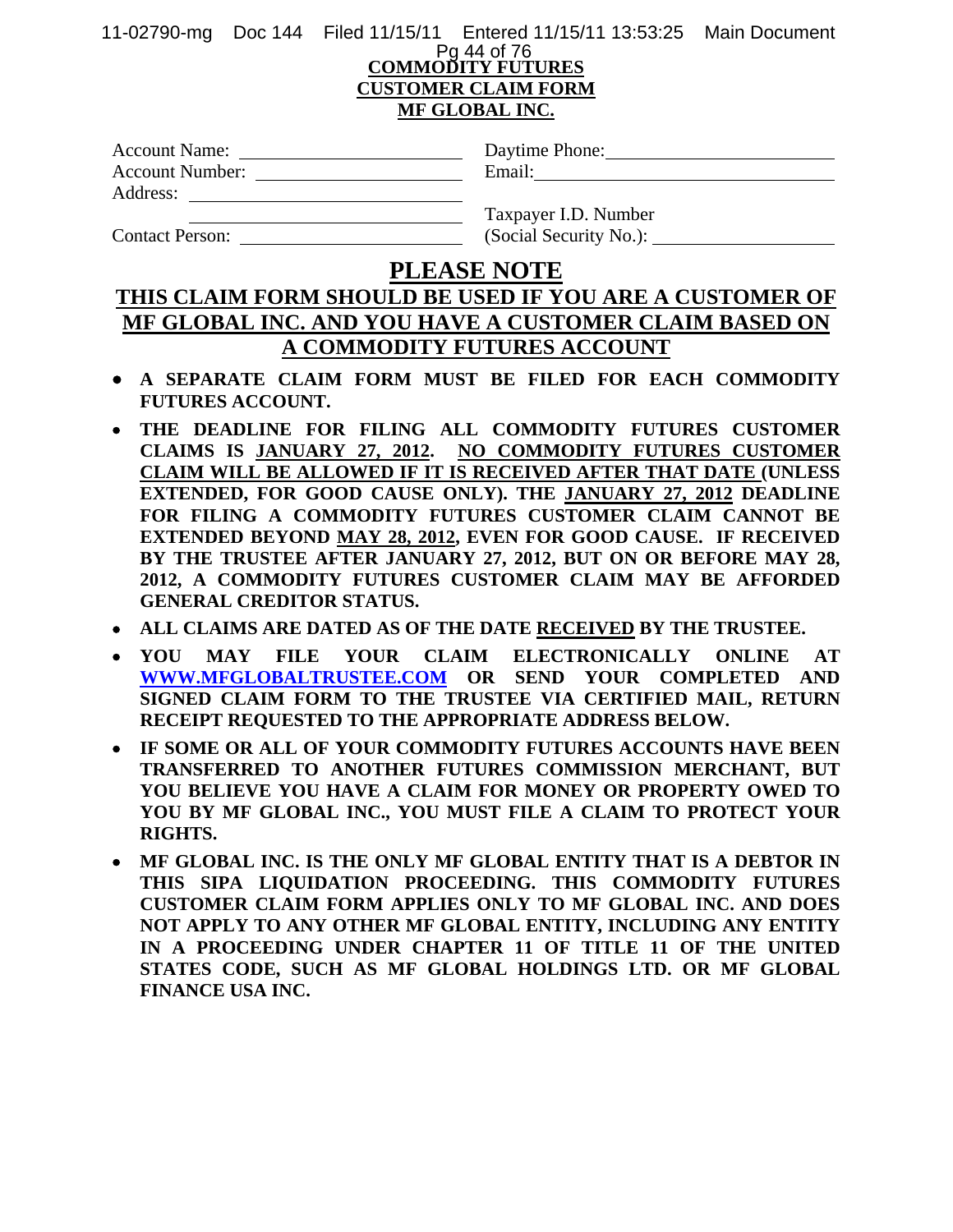## 11-02790-mg Doc 144 Filed 11/15/11 Entered 11/15/11 13:53:25 Main Document Pg 45 of 76

This claim form must be completed electronically online at www.mfglobaltrustee.com or mailed promptly, together with supporting documentation, to the following:

*If by first class mail:*  MF Global Inc. Claims Processing Center c/o Epiq Bankruptcy Solutions, LLC P.O. Box 3656 Portland, OR 97208-3656

*If by overnight mail:* MF Global Inc. Claim Processing Center c/o Epiq Bankruptcy Solutions, LLC 10300 SW Allen Blvd. Beaverton, OR 97005

## **I. AMOUNT CLAIMED**

A. MF Global Inc. was, as of the close of business on October 31, 2011, indebted to me for the total sum of \$

**Check one:** ESTIMATED CALCULATED

B. Is the entire sum you entered in part I.A based on cash or cash equivalents (including securities posted as collateral) in your commodity futures account (i.e., you had no open positions in your account on October 31, 2011)?

Check one: YES □ NO □

- *NOTE: If you selected "YES," you may skip the remainder of this question, otherwise, please answer the following questions:*
- 1. Please state the amount of cash or cash equivalents in the account, as of October 31, 2011:
- 2. Please state the equity, as of October 31, 2011, based on the commodity transactions in the account (*i.e.*, not based on cash or cash equivalents):
- *NOTE: Please provide a detailed description on a signed attachment of the basis for your answers above, and attach any supporting documentation you have. If you do not provide sufficient details, you may be sent a deficiency letter seeking additional information.*

## **II. TRANSFERS OUT OF YOUR ACCOUNT AFTER OCTOBER 31, 2011**

\_\_\_\_\_\_\_\_\_\_\_\_\_\_\_\_\_\_\_\_\_\_\_\_\_\_\_\_\_\_\_\_\_\_\_\_\_.

A. Was any part of your account transferred to one or more transferee futures commission merchants after October 31, 2011?

Check one: YES □ NO □

*NOTE: If you selected "YES," please provide the following information in detail on a signed attachment, and attach any supporting documentation you have. If you do not provide sufficient details, you may be sent a deficiency letter seeking additional information.*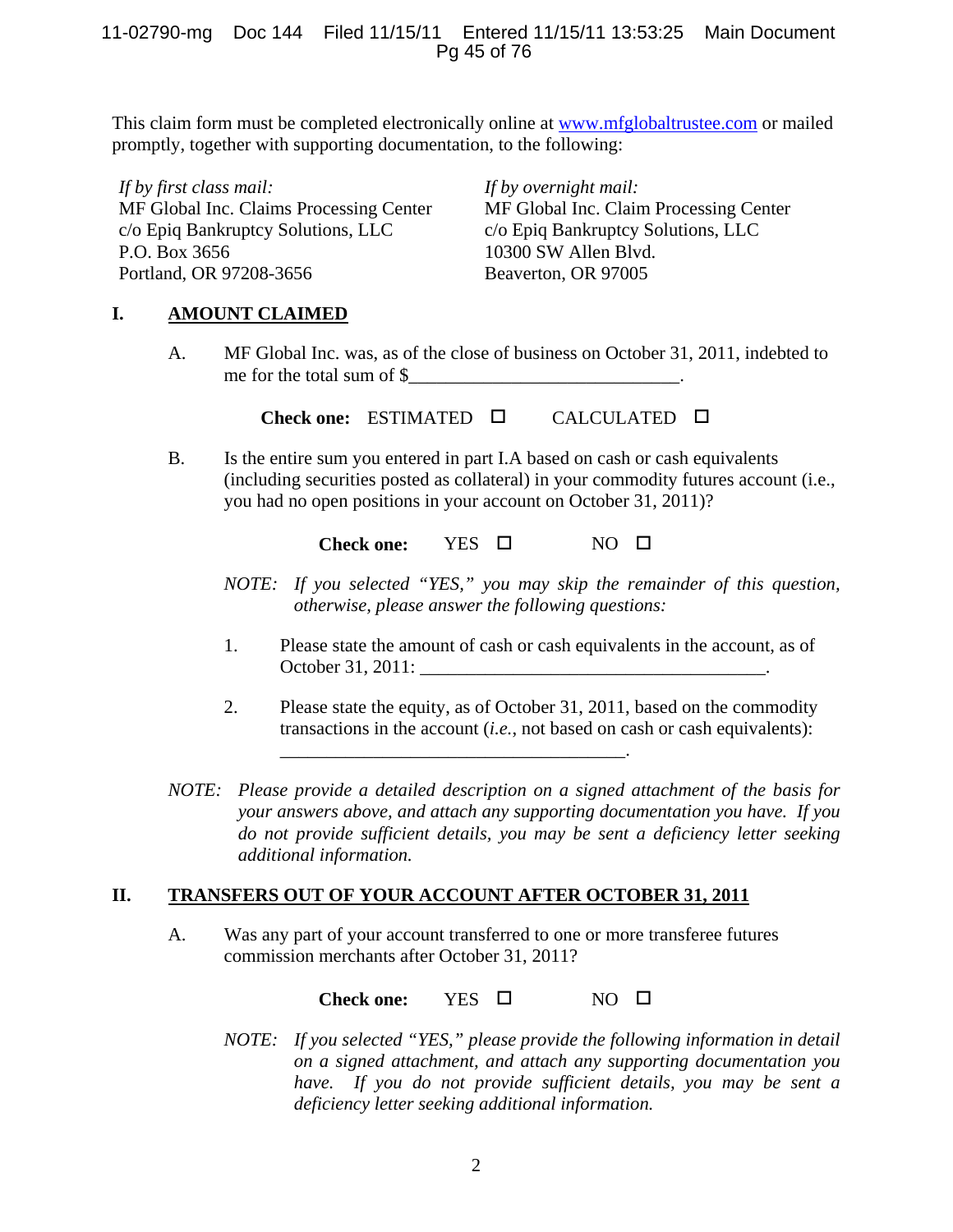## 11-02790-mg Doc 144 Filed 11/15/11 Entered 11/15/11 13:53:25 Main Document Pg 46 of 76

- 1. Identify the name(s) of the transferee futures commission merchant(s);
- 2. Identify the commodity contracts (including futures and options on futures) that were transferred (to each transferee, if more than one); and
- 3. Specify the amount of collateral, in U.S. dollars, that was transferred along with such commodity contracts, if any.
- 4. Please state the equity based on the commodity contracts that were transferred from the account:
	- (i) As of the date of the transfer; and
	- (ii) As the commodity contracts existed in the account on October 31, 2011.

## **III. DESCRIPTION OF THE ACCOUNT**

- A. Please specify the type of account (check one):
	- $\Box$  1. Futures account
	- $\Box$  2. Foreign futures account
	- □ 3. Leverage account
	- □ 4. Option account—exchange-traded
	- □ 5. Option account—dealer
	- $\Box$  6. Delivery account\*
	- $\Box$  7. Cleared OTC derivatives account

\*A "delivery" account is one which contains only documents of title, commodities, cash, or other property identified to you and deposited for the purposes of making or taking delivery on a commodity underlying a commodity contract or for payment of the strike price upon exercise of an option.

- B. Please specify the capacity in which you hold the account (check all that are applicable):
	- $\Box$  1. Individual capacity
	- $\Box$  2. As guardian, custodian, or conservator for the benefit of a ward or a minor under the Uniform Gift to Minors Act
	- $\Box$  3. As executor or administrator of an estate
	- $\Box$  4. As trustee for the trust beneficiary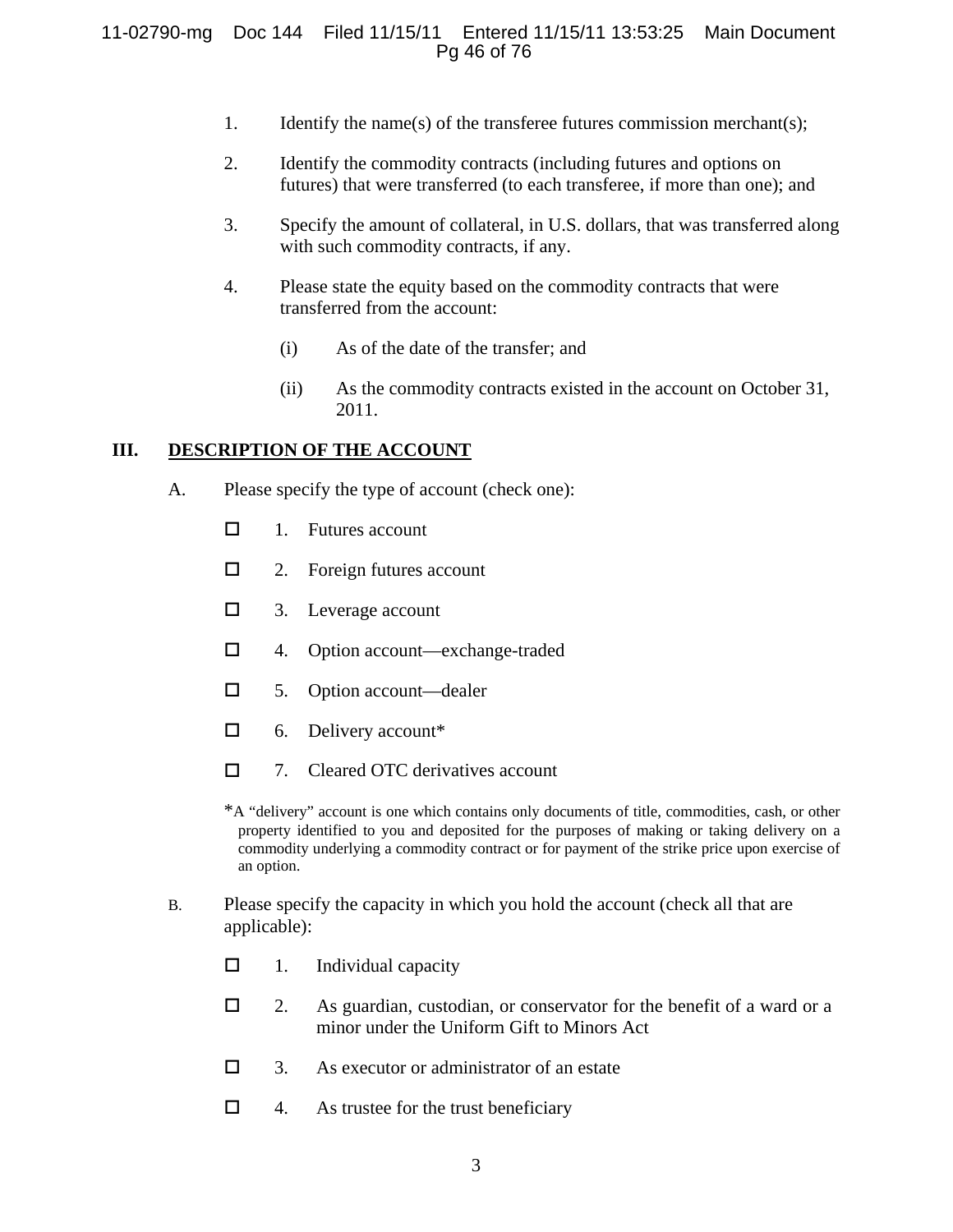## 11-02790-mg Doc 144 Filed 11/15/11 Entered 11/15/11 13:53:25 Main Document Pg 47 of 76

- $\Box$  5. In the name of a corporation, partnership, or unincorporated association
- $\Box$  6. As an omnibus customer account of the undersigned futures commission merchant
- $\Box$  7. As part owner of a joint account
- 8. In the name of a plan which, on October 31, 2011, had in effect a registration statement in accordance with the requirements of § 1031 of the Employee Retirement Income Security Act of 1974 and the regulations thereunder
- $\Box$  9. As agent or nominee for a principle or beneficial owner (and not described in Items (III.B.1-8))
- $\Box$  10. In any other capacity not described above in Items (III.B.1-9) (please specify the capacity):
- C. Is any person (including a general partnership, limited partnership, corporation, or other type of association) on whose behalf the account is held one of the following persons or does one of the following persons, alone or jointly, hold 10% or more of the account? (Check all that are applicable):
	- $\Box$  1. MF Global Inc.
	- 2. Director of MF Global Inc.
	- $\Box$  3. Officer of MF Global Inc.
	- □ 4. Person in control of MF Global Inc.
	- $\Box$  5. Partnership in which MF Global Inc. is a general partner
	- 6. Owner of ten percent or more of the capital stock of MF Global Inc.
	- 7. Employee of MF Global Inc. whose duties include (a) the management of the business of MF Global Inc. or any part thereof; (b) the handling of the trades or customer funds of customers of MF Global Inc.; (c) the keeping of records pertaining to the trades or funds of customers of MF Global Inc.; or (d) the signing or cosigning of checks or drafts on behalf of MF Global Inc.
	- □ 8. Managing agent of MF Global Inc.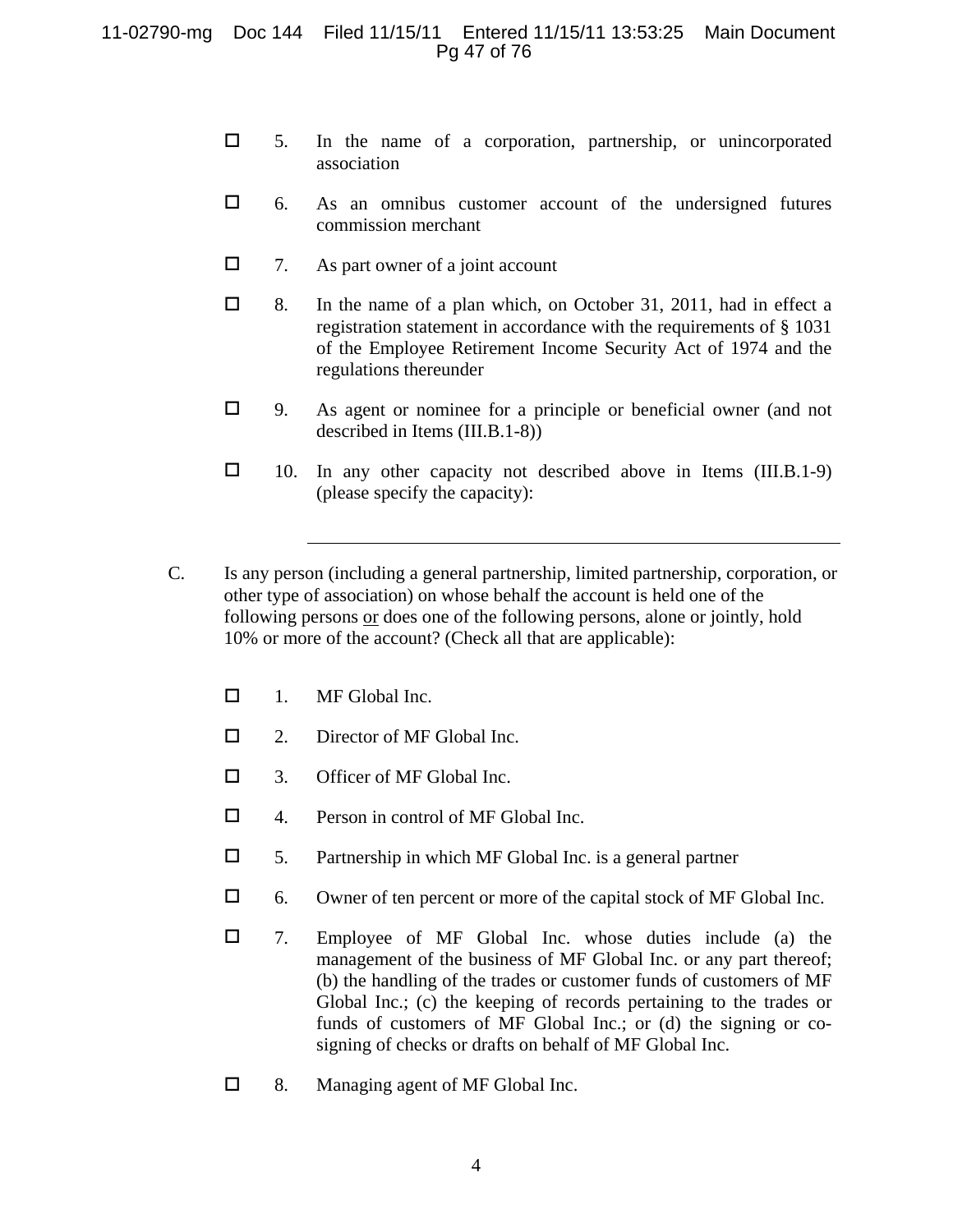## 11-02790-mg Doc 144 Filed 11/15/11 Entered 11/15/11 13:53:25 Main Document Pg 48 of 76

- $\Box$  9. A spouse or minor dependent living in the same household of ANY OF THE FOREGOING PERSONS (listed in Items (III.C.1-8), above), or any other relative, regardless of residency, defined as an individual related by affinity or consanguinity within the third degree as determined by the common law, or individual in a step or adoptive relationship with such degree.
- $\Box$  10. "Affiliate" of MF Global Inc.\*
- $\Box$  11. Any of the persons listed in Items (III.C.1-8), above, if such person is associated with an affiliate of MF Global Inc. as if the affiliate were MF Global Inc.

\*"Affiliate" of MF Global Inc. is defined as:

- An entity that directly or indirectly owns, controls, or holds with power to vote, 20% or more of the outstanding voting securities of MF Global Inc., other than an entity that holds such securities (i) in a fiduciary or agency capacity without sole discretionary power to vote such securities; or (ii) solely to secure a debt, if such entity has not in fact exercised such power to vote;
- A corporation 20% or more of whose outstanding voting securities are directly or indirectly owned, controlled, or held with power to vote, by MF Global Inc., or by an entity that directly or indirectly owns, controls, or holds with power to vote, 20% or more of the outstanding voting securities of MF Global Inc., other than an entity that holds such securities (i) in a fiduciary or agency capacity without sole discretionary power to vote such securities; or (ii) solely to secure a debt, if such entity has not in fact exercised such power to vote;
- A person whose business is operated under a lease or operating agreement by MF Global Inc., or person substantially all of whose property is operated under an operating agreement with MF Global Inc.;
- An entity that otherwise, directly or indirectly, is controlled by or is under common control with MF Global Inc.;
- An entity that operates the business of all or substantially all of the property of MF Global Inc. under a lease or operating agreement; or
- An entity that otherwise, directly or indirectly, controls MF Global Inc.
- D. Is this a discretionary account?

| <b>Check one:</b> | <b>YES</b> |  | NO |  |
|-------------------|------------|--|----|--|
|-------------------|------------|--|----|--|

*NOTE*: *If you selected "YES," specify who has the general authority to buy or sell orders or effectuate transactions for your account:*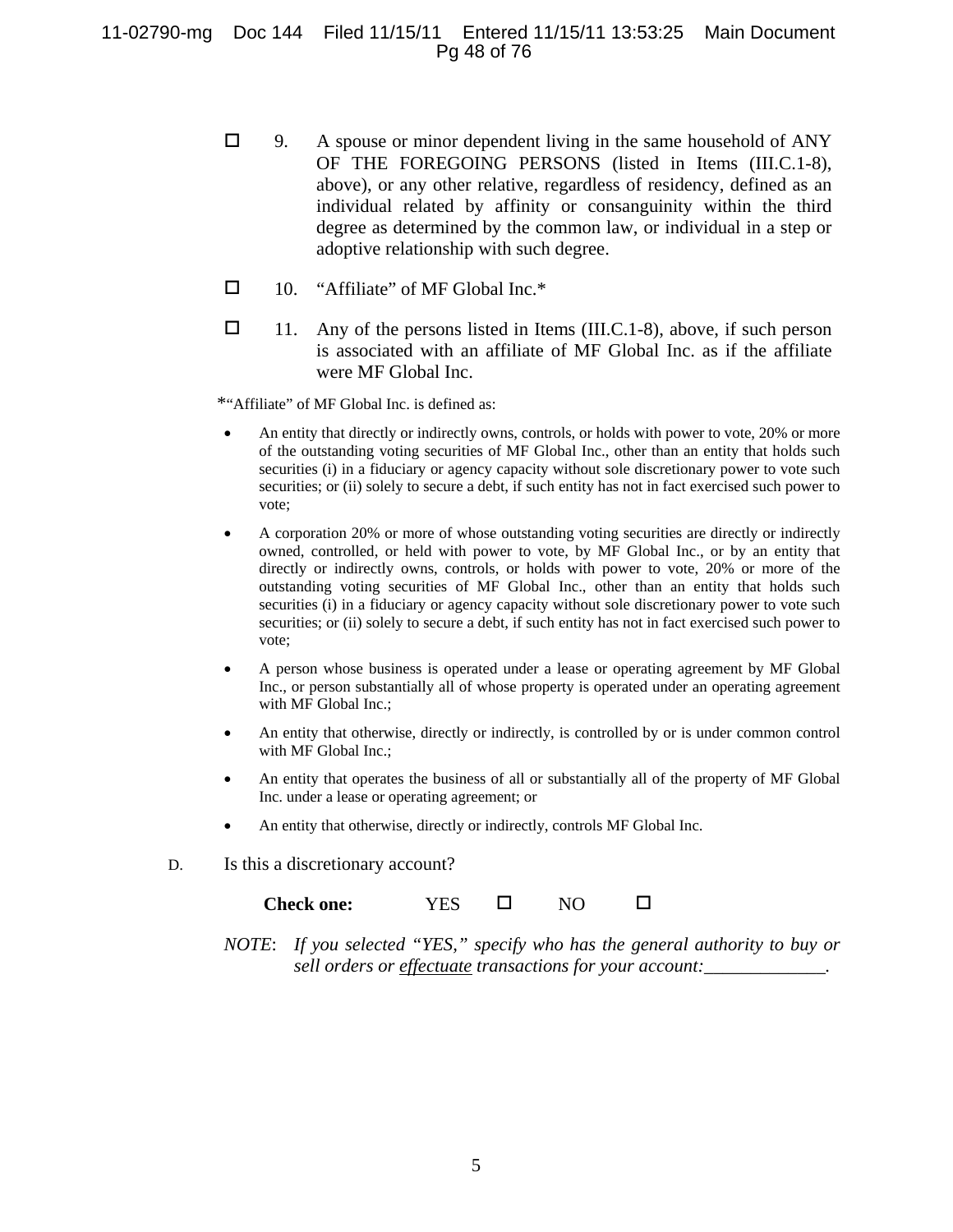## 11-02790-mg Doc 144 Filed 11/15/11 Entered 11/15/11 13:53:25 Main Document Pg 49 of 76

E. Is this a joint account?

Check one: **YES** □ NO □

- *NOTE*: *If you selected "YES," specify the amount of your percentage interest in the account, and whether all participants in a joint account are claiming jointly.* 
	- 1. My percentage interest in the account is:  $\frac{1}{2}$  %
	- 2. Participants in a joint account are claiming: (Check one)
		- $\Box$  SEPARATELY  $\Box$  FULLY **JOINTLY**
- F. Is your claim based on securities futures products?

| <b>Check one:</b> | YES |  | NΟ |  |
|-------------------|-----|--|----|--|
|-------------------|-----|--|----|--|

*NOTE: If you selected "YES," are these securities futures products held in a futures account or a securities account?* 

| <b>Check one:</b> | <b>SECURITIES</b> | <b>FUTURES</b> |  |
|-------------------|-------------------|----------------|--|
|                   | <b>ACCOUNT</b>    | <b>ACCOUNT</b> |  |

## **IV. DETAILS OF YOUR CLAIM**

A. Does MF Global Inc. have any claims against you not already included in the equity calculated in Item (I.A) above?

Check one: YES □ NO □

- *NOTE: If you selected "YES," please provide a detailed description in a signed attachment of any such claim or claims, and attach any supporting documentation you have. If you do not provide sufficient details, you may be sent a deficiency letter seeking additional information.*
- B*.* If the equity calculated in Item (I.A) above does not include any deposits of money, securities or other property held by or for MF Global Inc. from or for your account, select this box and skip the rest of this question.
	- $\Box$  "I am not claiming any deposits of money, securities or other property held by or for MF Global Inc. from or for my account."

*OTHERWISE, please indicate whether any such money, securities or other property consists of one of the following (check all that are applicable), and if you check any one or more of the following, please provide a detailed explanation on a signed attachment, and*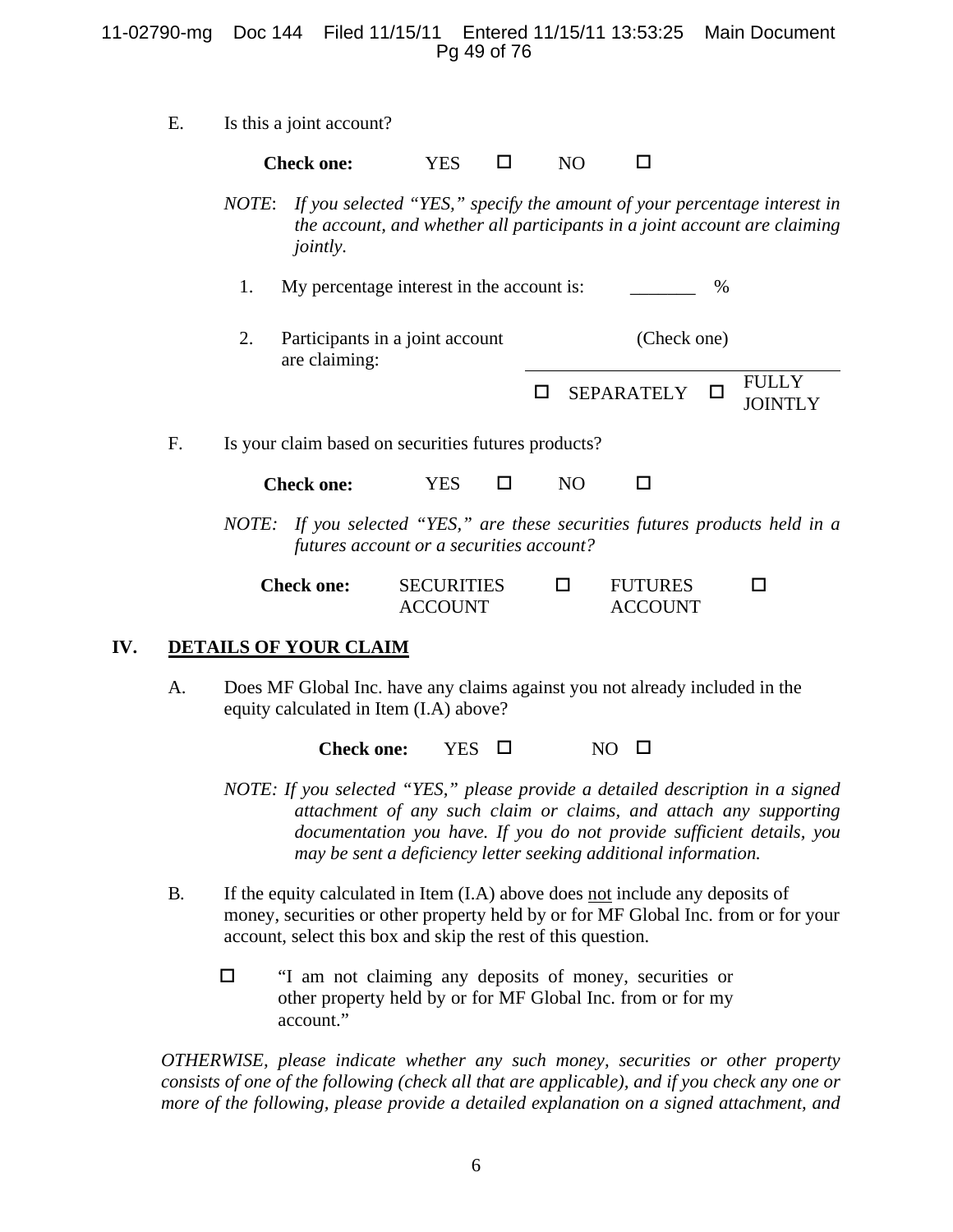## 11-02790-mg Doc 144 Filed 11/15/11 Entered 11/15/11 13:53:25 Main Document Pg 50 of 76

*attach any supporting documentation you have. If you do not provide sufficient details, you may be sent a deficiency letter seeking additional information.* 

- $\Box$  1. Any security deposited as margin which, as of October 31, 2011, was securing an open commodity contract and is (i) registered in your name; (ii) not transferable by delivery; and (iii) not a short-term obligation.
- $\Box$  2. Any fully-paid, non-exempt security held for your account in which there were no open contracts as of October 31, 2011.
- $\Box$  3. Any warehouse receipt, bill of lading or other document of title deposited as margin which, as of October 31, 2011, was securing an open commodity contract and can be identified in MF Global Inc.'s records as being held for your account, and is neither in bearer form nor otherwise transferable by delivery.
- $\Box$  4. Any warehouse receipt, bill of lading or other document of title, or any commodity received, acquired or held by or for MF Global Inc. to make or take physical delivery or exercise from or for your account and which can be identified in MF Global Inc.'s records as received from or for your account as held specifically for the purpose of delivery or exercise.
- $\Box$  5. Any open commodity contract (except as provided in Item (IV.B.8), below) which, as of October 31, 2011, is identified in MF Global Inc.'s records as being held for your account, is a bona fide hedging position or transaction as defined in CFTC Rule 1.3(z) or is a commodity option transaction which has been determined by the exchange to be economically appropriate to the reduction of risks in the conduct and management of a commercial enterprise pursuant to exchange rules, and is in an account designated in MF Global Inc.'s records as a hedging account.
- $\Box$  6. Any cash or other property deposited or cash price tendered for any property deposited, prior to October 31, 2011, for the specifically noted purpose of taking or making physical delivery on an options or futures contract, which cash or other property is identified on MF Global Inc.'s records as received from or for your account within three or less days of the notice date or three or less days of the exercise date. **NOTE: If you check this box, the Trustee's Office will contact you to request that you provide specific additional information regarding this type of property.**
- $\Box$  7. Open commodity contracts transferred to another futures commission merchant by the Trustee.
- $\Box$  8. My claim is not based on any of the types of money, securities or other property listed in Items (IV.B.1-7), above.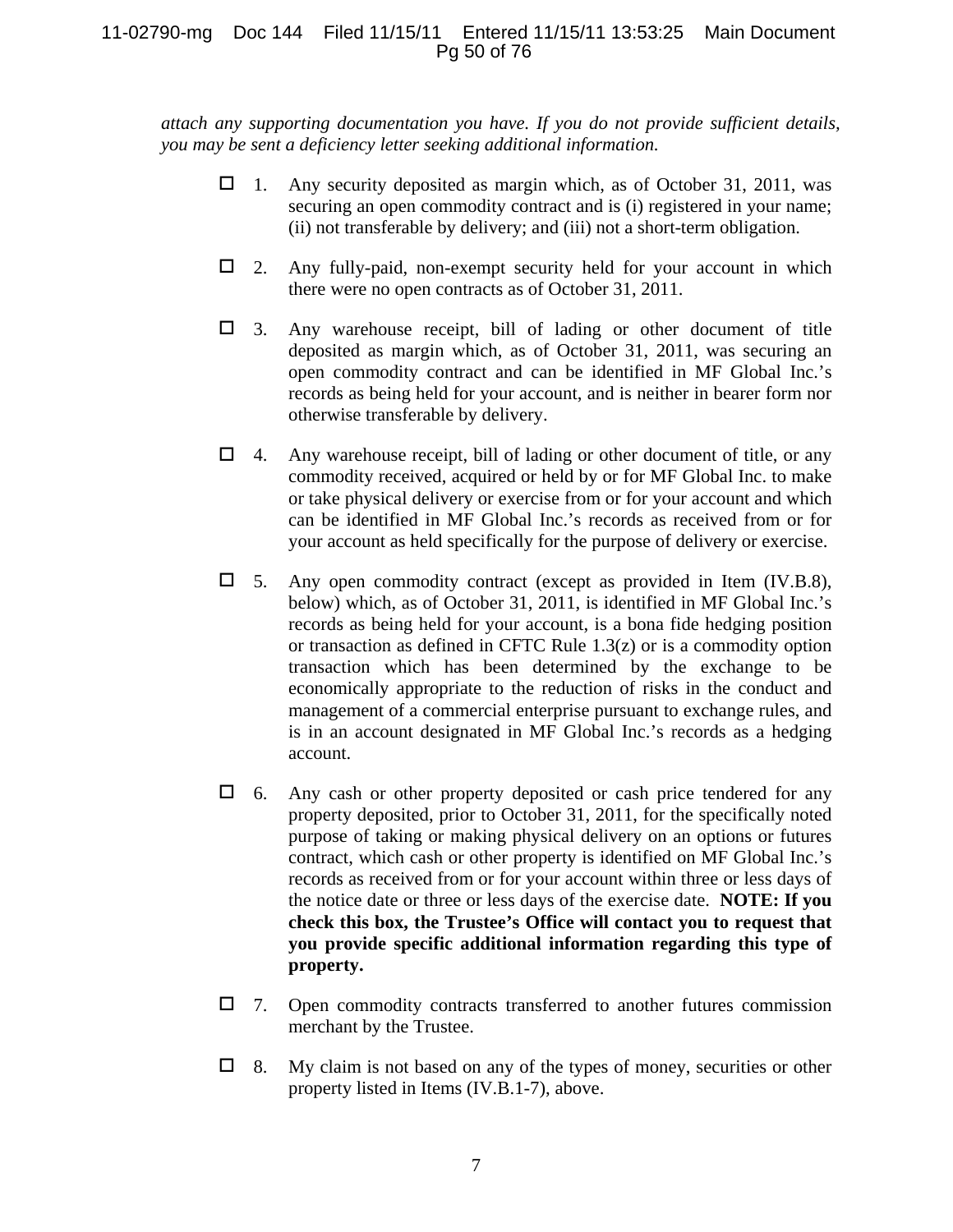## 11-02790-mg Doc 144 Filed 11/15/11 Entered 11/15/11 13:53:25 Main Document Pg 51 of 76

C. If you are claiming securities for this account, do you wish to receive payment in kind, to the extent possible?

**Check one:** YES  $\square$  NO  $\square$ 

## **WHEN COMPLETING THE ABOVE PLEASE KEEP IN MIND:**

- If you cannot compute the amount of your claim, you may file an estimated claim. In that case, please be sure to indicate that your claim is an estimated claim.
- Proper documentation can speed the review, allowance, and satisfaction of your claim.
- Please enclose: copies (not originals) of any documentation or correspondence you believe will be of assistance in processing your claim, including, but not limited to, customer confirmations, account statements, and statements of purchase or sale.
- If, at any time, you complained in writing about the handling of your account to any person or entity or regulatory authority, and the complaint relates to the cash or other property that you are now seeking, please be sure to provide with your claim copies of the complaint and all related correspondence, as well as copies of any replies that you received.

## **Please list the full name, address, phone number, and email address of anyone assisting you in the preparation of this claim form:**

| Full name:     |  |  |
|----------------|--|--|
| Address:       |  |  |
|                |  |  |
| Phone number:  |  |  |
| Email address: |  |  |

If more than one person is assisting you, attach additional pages providing the information in the exact format above.

## **IT IS A VIOLATION OF FEDERAL LAW TO FILE A FRAUDULENT CLAIM. CONVICTION CAN RESULT IN A FINE OF UP TO \$50,000 OR IMPRISONMENT OF UP TO FIVE YEARS OR BOTH.**

## **THE FOREGOING CLAIM IS TRUE AND ACCURATE TO THE BEST OF MY INFORMATION AND BELIEF.**

Date Signature Date Signature

(If ownership of the account is shared, all must sign above. Give each owner's name, address, phone number, and extent of ownership on a signed separate sheet. If other than a personal account, e.g., corporate, trustee, agent, custodian, etc., also state your capacity and authority. Please supply the trust agreement or other proof of authority.)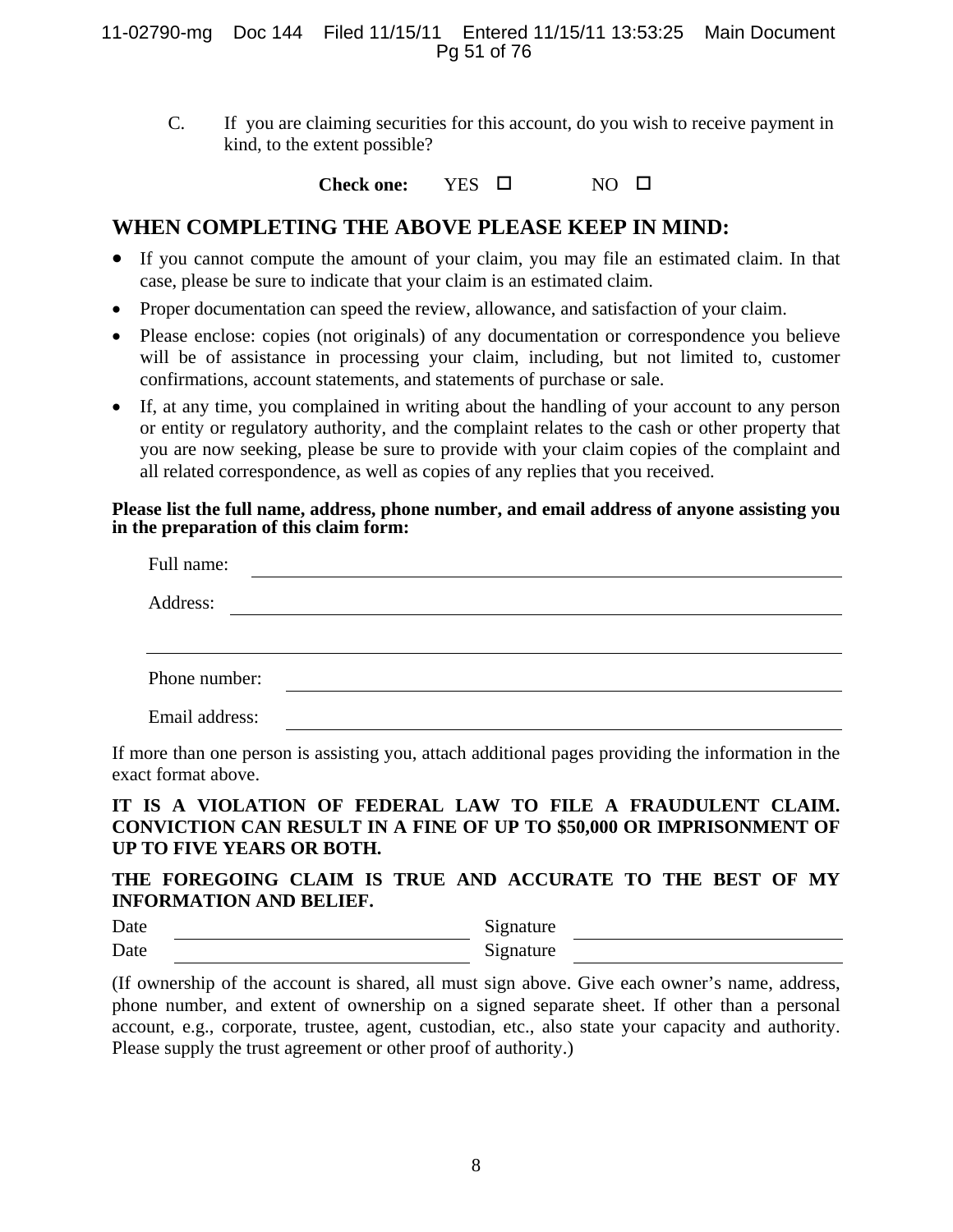11-02790-mg Doc 144 Filed 11/15/11 Entered 11/15/11 13:53:25 Main Document Pg 52 of 76

# Exhibit D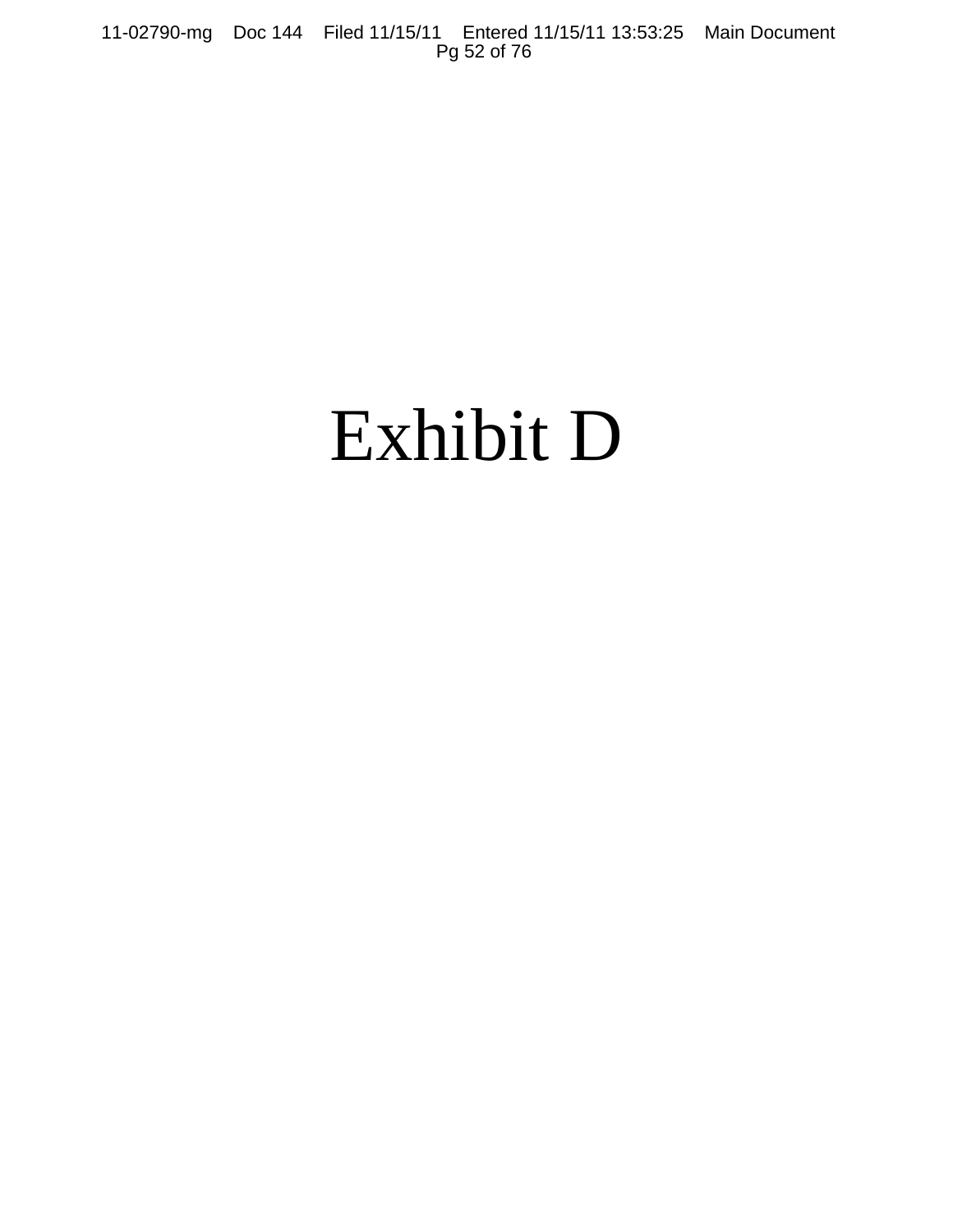## **MF GLOBAL INC.**

## In Liquidation

### November 28, 2011

## TO ALL PERSONS ASSERTING CLAIMS AS CREDITORS OF MF GLOBAL INC. (OTHER THAN WITH RESPECT TO SECURITIES ACCOUNTS OR COMMODITY FUTURES ACCOUNTS):

Enclosed with this letter is a claim form for creditors of MF Global Inc. (the "Debtor"). If you believe that you have a bona-fide creditor claim against the Debtor, you must complete this form file it with the Trustee electronically online at www.mfglobaltrustee.com or return it by certified mail, return receipt requested, to the Trustee at the following address:

| If by first class mail:                 | If by overnight mail:                  |
|-----------------------------------------|----------------------------------------|
| MF Global Inc. Claims Processing Center | MF Global Inc. Claim Processing Center |
| c/o Epiq Bankruptcy Solutions, LLC      | c/o Epiq Bankruptcy Solutions, LLC     |
| P.O. Box 3656                           | 10300 SW Allen Blvd.                   |
| Portland, OR 97208-3656                 | Beaverton, OR 97005                    |

In addition to this letter, you should carefully read the enclosed notice concerning the liquidation of the business of MF Global Inc. This notice informs you of the steps necessary to protect your interests in the proceeding. Among other things, as indicated in the notice, securities customers and commodity futures customers of the debtor should consider filing the appropriate type of customer claim, also included in today's mailing.

The Notice also informs all creditors of the Debtor other than customers or broker-dealers that they must file formal claims with the Trustee within **SIX MONTHS** of the date of the Notice.

Because claims are not deemed filed until received by the Trustee at the above address, if you submit your claim by mail it is strongly recommended that you use certified mail, return receipt requested. **No claim will be allowed unless received by the Trustee on or before May 28, 2012.**

You should attach to the completed claim form copies of all documentation supporting your claim. Please make a copy of the completed claim form and any attached documentation for your own records.

DATED: November 28, 2011

Very truly yours,

James W. Giddens, Trustee for the SIPA Liquidation of MF Global Inc.

\_\_\_\_\_\_\_\_\_\_\_\_\_\_\_\_\_\_\_\_\_\_\_\_\_\_\_\_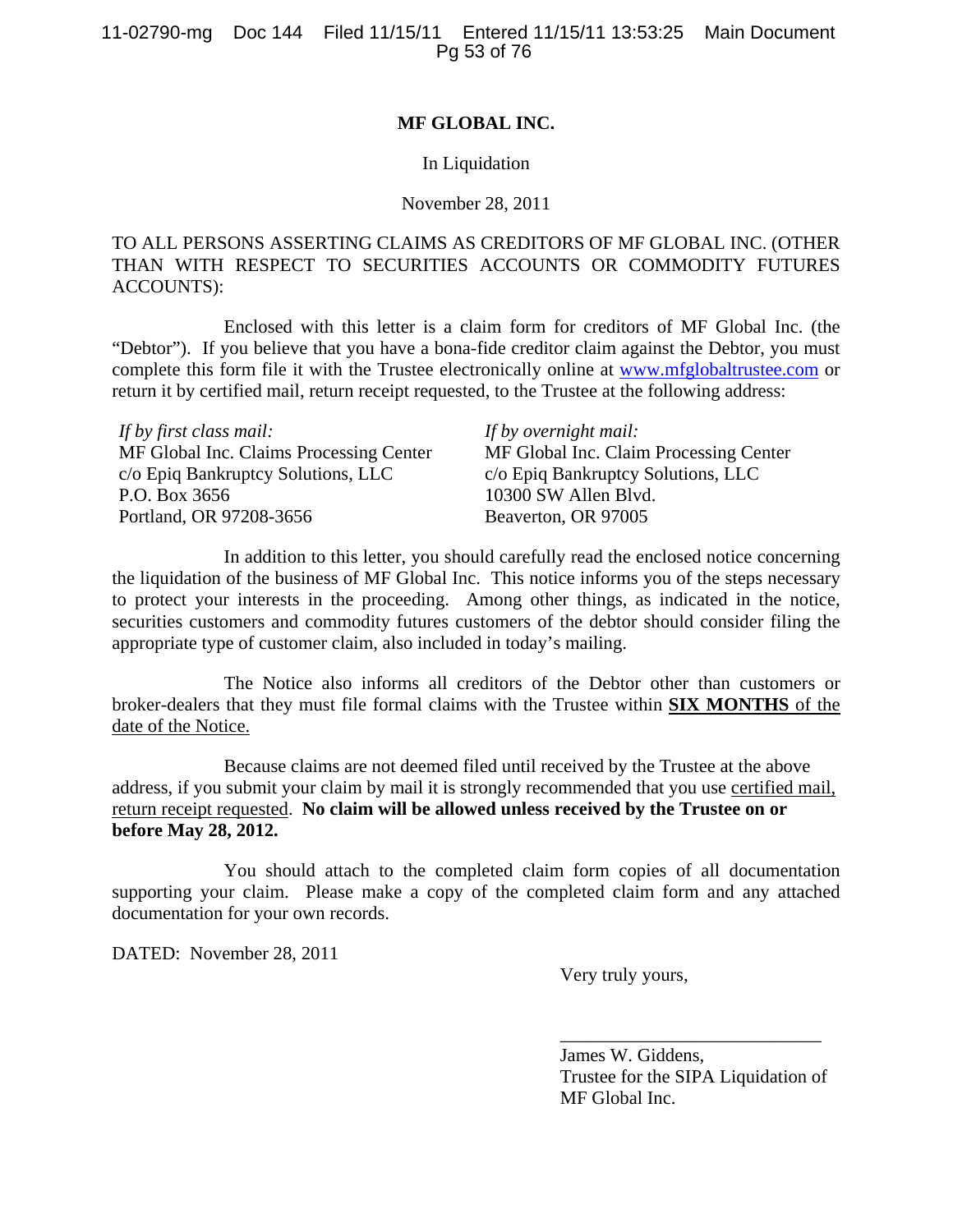## 11-02790-mg Doc 144 Filed 11/15/11 Entered 11/15/11 13:53:25 Main Document Pg 54 of 76

| B 10 (Official Form 10) (12/07)                                                                                                                                                                                                                                                                                                                    |                         |                                                                                                                                                                                                                               |
|----------------------------------------------------------------------------------------------------------------------------------------------------------------------------------------------------------------------------------------------------------------------------------------------------------------------------------------------------|-------------------------|-------------------------------------------------------------------------------------------------------------------------------------------------------------------------------------------------------------------------------|
| <b>UNITED STATES BANKRUPTCY COURT</b><br>Southern District of New York                                                                                                                                                                                                                                                                             |                         | PROOF OF CLAIM                                                                                                                                                                                                                |
| Name of Debtor:<br>Lehman Brothers, Inc.                                                                                                                                                                                                                                                                                                           | Case Number:            | 08-01420 (JMP) SIPA                                                                                                                                                                                                           |
| NOTE: This form should not be used to make a claim for an administrative expense arising after the commencement of the case. A request for payment of an<br>administrative expense may be filed pursuant to $11$ U.S.C. § 503.                                                                                                                     |                         |                                                                                                                                                                                                                               |
| Name of Creditor (the person or other entity to whom the debtor owes money or property):                                                                                                                                                                                                                                                           |                         | $\Box$ Check this box to indicate that this<br>claim amends a previously filed                                                                                                                                                |
| Name and address where notices should be sent:                                                                                                                                                                                                                                                                                                     | claim.                  |                                                                                                                                                                                                                               |
|                                                                                                                                                                                                                                                                                                                                                    | (If known)              | Court Claim Number:__________                                                                                                                                                                                                 |
| Telephone number:                                                                                                                                                                                                                                                                                                                                  |                         | Filed on: The contract of the contract of the contract of the contract of the contract of the contract of the contract of the contract of the contract of the contract of the contract of the contract of the contract of the |
| Name and address where payment should be sent (if different from above):                                                                                                                                                                                                                                                                           |                         | $\Box$ Check this box if you are aware that<br>anyone else has filed a proof of claim<br>relating to your claim. Attach copy of<br>statement giving particulars.                                                              |
| Telephone number:                                                                                                                                                                                                                                                                                                                                  |                         | $\Box$ Check this box if you are the debtor<br>or trustee in this case.                                                                                                                                                       |
| 1. Amount of Claim as of Date Case Filed:<br>s                                                                                                                                                                                                                                                                                                     |                         | 5. Amount of Claim Entitled to                                                                                                                                                                                                |
| If all or part of your claim is secured, complete item 4 below; however, if all of your claim is unsecured, do not complete<br>item 4.                                                                                                                                                                                                             |                         | Priority under 11 U.S.C. §507(a). If<br>any portion of your claim falls in<br>one of the following categories,<br>check the box and state the                                                                                 |
| If all or part of your claim is entitled to priority, complete item 5.                                                                                                                                                                                                                                                                             | amount.                 |                                                                                                                                                                                                                               |
| $\Box$ Check this box if claim includes interest or other charges in addition to the principal amount of claim. Attach itemized<br>statement of interest or charges.                                                                                                                                                                               |                         | Specify the priority of the claim.                                                                                                                                                                                            |
| 2. Basis for Claim:                                                                                                                                                                                                                                                                                                                                |                         | $\Box$ Domestic support obligations under<br>11 U.S.C. $\S507(a)(1)(A)$ or $(a)(1)(B)$ .                                                                                                                                      |
| (See instruction #2 on reverse side.)<br>3. Last four digits of any number by which creditor identifies debtor:                                                                                                                                                                                                                                    |                         | $\Box$ Wages, salaries, or commissions (up                                                                                                                                                                                    |
| (See instruction #3a on reverse side.)                                                                                                                                                                                                                                                                                                             |                         | to \$10,950*) earned within 180 days<br>before filing of the bankruptcy<br>petition or cessation of the debtor's                                                                                                              |
| 4. Secured Claim (See instruction #4 on reverse side.)<br>Check the appropriate box if your claim is secured by a lien on property or a right of set off and provide the requested<br>information.                                                                                                                                                 |                         | business, whichever is earlier - 11<br>U.S.C. $$507$ (a)(4).<br>$\Box$ Contributions to an employee benefit                                                                                                                   |
| Nature of property or right of setoff: □ Real Estate<br>$\Box$ Motor Vehicle<br>$\Box$ Other<br>Describe:                                                                                                                                                                                                                                          |                         | plan - 11 U.S.C. §507 (a)(5).<br>□ Up to \$2,425* of deposits toward                                                                                                                                                          |
| Value of Property: S________________________ Annual Interest Rate___%                                                                                                                                                                                                                                                                              |                         | purchase, lease, or rental of property<br>or services for personal, family, or                                                                                                                                                |
| Amount of arrearage and other charges as of time case filed included in secured claim,                                                                                                                                                                                                                                                             | (a)(7).                 | household use $-11$ U.S.C. §507                                                                                                                                                                                               |
| if any: \$ Basis for perfection:                                                                                                                                                                                                                                                                                                                   |                         | $\Box$ Taxes or penalties owed to                                                                                                                                                                                             |
| <b>Amount of Secured Claim: \$</b><br><b>Amount Unsecured: S</b>                                                                                                                                                                                                                                                                                   | $(a)(8)$ .              | governmental units - 11 U.S.C. §507                                                                                                                                                                                           |
| 6. Credits: The amount of all payments on this claim has been credited for the purpose of making this proof of claim.                                                                                                                                                                                                                              |                         | $\Box$ Other – Specify applicable paragraph                                                                                                                                                                                   |
| 7. Documents: Attach redacted copies of any documents that support the claim, such as promissory notes, purchase<br>orders, invoices, itemized statements of running accounts, contracts, judgments, mortgages, and security agreements.<br>You may also attach a summary. Attach redacted copies of documents providing evidence of perfection of |                         | of 11 U.S.C. $\S507(a)$ .<br>Amount entitled to priority:                                                                                                                                                                     |
| a security interest. You may also attach a summary. (See definition of "redacted" on reverse side.)                                                                                                                                                                                                                                                |                         |                                                                                                                                                                                                                               |
| DO NOT SEND ORIGINAL DOCUMENTS. ATTACHED DOCUMENTS MAY BE DESTROYED AFTER<br>SCANNING.                                                                                                                                                                                                                                                             |                         | *Amounts are subject to adjustment on<br>4/1/10 and every 3 years thereafter with                                                                                                                                             |
| If the documents are not available, please explain:                                                                                                                                                                                                                                                                                                | the date of adjustment. | respect to cases commenced on or after                                                                                                                                                                                        |
| Date:<br>Signature: The person filing this claim must sign it. Sign and print name and title, if any, of the creditor or<br>other person authorized to file this claim and state address and telephone number if different from the notice<br>address above. Attach copy of power of attorney, if any.                                             |                         | FOR COURT USE ONLY                                                                                                                                                                                                            |
| Penalty for presenting fraudulent claim: Fine of up to \$500,000 or imprisonment for up to 5 years, or both. 18 U.S.C. §§ 152 and 3571.                                                                                                                                                                                                            |                         |                                                                                                                                                                                                                               |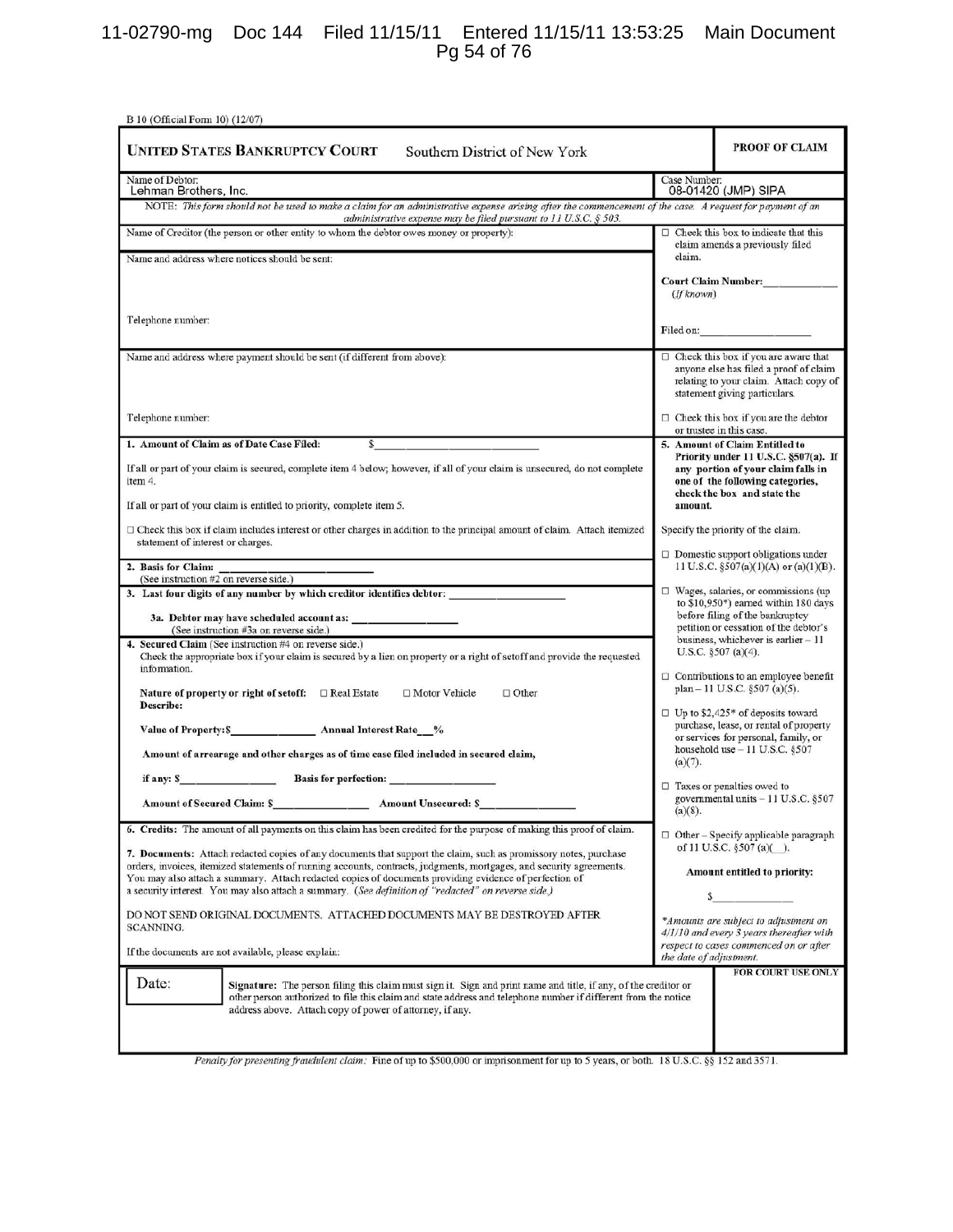## 11-02790-mg Doc 144 Filed 11/15/11 Entered 11/15/11 13:53:25 Main Document Pg 55 of 76

#### B 10 (Official Form 10) (12/07) - Cont.

#### **INSTRUCTIONS FOR PROOF OF CLAIM FORM**

The instructions and definitions below are general explanations of the law. In certain circumstances, such as bankruptcy cases not filed voluntarily by the debtor, there may be exceptions to these general rules. Items to be completed in Proof of Claim form

#### Court, Name of Debtor, and Case Number:

Fill in the federal judicial district where the bankruptcy case was filed (for example, Central District of California), the bankruptcy debtor's name, and the bankruptcy case number. If the creditor received a notice of the case from the bankruptcy court, all of this information is located at the top of the notice.

#### **Creditor's Name and Address:**

Fill in the name of the person or entity asserting a claim and the name and address of the person who should receive notices issued during the bankruptcy case. A separate space is provided for the payment address if it differs from the notice address. The creditor has a continuing obligation to keep the court informed of its current address. See Federal Rule of Bankruptcy Procedure (FRBP) 2002(g).

#### 1. Amount of Claim as of Date Case Filed:

State the total amount owed to the creditor on the date of the Bankruptcy filing. Follow the instructions concerning whether to complete items 4 and 5. Check the box if interest or other charges are included in the claim.

#### 2. Basis for Claim:

State the type of debt or how it was incurred. Examples include goods sold, money loaned, services performed, personal injury/wrongful death, car loan, mortgage note, and credit card.

#### 3. Last Four Digits of Any Number by Which Creditor Identifies Debtor:

State only the last four digits of the debtor's account or other number used by the creditor to identify the debtor.

#### 3a. Debtor May Have Scheduled Account As:

Use this space to report a change in the creditor's name, a transferred claim, or any other information that clarifies a difference between this proof of claim and the claim as scheduled by the debtor.

#### 4. **Secured Claim:**

Check the appropriate box and provide the requested information if the claim is fully or partially secured. Skip this section if the claim is entirely unsecured. (See DEFINITIONS, below.) State the type and the value of property that secures the claim, attach copies of lien

#### **DEFINITIONS**

#### Debtor

A debtor is the person, corporation, or other entity that has filed a bankruptcy case.

#### Creditor

A creditor is the person, corporation, or other entity owed a debt by the debtor on the date of the bankruptcy filing.

#### Claim

A claim is the creditor's right to receive payment on a debt that was owed by the debtor on the date of the bankruptcy filing. See 11 U.S.C. §101 (5). A claim may be secured or unsecured.

#### **Proof of Claim**

A proof of claim is a form used by the creditor to indicate the amount of the debt owed by the debtor on<br>the date of the bankruptcy filing. The creditor must file the form with the clerk of the same bankruptcy court in which the bankruptcy case was filed.

#### Secured Claim Under 11 U.S.C. §506(a)

A secured claim is one backed by a lien on property of the debtor. The claim is secured so long as the creditor has the right to be paid from the property prior to other creditors. The amount of the secured claim cannot exceed the value of the property. Any amount owed to the creditor in excess of the value of the property is an unsecured claim. Examples of liens on property include a mortgage on real estate or a security interest in a car

A lien may be voluntarily granted by a debtor or may be obtained through a court proceeding. In some states, a court judgment is a lien. A claim also may be secured if the creditor owes the debtor money (has a right to setoff).

#### **Unsecured Claim**

An unsecured claim is one that does not meet the requirements of a secured claim. A claim may be partly unsecured if the amount of the claim exceeds the value of the property on which the creditor has a lien.

Claim Entitled to Priority Under 11 U.S.C. §507(a) Priority claims are certain categories of unsecured claims<br>that are paid from the available money or property in a bankruptcy case before other unsecured claims.

#### **Redacted**

A document has been redacted when the person filing it has masked, edited out, or otherwise deleted, certain information. A creditor should redact and use only the last four digits of any social-security, individual's taxidentification, or financial-account number, all but the initials of a minor's name and only the year of any person's date of birth.

#### **Evidence of Perfection**

Evidence of perfection may include a mortgage, lien, certificate of title, financing statement, or other document showing that the lien has been filed or recorded.

#### documentation, and state annual interest rate and the amount past due on the claim as of the date of the bankruptcy filing.

5. Amount of Claim Entitled to Priority Under 11 U.S.C. §507(a). If any portion of your claim falls in one or more of the listed categories, check the appropriate box(es) and state the amount entitled to priority. (See DEFINITIONS, below.) A claim may be partly priority and partly non-priority. For example, in some of the categories, the law limits the amount entitled to priority.

#### 6. Credits:

An authorized signature on this proof of claim serves as an acknowledgment that when calculating the amount of the claim, the creditor gave the debtor credit for any payments received toward the debt.

#### 7. Documents:

Attach to this proof of claim form redacted copies documenting the existence of the debt and of any lien securing the debt. You may also attach a summary. You must also attach copies of documents that evidence perfection of any security interest. You may also attach a summary. FRBP 3001(c) and (d). Do not send original documents, as attachments may be destroyed after scanning.

#### Date and Signature:

The person filing this proof of claim must sign and date it. FRBP 9011. If the claim is filed electronically, FRBP 5005(a)(2), authorizes courts to establish local rules specifying what constitutes a signature. Print the name and title, if any, of the creditor or other person authorized to file this claim. State the filer's address and telephone number if it differs from the address given on the top of the form for purposes of receiving notices. Attach a complete copy of any power of attorney. Criminal penalties apply for making a false statement on a proof of claim.

## **INFORMATION**

#### Acknowledgment of Filing of Claim

To receive acknowledgment of your filing, you may either enclose a stamped self-addressed envelope and a copy of this proof of claim or you may access the court's PACER system (www.pacer.psc.uscourts.gov) for a<br>small fee to view your filed proof of claim.

#### **Offers to Purchase a Claim**

Certain entities are in the business of purchasing claims for an amount less than the face value of the claims. One or more of these entities may contact the creditor and offer to purchase the claim. Some of the written communications from these entities may easily be confused with official court documentation or communications from the debtor. These entities do not represent the bankruptcy court or the debtor. The creditor has no obligation to sell its claim. However, if the creditor decides to sell its claim, any transfer of such claim is subject to FRBP 3001(e), any applicable provisions of the Bankruptcy Code (11 U.S.C. § 101 et seq.), and any applicable orders of the bankruptcy court.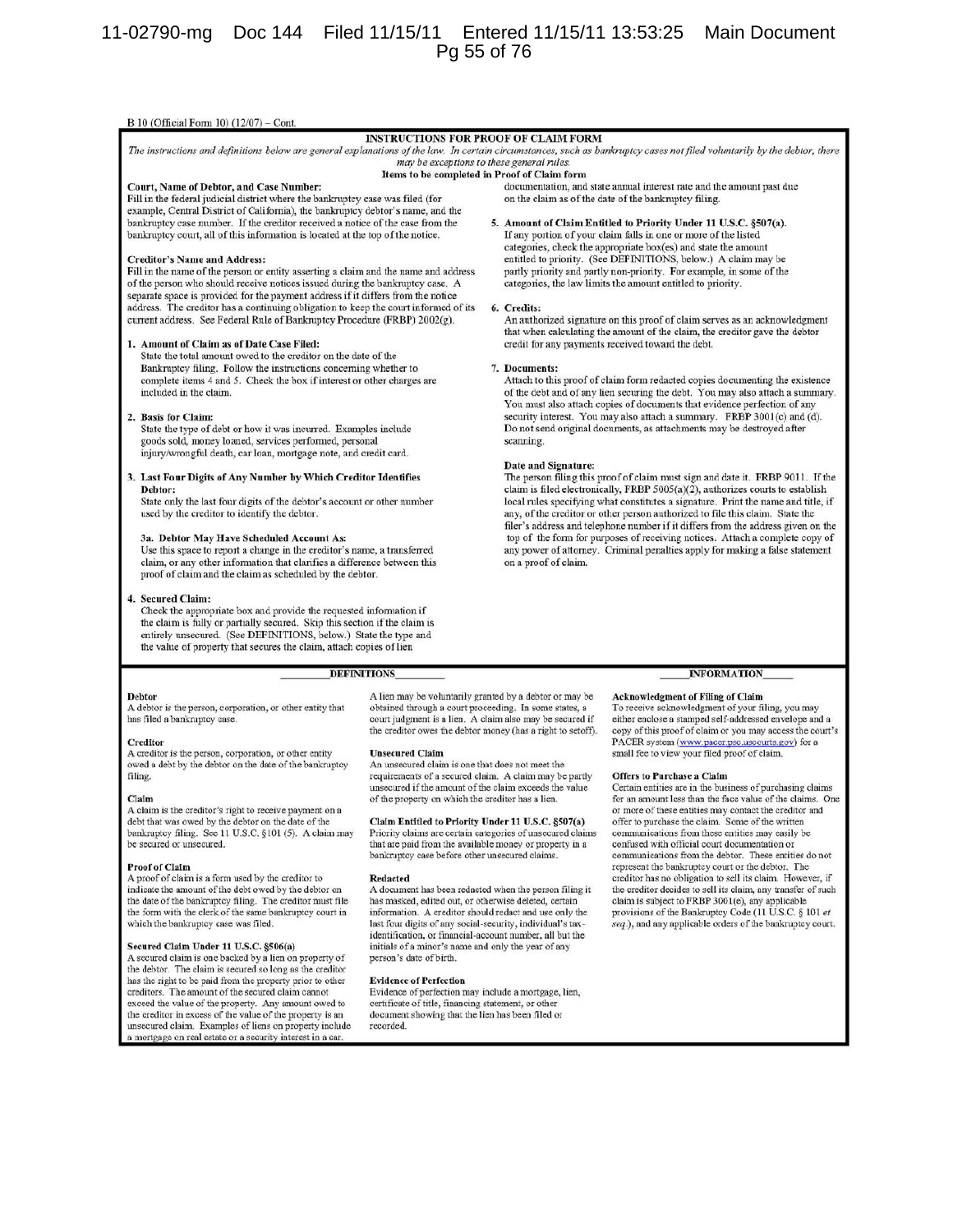11-02790-mg Doc 144 Filed 11/15/11 Entered 11/15/11 13:53:25 Main Document Pg 56 of 76

# Exhibit E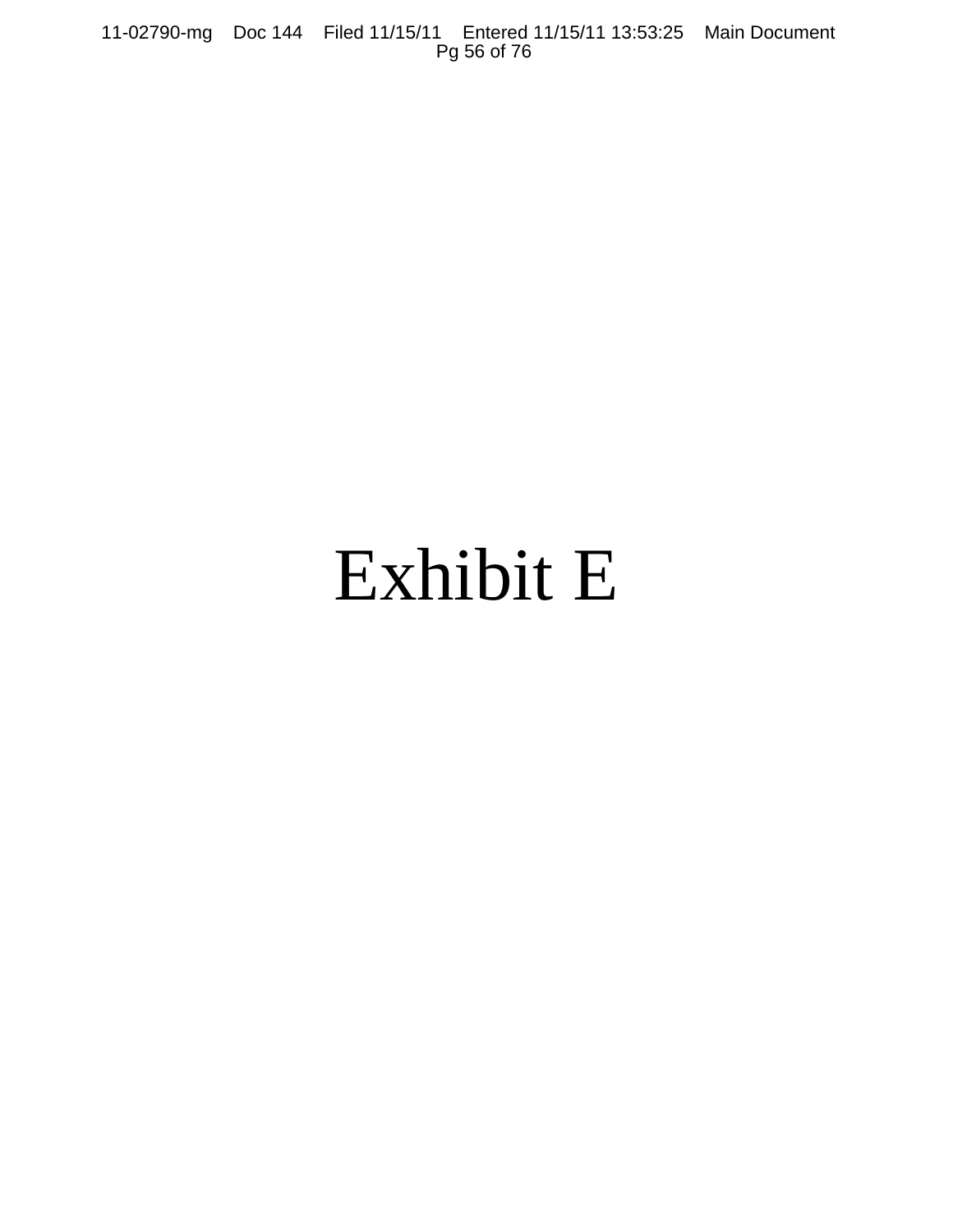11-02790-mg Doc 144 Filed 11/15/11 Entered 11/15/11 13:53:25 Main Document Pg 57 of 76

> **MF Global Inc. Claims Processing**  c/o Epiq Bankruptcy Solutions, LLC 757 Third Avenue, 3rd Floor

New York, NY 10017

## *In re* **MF Global Inc.**

Case No. 11-2790 (MG) SIPA

## **REQUEST FOR ADDITIONAL INFORMATION—COMMODITY FUTURES CUSTOMER CLAIM**

[Date]

## **VIA UPS OVERNIGHT**

[EPIQ TO POPULATE NAME OF CLAIMANT AND ADDRESS OF CLAIMANT]

Re: Claim Number(s): [A1]

Dear Claimant:

## **PLEASE READ THIS NOTICE CAREFULLY**

The liquidation of the business of MF Global Inc. ("MFGI") is being conducted under the above-referenced case number by James W. Giddens, Trustee, pursuant to an Order entered on October 31, 2011 by the United States District Court for the Southern District of New York. We acknowledge receipt of the above-referenced claim(s) in this proceeding (the "Claim").

We have begun processing your Claim, but require the following information and/or documentation in order to properly evaluate your Claim:

- **Please provide the MFGI account number that relates to this claim.**
- **Please provide your daytime phone number.**
- **Please provide your email address.**
- **Please provide your taxpayer I.D. Number.**
- **Please provide your Social Security Number.**
- **Please enclose a copy of your last MFGI account statement or any documents to indicate that you held an account at MFGI.**
- **Please provide copies of all correspondence you had with MFGI or any of their representatives or affiliates.**
- **Section I.A—Please state the total amount, as of the close of business on October 31, 2011, of MFGI's indebtedness to you. Please indicate whether this amount is estimated or calculated.**
- **Section I.A—Please indicate whether the total amount, as of the close of business on October 31, 2011, of MFGI's indebtedness to you that you stated in your filed claim is estimated or calculated.**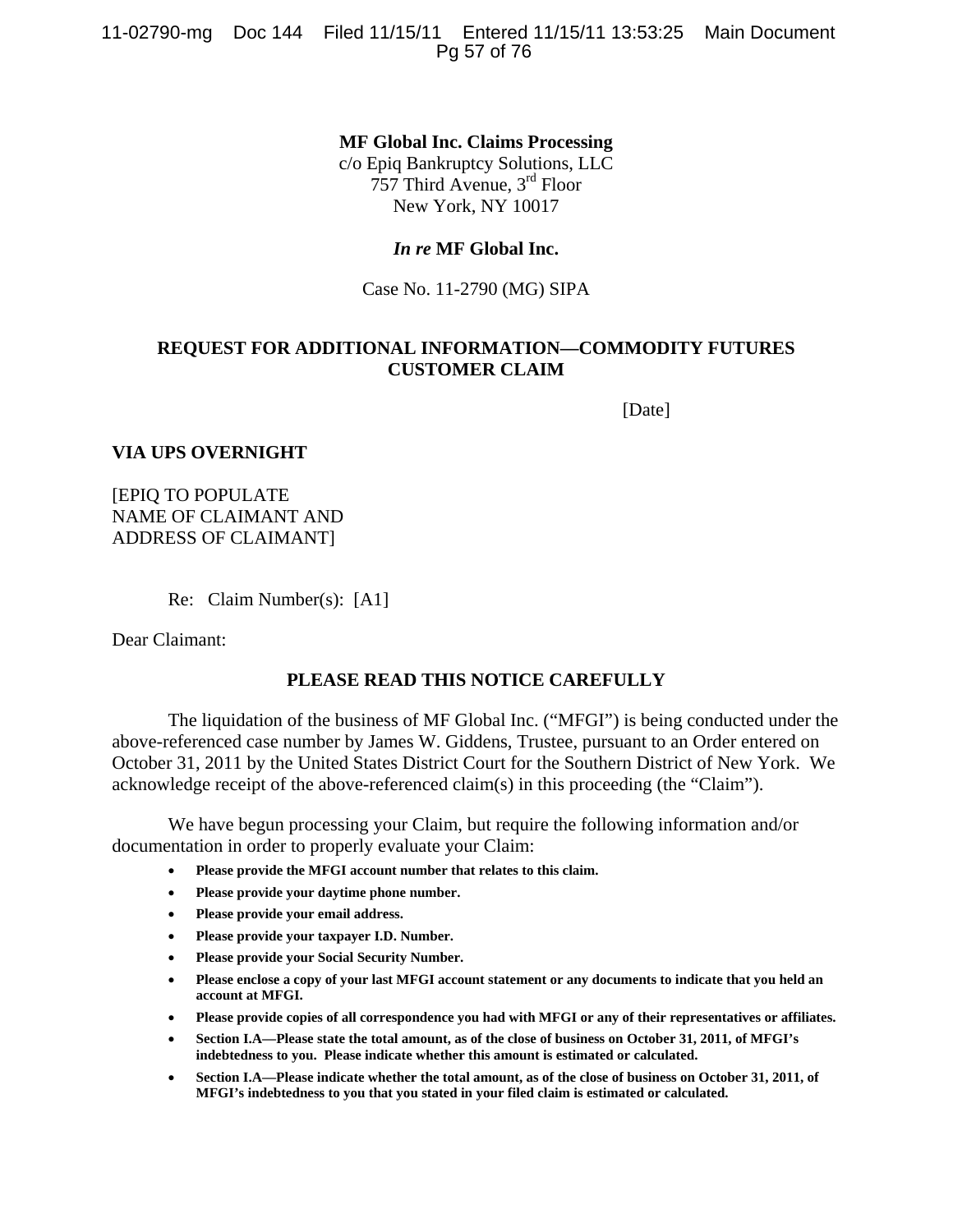## 11-02790-mg Doc 144 Filed 11/15/11 Entered 11/15/11 13:53:25 Main Document Pg 58 of 76

- **Section I.B—Please answer** "**yes**" **or** "**no**"**—Was the entire sum you entered in part I.A of your filed claim based on cash or cash equivalents (including securities posted as collateral) in you commodity futures account (i.e., you had no open positions in your account on October 31, 2011)? If** "**yes,**" **please (1) state the amount of cash or cash equivalents in the account, as of October 31, 2011; and (2) state the equity, as of October 31, 2011, based on the commodity transactions in the account (i.e., not based on cash or cash equivalents).**
- **Section I.B.1—Please state the amount of cash or cash equivalents in the account, as of October 31, 2011.**
- **Section I.B.2—Please state the equity, as of October 31, 2011, based on the commodity transactions in the account (i.e., not based on cash or cash equivalents).**
- **Section I—Please provide a detailed description on a signed attachment of the basis for the amounts you stated in Item I in your filed claim, and attach any supporting documentation that you have.**
- **Section II.A—Please answer "yes" or "no"—Was any part of your account transferred to one or more transferee futures commission merchants after October 31, 2011? If "yes," then please (1) identify the name(s) of the transferee futures commission merchant(s); (2) identify the commodity contracts (including futures and options on futures) that were transferred (to each transferee, if more than one), and (3) specify the amount of collateral, in U.S. dollars, that was transferred along with such commodity contracts, if any. Please also state the equity based on the commodity contracts that were transferred from the account: (i) as of the date of the transfer; and (ii) as the commodity contracts existed in the account on October 31, 2011. Please attach any supporting documentation that you have.**
- **Section II.A.1—You have indicated that all or part of your account was transferred to one or more transferee futures commission merchants after October 31, 2011. Please identify the name(s) of the transferee futures commission merchant(s). Please attach any supporting documentation that you have.**
- **Section II.A.2—You have indicated that all or part of your account was transferred to one or more transferee futures commission merchants after October 31, 2011. Please identify the commodity contracts (including futures and options on futures) that were transferred (to each transferee, if more than one). Please attach any supporting documentation that you have.**
- **Section II.A.3—You have indicated that all or part of your account was transferred to one or more transferee futures commission merchants after October 31, 2011. Please specify the amount of collateral, in U.S. dollars, that was transferred along with such commodity contracts, if any. Please attach any supporting documentation that you have.**
- **Section II.A.4—You have indicated that all or part of your account was transferred to one or more transferee futures commission merchants after October 31, 2011. Please state the equity based on the commodity contracts that were transferred from the account: (i) as of the date of the transfer; and (ii) as the commodity contracts existed in the account on October 31, 2011. Please attach any supporting documentation that you have.**
- **Section III.A—Please specify the type of account (select one): (1) futures account; (2) foreign futures account; (3) leverage account; (4) option account—exchange-traded; (5) option account—dealer; (6) delivery account; (7) cleared OTC derivatives account.**
- **Section III.B—Please specify the capacity in which you hold the account (list all that apply): (1) individual capacity; (2) as guardian, custodian, or conservator for the benefit of a ward or a minor under the Uniform Gift to Minors Act; (3) as executor or administrator of an estate; (4) as trustee for the trust beneficiary; (5) in the name of a corporation, partnership, or unincorporated association; (6) as an omnibus customer account of the undersigned futures commission merchant; (7) as part owner of a joint account; (8) in the name of a plan which, on October 31, 2011, had in effect a registration statement in accordance with the requirements of § 1031 of the Employee Retirement Income Security Act of 1974 and the regulations thereunder; (9) as agent or nominee for a principle or beneficial owner (and not described in items III.B.1- 8); (10) in any other capacity not already described in items III.B.1-9 (please specify).**
- **Section III.C—Please indicate whether any person (including a general partnership, limited partnership, corporation, or other type of association) on whose behalf the account is held is one of the following persons or if one of the following persons, alone or jointly, holds 10% or more of the account (list all that apply): (1) MF Global Inc.; (2) Director of MF Global Inc.; (3) Officer of MF Global Inc.; (4) Person in control of MF Global Inc.; (5) Partnership in which MF Global Inc. is a general partner; (6) Owner of ten percent or more of the capital stock of MF Global Inc.; (7) Employee of MF Global Inc. whose duties include (a) the management of the business of MF Global Inc. or any part thereof; (b) the handling of the trades or customer funds of customers of MF Global Inc.; (c) the keeping of records pertaining to the trades or funds of customers of MF Global Inc.; or (d) the signing or co-signing of checks or drafts on behalf of MF Global Inc.; (8) Managing agent of MF Global Inc.; (9) A spouse or minor dependent living in the same household of any of the persons listed in items III.C.1-8, or any other relative, regardless of residency, defined as an**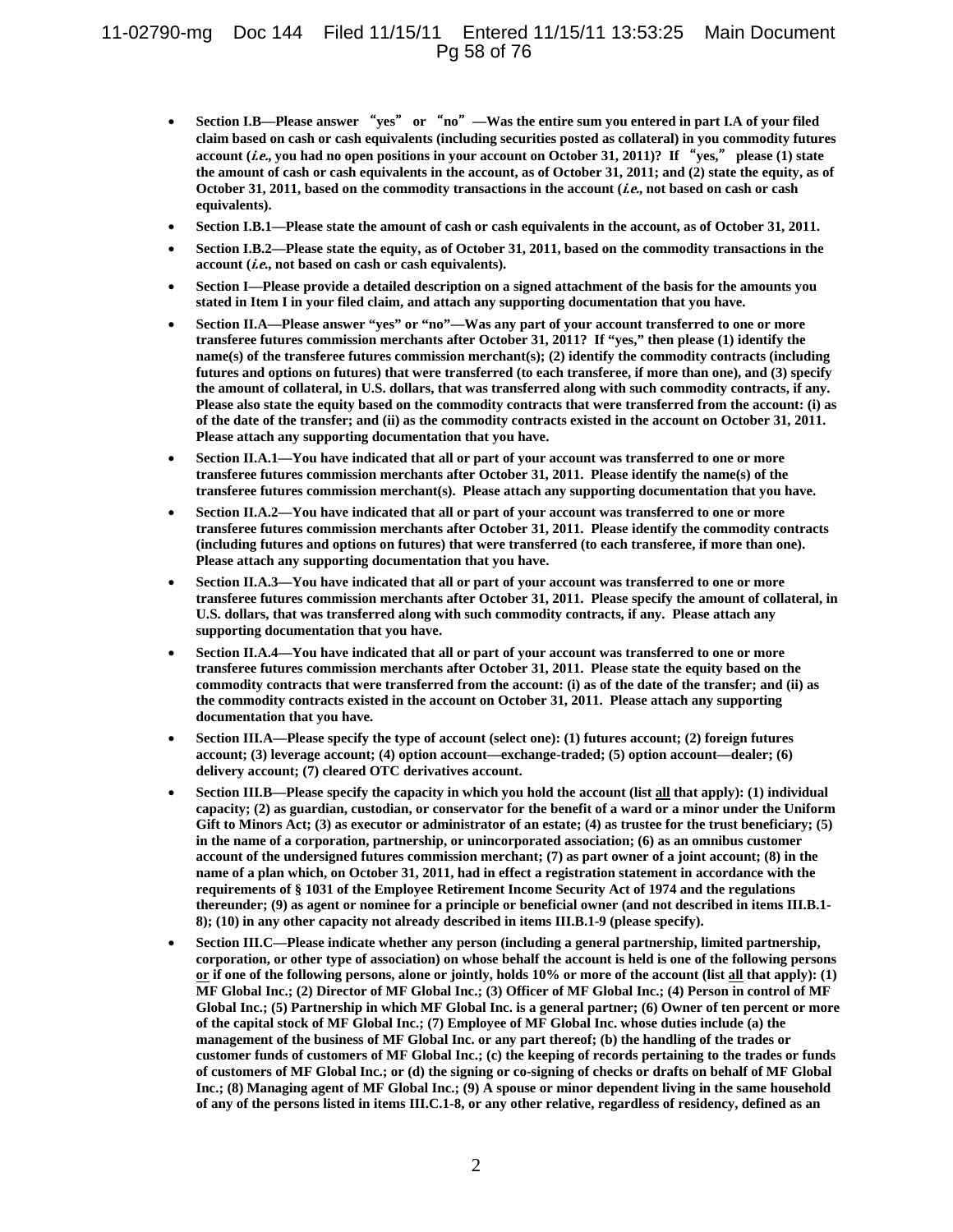## 11-02790-mg Doc 144 Filed 11/15/11 Entered 11/15/11 13:53:25 Main Document Pg 59 of 76

**individual related by affinity or consanguinity within the third degree as determined by the common law, or individual in a step or adoptive relationship with such degree; (10) "Affiliate" of MF Global Inc. (as defined in the claim form); or (11) Any of the persons listed in items II.C.1-8, if such person is associated with an affiliate of MF Global Inc. as if the affiliate were MF Global Inc.** 

- **Section III.D— Please answer "yes" or "no," whether this is a discretionary account. If "yes," please specify who has the general authority to buy or sell orders or effectuate transactions for your account.**
- **Section III.E— Please answer "yes" or "no," whether this is a joint account. If "yes," please specify the amount of your percentage interest in the account, and whether all participants in a joint account are claiming jointly.**
- **Section III.F—Please answer "yes" or "no," whether your claim based on securities futures products. If "yes," please specify whether this is a securities account or futures account.**
- **Section IV.A—Please answer "yes" or "no," whether MF Global Inc. has any claims against you not already included in the equity calculated in item I.A of your claim form. If "yes," please provide a detailed description in a signed attachment of any such claim or claims, and attach any supporting documentation.**
- **Section IV.A—You indicated that MF Global Inc. has a claim or claims against you not already included in the equity calculated in item I.A of your claim form. Please provide a detailed description in a signed attachment of any such claim or claims, and attach any supporting documentation.**
- **Section IV.B— Please answer "yes" or "no," whether the equity calculated in item I.A of your claim form includes any deposits of money, securities or other property held by or for MF Global Inc. from or for your account.**
- **Section IV.B—You indicated that the equity calculated in item I.A of your claim form includes deposits of money, securities or other property held by or for MF Global Inc. from or for your account. Please indicate whether any such money, securities or other property consists of one of the following descriptions, and if so, please provide a detailed explanation on a signed attachment, and attach any supporting documentation you have. Please list all that apply:** 
	- **1. Any security deposited as margin which, as of October 31, 2011, was securing an open commodity contract and is (i) registered in your name; (ii) not transferable by delivery; and (iii) not a short-term obligation.**
	- **2. Any fully-paid, non-exempt security held for your account in which there were no open contracts as of October 31, 2011.**
	- **3. Any warehouse receipt, bill of lading or other document of title deposited as margin which, as of October 31, 2011, was securing an open commodity contract and can be identified in MF Global Inc.'s records as being held for your account, and is neither in bearer form nor otherwise transferable by delivery.**
	- **4. Any warehouse receipt, bill of lading or other document of title, or any commodity received, acquired or held by or for MF Global Inc. to make or take physical delivery or exercise from or for your account and which can be identified in MF Global Inc.'s records as received from or for your account as held specifically for the purpose of delivery or exercise.**
	- **5. Any open commodity contract (except as provided in item (IV.B.8.), below) which, as of October 31, 2011, is identified in MF Global Inc.'s records as being held for your account, is a bona fide hedging position or transaction as defined in CFTC Rule 1.3(z) or is a commodity option transaction which has been determined by the exchange to be economically appropriate to the reduction of risks in the conduct and management of a commercial enterprise pursuant to exchange rules, and is in an account designated in MF Global Inc.'s records as a hedging account.**
	- **6. Any cash or other property deposited or cash price tendered for any property deposited, prior to October 31, 2011, for the specifically noted purpose of taking or making physical delivery on an options or futures contract, which cash or other property is identified on MF Global Inc.'s records as received from or for your account within three or less days of the notice date or three or less days of the exercise date. NOTE: If yes, the Trustee's Office will contact you to request that you provide specific additional information regarding this type of property.**
	- **7. Open commodity contracts transferred to another futures commission merchant by the trustee.**
	- **8. Your claim is not based on any of the types of money, securities or other property listed in items IV.B.1-7, above.**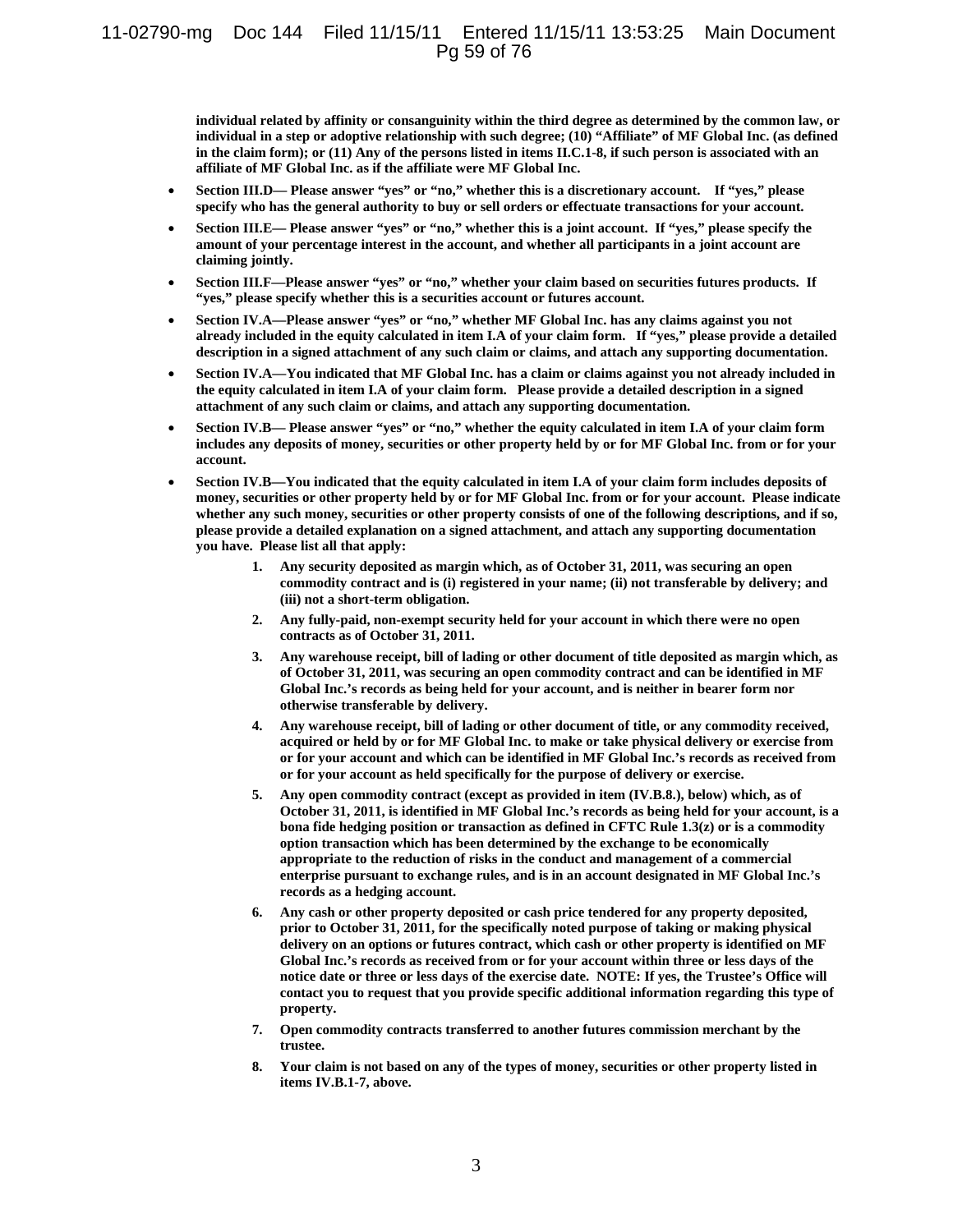## 11-02790-mg Doc 144 Filed 11/15/11 Entered 11/15/11 13:53:25 Main Document Pg 60 of 76

- **Section IV.C— Please answer "yes" or "no," whether you are claiming securities for this account. If "yes," please answer "yes" or "no," whether you wish to receive payment in kind, to the extent possible.**
- **Please provide the full name(s), address(es), phone number(s), and email address(es) of each person that assisted you in the preparation of your claim form.**
- **The submitted claim form does not include the claimant's dated signature. Please have the claimant sign and date the enclosed Amendment to Claim Form.**
- **Because the account is a joint account, please have each account holder sign and date the enclosed Amendment to Claim Form.**

Your Claim cannot be processed further until you provide us with the requested information and/or documentation. Please return a copy of this letter with the requested information via certified mail, return receipt requested to:

> MF Global Inc. Claims Processing c/o Epiq Bankruptcy Solutions, LLC 757 Third Avenue, 3rd Floor New York, NY 10017

If you are unable to provide the requested information and/or documentation, please provide a brief written explanation. **We request your response within (30) thirty days from the date of this letter or your Claim may be denied.** Thank you for your cooperation.

Very truly yours,

MFGI Claims Processing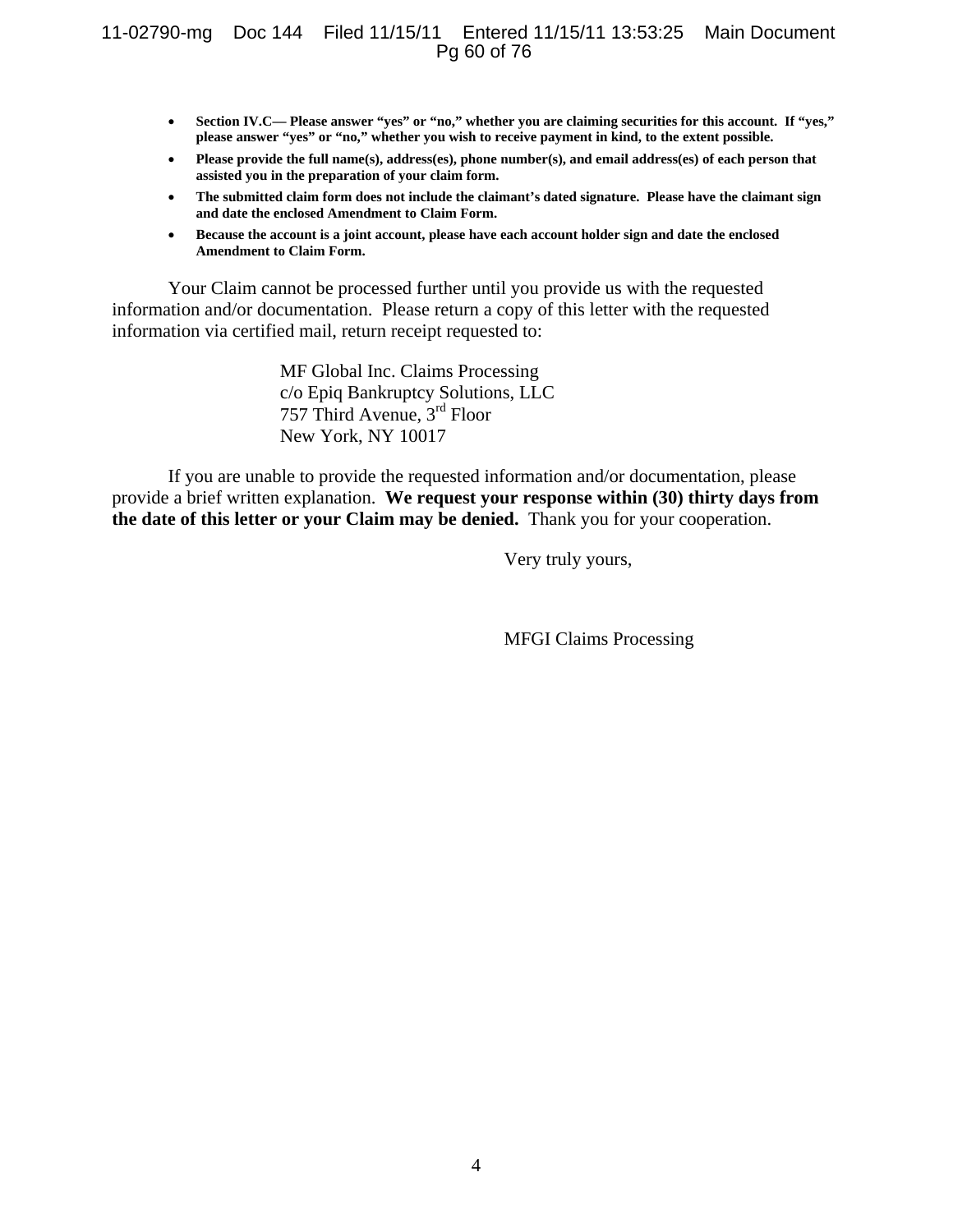11-02790-mg Doc 144 Filed 11/15/11 Entered 11/15/11 13:53:25 Main Document Pg 61 of 76

## **COMMODITY FUTURES CUSTOMER CLAIM FORM MF GLOBAL INC.**

# **AMENDMENT TO CLAIM FORM \_[A1]**

|                                                                                                                        | Daytime Phone:       |  |
|------------------------------------------------------------------------------------------------------------------------|----------------------|--|
|                                                                                                                        |                      |  |
| Address:<br><u> 1989 - Jan Samuel Barbara, margaret e</u>                                                              |                      |  |
| <b>Contact Person:</b><br><u> 1989 - Andrea Station Barbara, amerikan per</u><br>(Social Security No.) _______________ | Taxpayer I.D. Number |  |

## **INSTRUCTIONS**

Because you failed to sign the claim form you provided, sign and date the below Amendment to

Claim Form. If ownership of the account is shared, all must sign below. Please provide each

owner's name, address, phone number, and extent of ownership on a signed separate sheet. If

other than a personal account, *e.g.*, corporate, trustee, custodian, etc, also state your capacity and

authority. Please supply the trust agreement or other proof of authority.

## **IT IS A VIOLATION OF FEDERAL LAW TO FILE A FRAUDULENT CLAIM. CONVICTION CAN RESULT IN A FINE OF NOT MORE THAN \$50,000 OR IMPRISONMENT FOR NOT MORE THAN FIVE YEARS OR BOTH.**

**THE FOREGOING CLAIM IS TRUE AND ACCURATE TO THE BEST OF MY INFORMATION AND BELIEF.** 

| Date                  | Signature |
|-----------------------|-----------|
| $\tilde{\phantom{a}}$ | .         |

Date Signature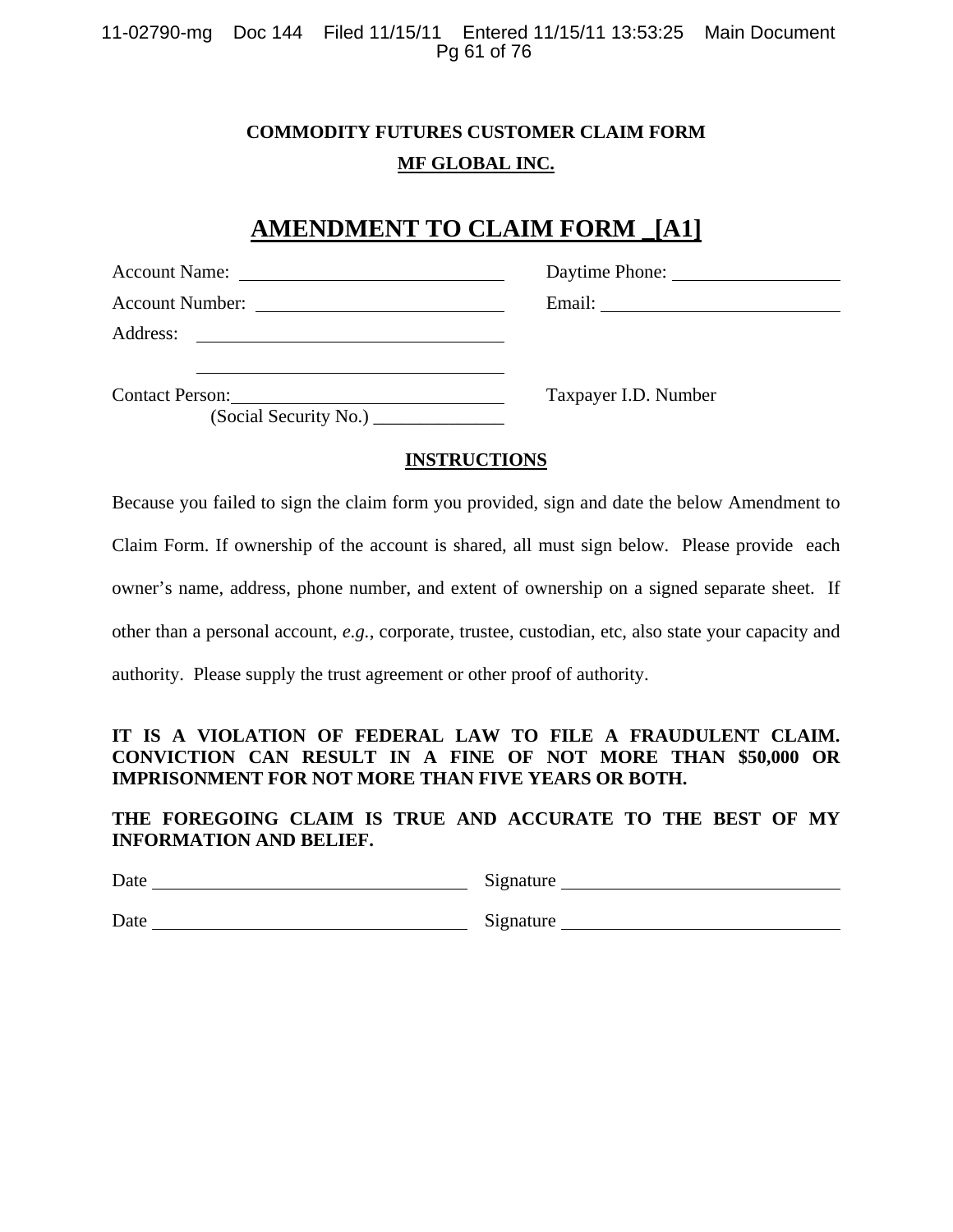11-02790-mg Doc 144 Filed 11/15/11 Entered 11/15/11 13:53:25 Main Document Pg 62 of 76

**MF Global Inc. Claims Processing** 

c/o Epiq Bankruptcy Solutions, LLC 757 Third Avenue, 3rd Floor New York, NY 10017

## *In re* **MF Global Inc.**

Case No. 11-2790 (MG) SIPA

## **REQUEST FOR ADDITIONAL INFORMATION—SECURITIES CUSTOMER CLAIM**

[Date]

## **VIA UPS OVERNIGHT**

[EPIQ TO POPULATE NAME OF CLAIMANT AND ADDRESS OF CLAIMANT]

Re: Claim Number(s): [A1]

Dear Claimant:

## **PLEASE READ THIS NOTICE CAREFULLY**

The liquidation of the business of MF Global Inc. ("MFGI") is being conducted under the above-referenced case number by James W. Giddens, Trustee, pursuant to an Order entered on October 31, 2011 by the United States District Court for the Southern District of New York. We acknowledge receipt of the above-referenced claim(s) in this proceeding (the "Claim").

We have begun processing your Claim, but require the following information and/or documentation in order to properly evaluate your Claim:

- **Please provide the MFGI account number that relates to this claim.**
- **Please provide your daytime phone number.**
- **Please provide your email address.**
- **Please provide your taxpayer I.D. Number.**
- **Please provide your Social Security Number.**
- **Please enclose a copy of your last MFGI account statement or copies of any documents to indicate that you held an account at MFGI.**
- **Please provide copies of all correspondence you had with MFGI or any of its representatives or affiliates.**
- **Section I—Please state the total value of your claim against MFGI, based on, as of October 31, 2011, (i) all cash owed to you by MFGI less all cash you owe MFGI, if any, and (ii) the**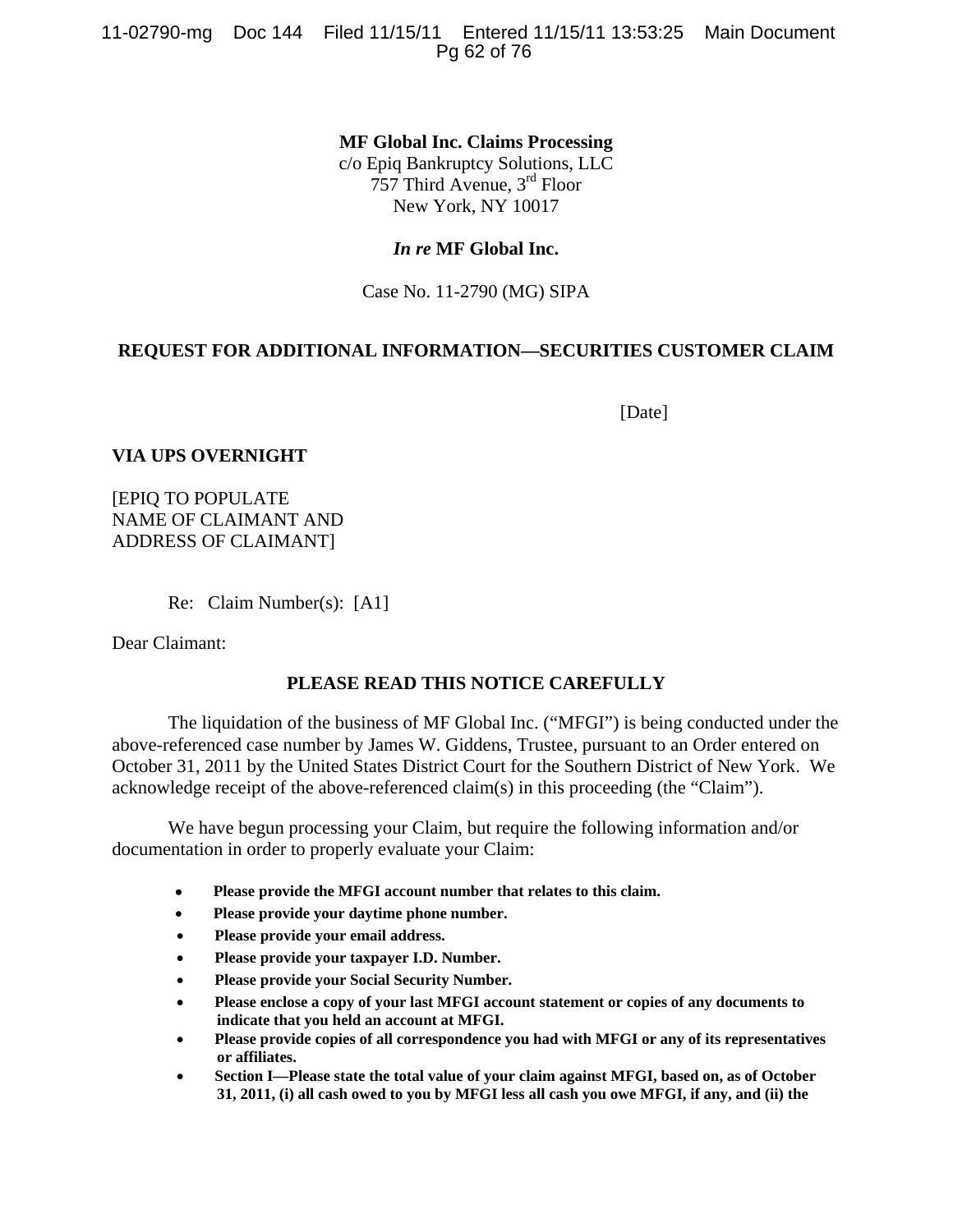**value of all securities owed to you by MFGI less all securities you owe to MFGI, if any. Please indicate whether this value is estimated or calculated.**

- **Section I—Please indicate whether the total value of your claim that you provided was estimated or calculated.**
- **Section II.A—Please state your claim for money balances or cash as of October 31, 2011 as follows (i) the amount in which MFGI owes you a credit or cash, if any, (ii) the amount in which you owe MFGI a debit or cash, if any.**
- **Section II.B—Please state your claim for securities as of October 31, 2011 as follows: (i) indicate whether MFGI owes you securities, (ii) indicate whether you owe MFGI securities, and (iii) please list the date of transaction (trade date), name of security, and number of shares or face amount of bonds that MFGI owes you (long), and that you owe MFGI (short).**
- **Section II.B—You indicated that you have a claim for securities as of October 31, 2011. Please list the date of transaction (trade date), name of security, and number of shares or face amount of bonds that MFGI owes you (long), and that you owe MFGI (short).**
- **Section III.1—Please answer "yes" or "no"—Does your claim in any way relate to an entity other than MF Global Inc. (for example, MF Global Holdings Inc., MF Global Finance USA Inc. or another MF Global subsidiary)? If "yes," then please provide a detailed explanation on a signed attachment.**
- **Section III.1—You have indicated that your claim relates to an entity other than MF Global Inc. Please provide a detailed explanation on a signed attachment.**
- **Section III.2—Please answer "yes" or "no"—Has there been any change in your account since October 31, 2011? If "yes," then please provide a detailed explanation on a signed attachment.**
- **Section III.2—You have indicated that there been a change in your account since October 31, 2011. Please provide a detailed explanation on a signed attachment.**
- **Section III.3—Please answer "yes" or "no"—Are you, or were you ever, a director, officer, partner, shareholder, lender to, capital contributor of, or party to a repurchase or reverse repurchase agreement of MFGI? If "yes," then please provide a detailed explanation on a signed attachment.**
- **Section III.3—You have indicated that you are or were a director, officer, partner, shareholder, lender to, capital contributor of, or party to a repurchase or reverse repurchase agreement of MFGI. Please provide a detailed explanation of the circumstances on a signed attachment.**
- **Section III.4—Please answer "yes" or "no"—Are you related to, or do you have any business venture with a director, officer, partner, shareholder, lender to, or capital contributor of MFGI, or any employee or other person associated in any way with MFGI? If so, please provide the full name of each such person.**
- **Section III.4—You have indicated that you are related to, or have any business venture with a director, officer, partner, shareholder, lender to, or capital contributor of MFGI, or any employee or other person associated in any way with MFGI. Please provide the full name of each such person.**
- **Section III.5—Please answer "yes" or "no"—Are you or were you a person who, directly or indirectly, through agreement or otherwise, exercised or had the power to exercise a controlling influence over the management or policies of MFGI? If "yes," then please provide a detailed explanation on a signed attachment.**
- **Section III.5—You have indicated that you are or were a person who, directly or indirectly, through agreement or otherwise, exercised or had the power to exercise a controlling influence over the management or policies of MFGI? Please provide a detailed explanation on a signed attachment.**
- **Section III.6—Please answer "yes" or "no"—Is this claim being filed on behalf of a customer of a broker, dealer, or bank? If the answer is "yes," please provide documentation with respect to each customer on whose behalf you are claiming.**
- **Section III.6—You have indicated that your claim being filed on behalf of a customer of a broker, dealer, or bank. Please provide documentation with respect to each customer on whose behalf you are claiming.**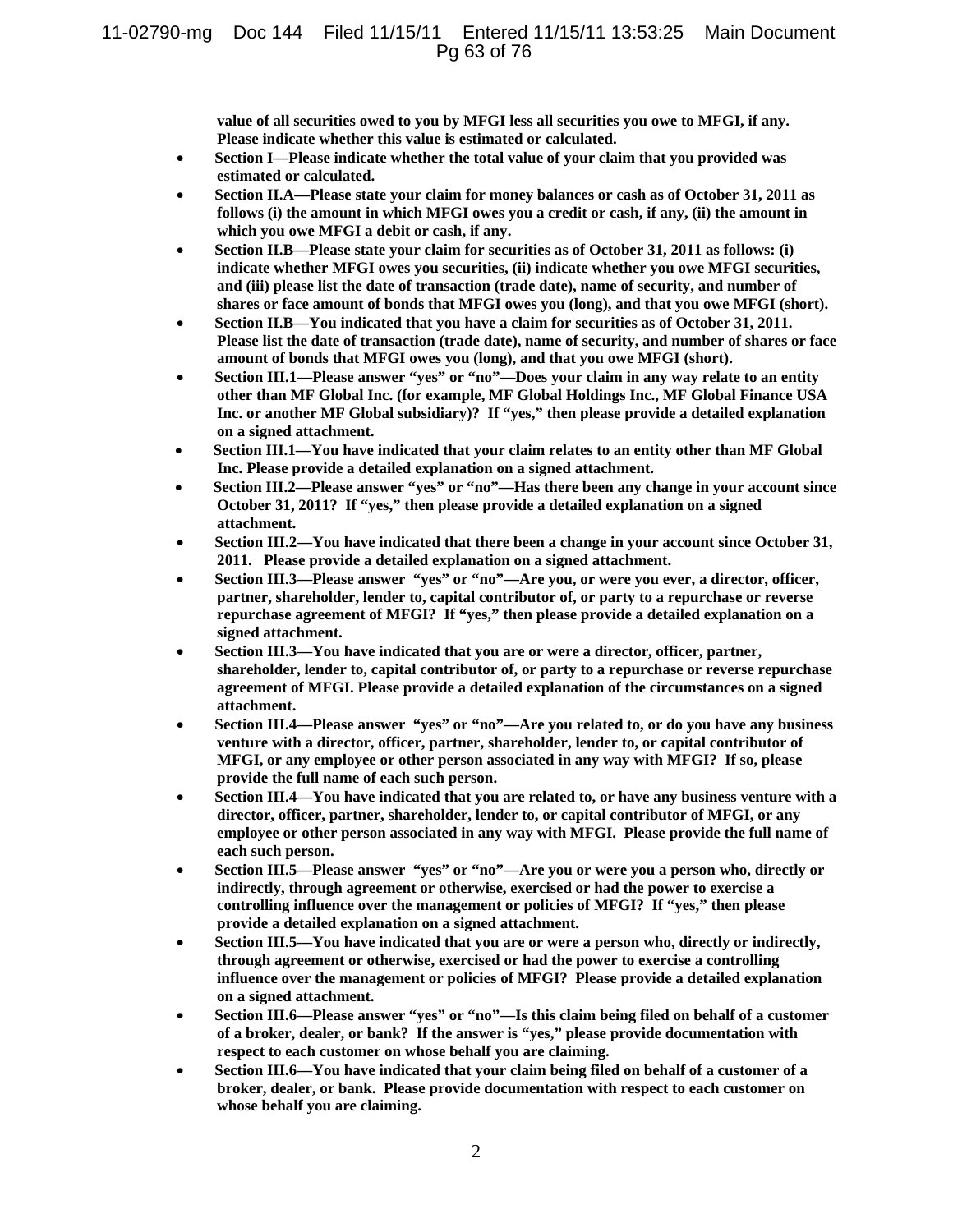## 11-02790-mg Doc 144 Filed 11/15/11 Entered 11/15/11 13:53:25 Main Document Pg 64 of 76

- **Section III.7—Please answer "yes" or "no"—Have you ever given any discretionary authority to any person to execute securities transactions with or through MFGI on your behalf? If "yes," please provide the full names, addresses and phone numbers for each person.**
- **Section III.7—You have indicated that you have given discretionary authority to another person to execute securities transactions with or through MFGI on your behalf. Please provide the full names, addresses and phone numbers for each person.**
- **Section III.8—Please answer "yes" or "no"—Have you or any member of your family ever filed a claim under the Securities Investor Protection Act of 1970? If "yes," please provide the full name of the broker involved in the claim.**
- **Section III.8—You have indicated that you or a member of your family has filed a claim under the Securities Investor Protection Act of 1970. Please provide the full name of the broker involved in the claim.**
- **Please provide the full name(s), address(es), phone number(s), and email address(es) of each person that assisted you in the preparation of your claim form.**
- **The submitted claim form does not include the claimant's dated signature. Please have the claimant sign and date the enclosed Amendment to Claim Form.**
- **Because the account is a joint account, please have each account holder sign and date the enclosed Amendment to Claim Form.**

Your Claim cannot be processed further until you provide us with the requested information and/or documentation. Please return a copy of this letter with the requested information via certified mail, return receipt requested to:

> MF Global Inc. Claims Processing c/o Epiq Bankruptcy Solutions, LLC 757 Third Avenue, 3rd Floor New York, NY 10017

If you are unable to provide the requested information and/or documentation, please provide a brief written explanation. **We request your response within (30) thirty days from the date of this letter or your Claim may be denied.** Thank you for your cooperation.

Very truly yours,

MFGI Claims Processing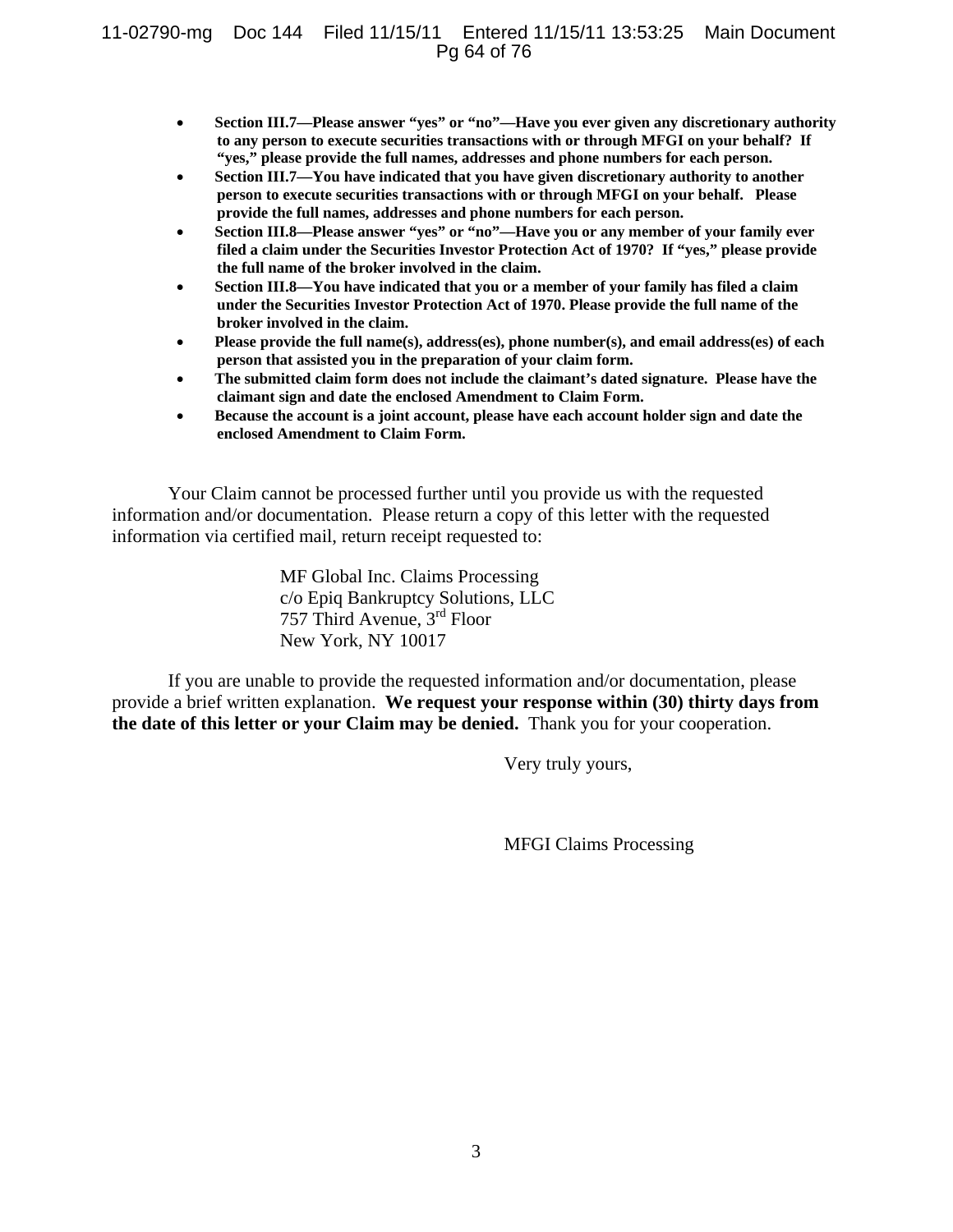

## **SECURITIES CUSTOMER CLAIM FORM MF GLOBAL INC.**

# **AMENDMENT TO CLAIM FORM \_[A1]**

|                                                                                 | Daytime Phone:       |
|---------------------------------------------------------------------------------|----------------------|
|                                                                                 |                      |
| Address:<br><u> 1980 - Andrea Station Barbara, amerikan personal (h. 1980).</u> |                      |
| Contact Person: 2008<br>(Social Security No.)                                   | Taxpayer I.D. Number |

## **INSTRUCTIONS**

Because you failed to sign the claim form you provided, sign and date the below Amendment to Claim Form. If ownership of the account is shared, all must sign below. Please provide each owner's name, address, phone number, and extent of ownership on a signed separate sheet. If other than a personal account, *e.g.*, corporate, trustee, custodian, etc, also state your capacity and authority. Please supply the trust agreement or other proof of authority.

## **IT IS A VIOLATION OF FEDERAL LAW TO FILE A FRAUDULENT CLAIM. CONVICTION CAN RESULT IN A FINE OF NOT MORE THAN \$50,000 OR IMPRISONMENT FOR NOT MORE THAN FIVE YEARS OR BOTH.**

## **THE FOREGOING CLAIM IS TRUE AND ACCURATE TO THE BEST OF MY INFORMATION AND BELIEF.**

| Date | Signature |
|------|-----------|
| Date | Signature |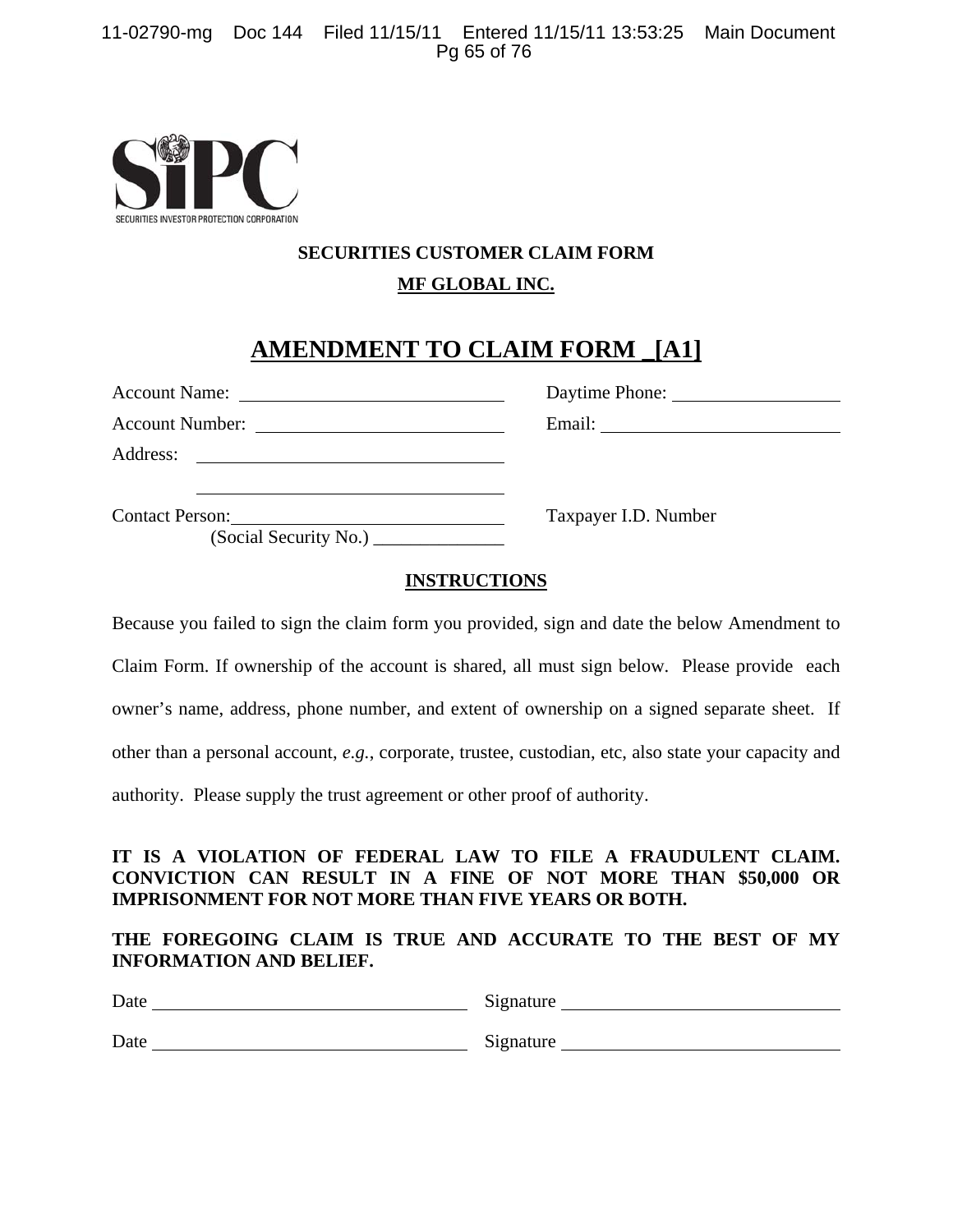11-02790-mg Doc 144 Filed 11/15/11 Entered 11/15/11 13:53:25 Main Document Pg 66 of 76

# Exhibit F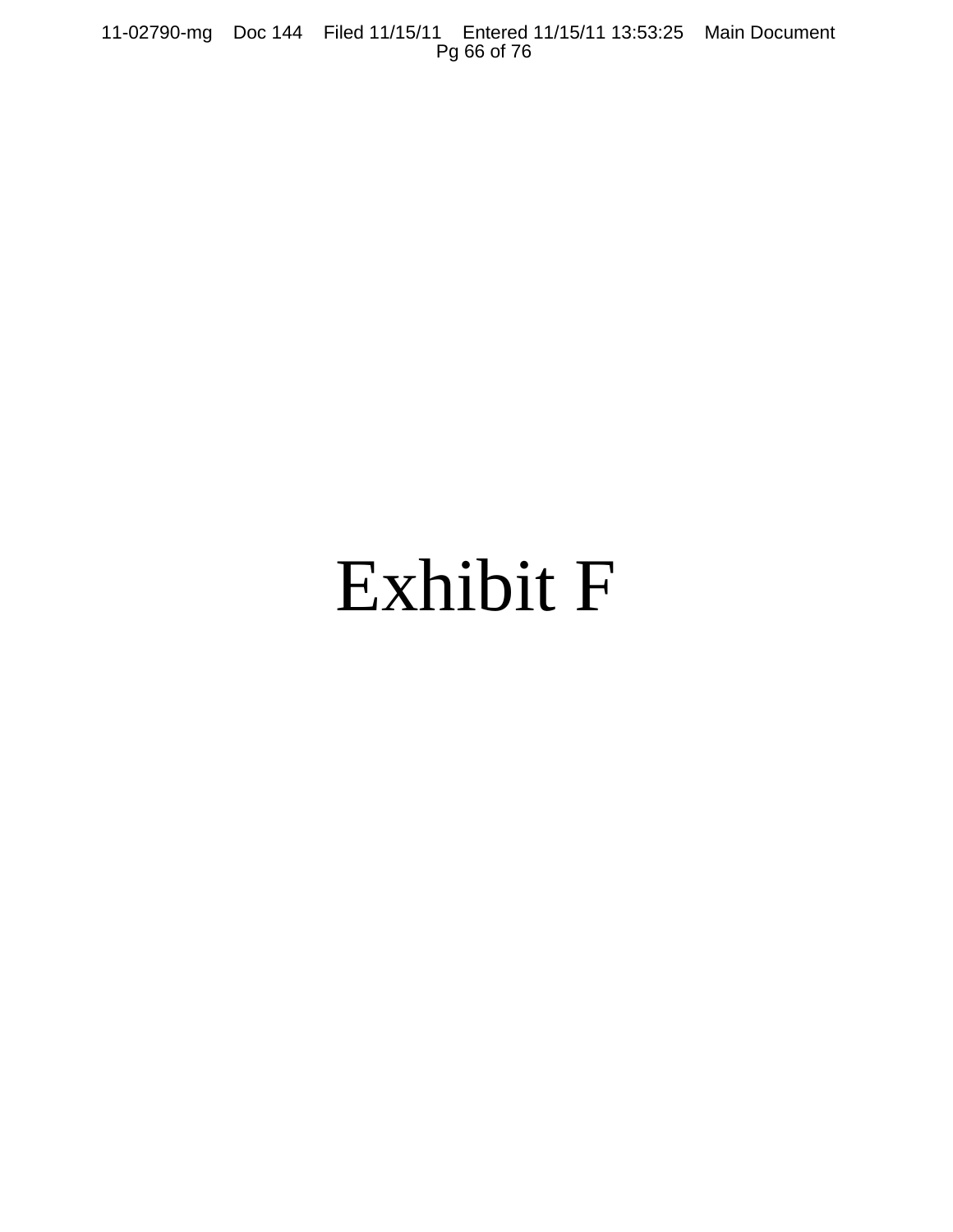## **MF GLOBAL INC.**

In Liquidation

[Date]

## **NOTICE OF TRUSTEE'S DETERMINATION OF CLAIM**

[Date]

[Name of Claimant] [Address]

Dear Claimant:

## **PLEASE READ THIS NOTICE CAREFULLY.**

The liquidation of the business of MF Global Inc. is being conducted by James W. Giddens, Trustee pursuant to an order entered on October 31, 2011 by the United States District Court for the Southern District of New York.

The Trustee has made the following determination regarding your claim designated as Claim Number \_\_\_\_\_\_\_\_\_\_\_\_\_\_\_\_\_\_. [\_\_\_\_\_\_\_\_\_\_\_\_\_\_\_\_\_\_\_\_\_\_\_\_\_\_.]

**PLEASE TAKE NOTICE:** If you disagree with this determination and desire a hearing before Bankruptcy Judge Martin Glenn, you MUST file your written opposition, setting forth (i) the claim number; (ii) a detailed statement of the reasons for your objection to the Trustee's determination; (iii) copies of any document or other writing upon which you rely; and (iv) mailing, phone, and email contact information, with the United States Bankruptcy Court and the Trustee within **THIRTY DAYS** of the date of this notice.

**PLEASE TAKE FURTHER NOTICE:** If you do not properly and timely file a written opposition, the Trustee's determination with respect to your claim will be deemed confirmed by the Court and binding on you.

**PLEASE TAKE FURTHER NOTICE:** If you properly and timely file a written opposition, a hearing date for this controversy will be obtained by the Trustee upon the Trustee's motion to uphold this determination, and you will be notified of that hearing date. Your failure to appear personally or through counsel at such hearing will result in the Trustee's determination with respect to your claim being confirmed by the Court and binding on you. Prior to the Trustee's filing of a motion to uphold this determination, no discovery or other motion practice shall occur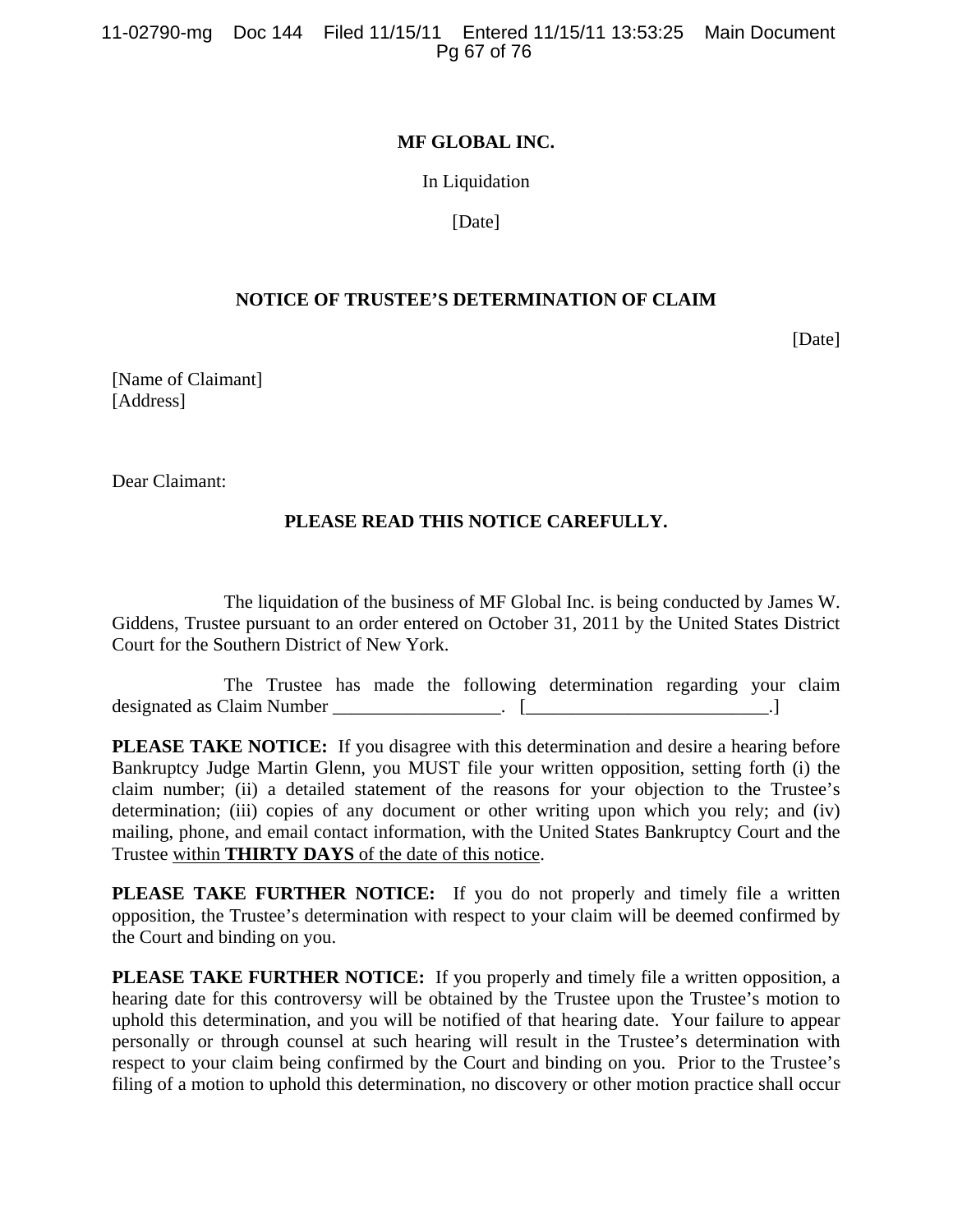## 11-02790-mg Doc 144 Filed 11/15/11 Entered 11/15/11 13:53:25 Main Document Pg 68 of 76

regarding this determination or facts giving rise to this determination, absent prior Court approval.

**PLEASE TAKE FURTHER NOTICE:** You must file your opposition in accordance with the above procedure electronically with the Court on the docket of *In re MF Global Inc*., Case No. 11-2790 (MG) SIPA in accordance with General Order M-242 (available at www.nysb.uscourts.gov/orders/orders2.html) by registered users of the Court's case filing system and by all other parties in interest on a 3.5 inch disk, preferably in Portable Document Format (PDF), Microsoft Word or any other Windows-based word processing format.

If you do not have means to file your opposition electronically, you may mail your opposition to:

Clerk of the United States Bankruptcy Court Southern District of New York One Bowling Green New York, New York 10004

**PLEASE TAKE FURTHER NOTICE:** You must serve your opposition upon the Trustee's counsel by mailing a copy to:

> Hughes Hubbard & Reed LLP One Battery Park Plaza New York, NY 10004 Attn: MFGI Hearing Request

Attorneys for James W. Giddens, Trustee for the SIPA Liquidation of MF Global Inc.

Trustee for the SIPA Liquidation of MF Global Inc.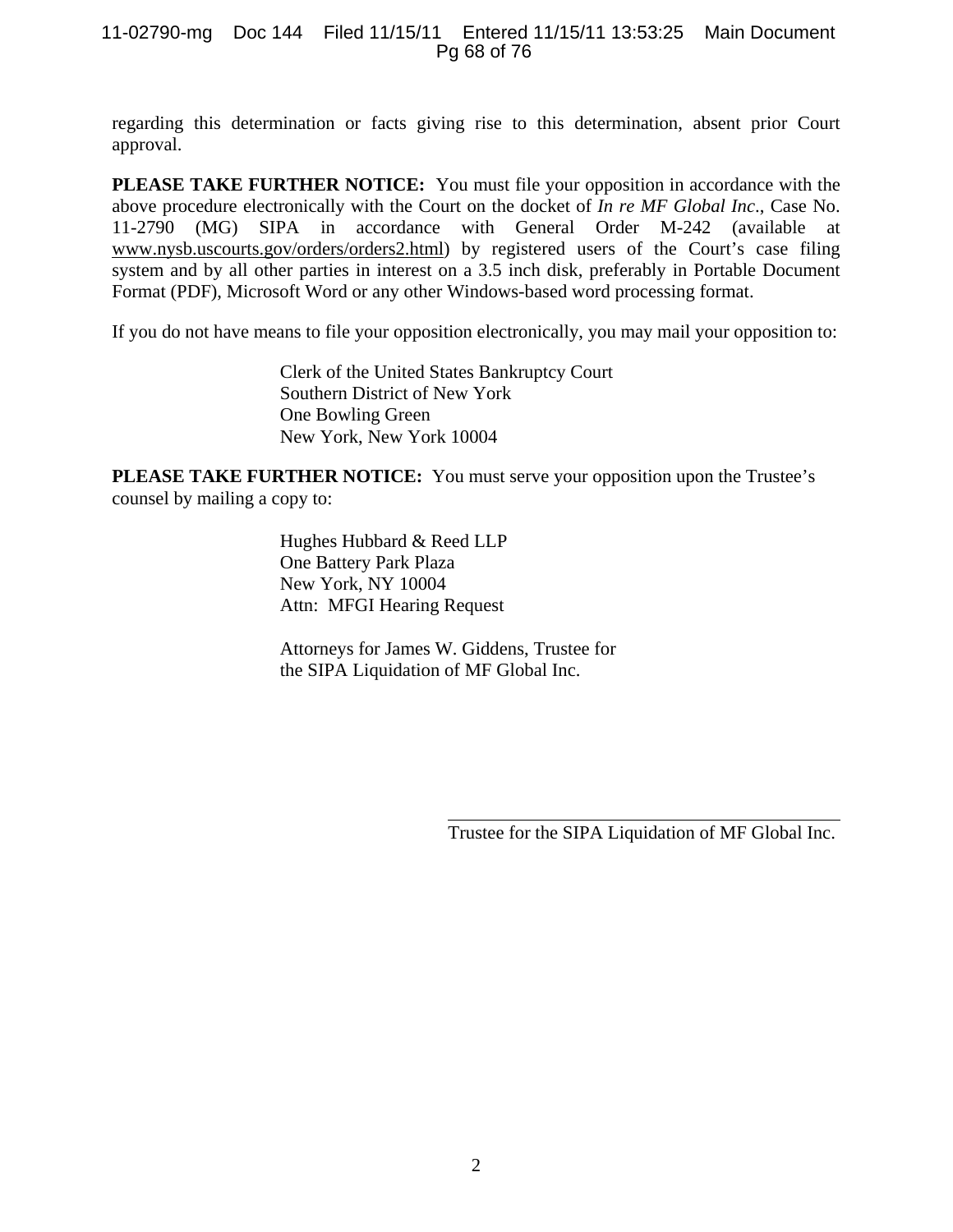11-02790-mg Doc 144 Filed 11/15/11 Entered 11/15/11 13:53:25 Main Document Pg 69 of 76

# Exhibit G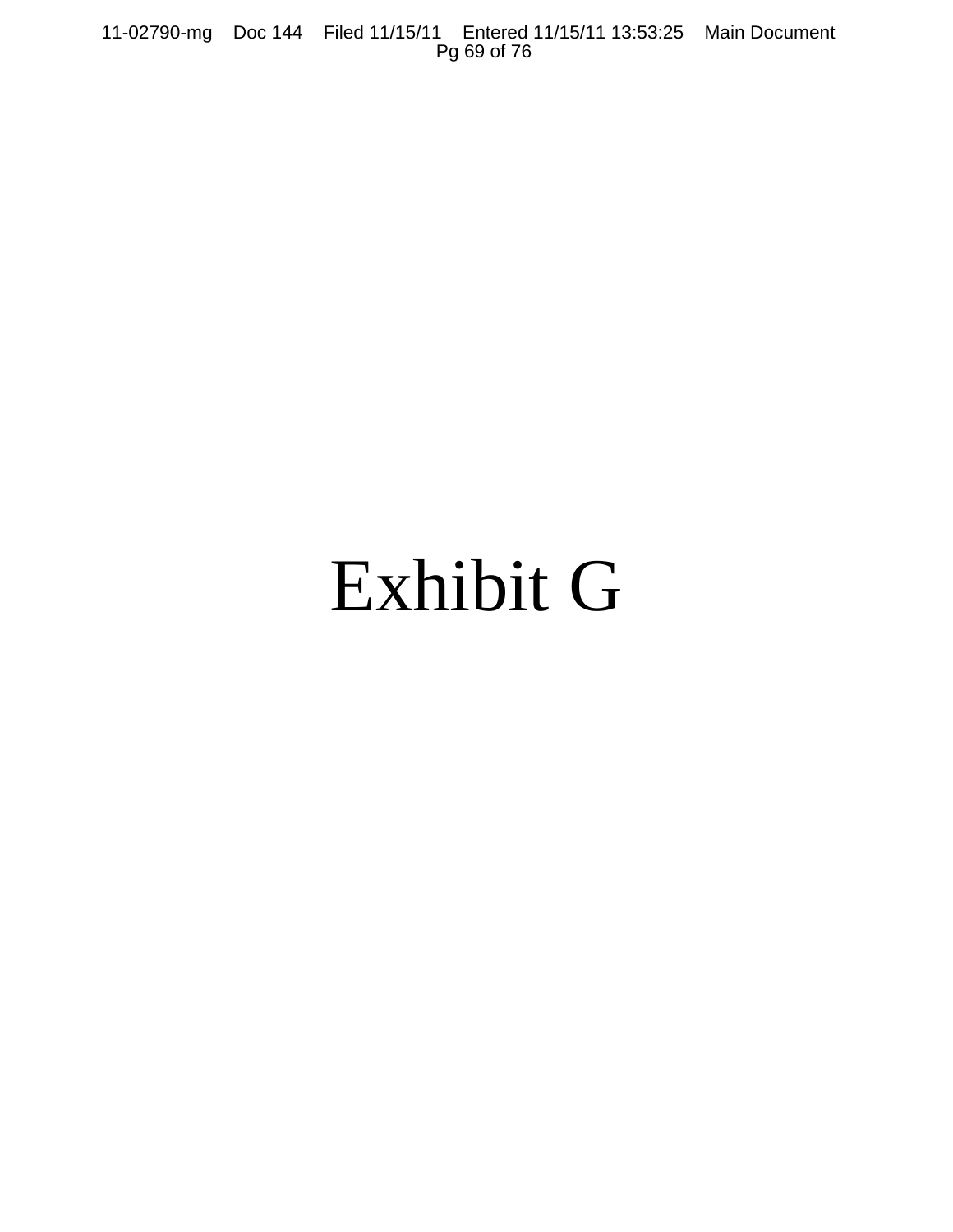11-02790-mg Doc 144 Filed 11/15/11 Entered 11/15/11 13:53:25 Main Document Pg 70 of 76

## **UNITED STATES BANKRUPTCY COURT SOUTHERN DISTRICT OF NEW YORK**

In re

1

MF GLOBAL INC.,

Case No. 11-2790 (MG) SIPA

Debtor.

## **ORDER APPROVING TRUSTEE'S APPLICATION FOR ESTABLISHING PARALLEL CLAIMS PROCESSES FOR COMMODITY FUTURES CUSTOMER AND SECURITIES CUSTOMER CLAIMS, APPROVING FORM AND MANNER OF PUBLICATION AND MAILING OF NOTICE OF COMMENCEMENT; SPECIFYING PROCEDURES AND FORMS FOR FILING, INFORMAL AND FORMAL DETERMINATION, AND ADJUDICATION OF CLAIMS; FIXING A MEETING OF CUSTOMERS AND OTHER CREDITORS; AND FIXING INTERIM REPORTING PURSUANT TO SIPA**

Upon the Trustee's expedited application seeking entry of an order (1)

establishing parallel claims processes for commodity futures customer and securities customer claims; (2) approving the form and manner of the publication and mailing of the notice of commencement of this proceeding; (3) specifying procedures and forms for the filing, determination, and adjudication of claims; (4) fixing a meeting of customers and other creditors; and (5) fixing an interim reporting procedure pursuant to SIPA (the "Application");<sup>1</sup> and due and proper notice of the Application having been provided; and it appearing that no other or further notice need be provided; and a hearing having been held on November 16, 2011, to consider relief requested in the Application (the "Hearing"), and upon the record of the Hearing, and all the proceedings had before the Court; and the Court having found and determined that the relief

<sup>1.</sup> Terms not defined herein shall have the meaning used in the Application.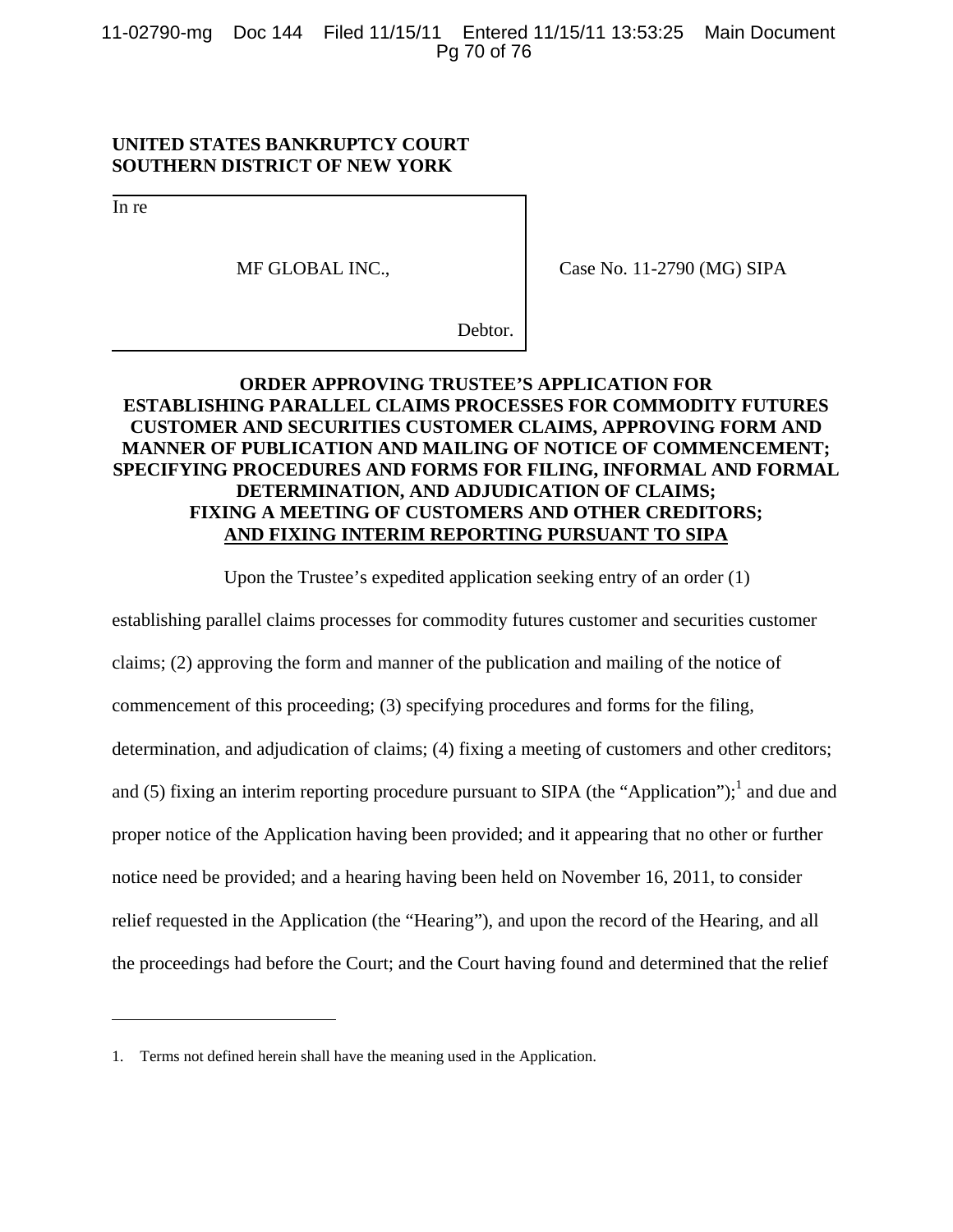### 11-02790-mg Doc 144 Filed 11/15/11 Entered 11/15/11 13:53:25 Main Document Pg 71 of 76

sought in the Application is in the best interests of the Debtor, its estate, securities customers, commodity futures customers, other creditors, and all parties in interest, and that the legal and factual bases set forth in the Application establish just cause for the relief granted herein; and after due deliberation and sufficient cause appearing therefore, it is:

ORDERED that the Application is granted; and it is further

ORDERED that the notice of commencement attached as Exhibit A to the Application (the "Notice of Commencement"), and the explanatory letters, claim forms, instructions and notice of deficiency of claim and notice of trustee's determination of claim appearing as Exhibits B, C, D, E, and F to the Application be, and they hereby are, authorized and approved; and it is further

ORDERED that the Trustee shall have the authority, on the advice and consent of the Securities Investment Protection Corporation ("SIPC") and the Commodity Futures Trading Commission ("CFTC"), to amend these forms without further order of this Court; and it is further

ORDERED that the Trustee shall cause the Notice of Commencement, substantially in the form attached to the Application as Exhibit A, to be published no later than November 28, 2011 in all editions of *The New York Times*, all editions of *The Wall Street Journal*, all editions of *The Financial Times*, and all editions of *The Chicago Tribune*; and it is further

ORDERED that the Trustee shall cause documents substantially in the form of Exhibits A, B, C, and D to the Application to be mailed to persons who, as identified from the Debtor's books and records, may potentially assert claims as securities customers, commodity futures customers, or general creditors, on or before November 28, 2011, and finding that such

2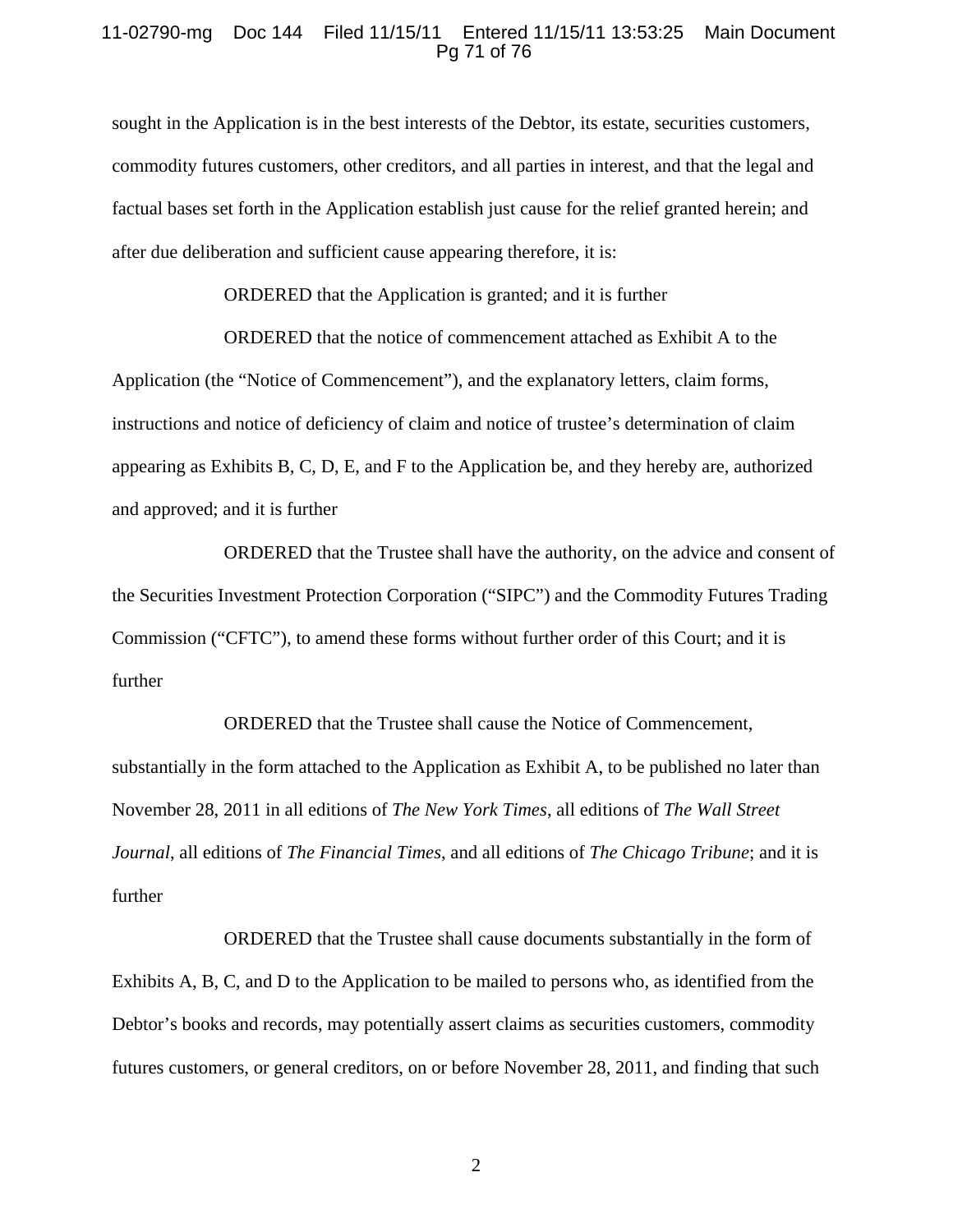## 11-02790-mg Doc 144 Filed 11/15/11 Entered 11/15/11 13:53:25 Main Document Pg 72 of 76

mailing complies with SIPA § 78fff-2(a)(i) and Bankruptcy Code § 765(a) and 17 C.F.R. § 190.02(b)(4); and it is further

ORDERED that the Trustee shall cause documents substantially in the form of Exhibits A, B, C, and D to the Application to be made available on the Trustee's website, www.mfglobaltrustee.com, for download, no later than the day after the date of entry of this order; and it is further

ORDERED that the Trustee shall have the authority, as provided in section 78fff-2(b) of SIPA, to satisfy securities customer claims, insofar as the claims agree with the Debtor's books and records, or are otherwise established to the Trustee's satisfaction, without further orders of this Court; and it is further

ORDERED that nothing in this order shall prevent the Trustee from agreeing to procedures for intercompany claims as the Trustee may determine is in the best interests of the MFGI estate; and it is further

ORDERED that, with respect to securities customer net equity claims, the Trustee shall have the authority to satisfy claims out of moneys made available to the Trustee by SIPC notwithstanding the fact that there has not been any showing or determination that there are sufficient funds of the Debtor available to satisfy such claims; and it is further

ORDERED that, with respect to securities customer claims relating to, or securities customer net equities based upon, securities of a class and series of an issuer which are ascertainable from the books and records of the Debtor or are otherwise established to the satisfaction of the Trustee, the Trustee shall have the authority to deliver securities of such class and series, if and to the extent available to satisfy such claims in whole or in part, with partial

3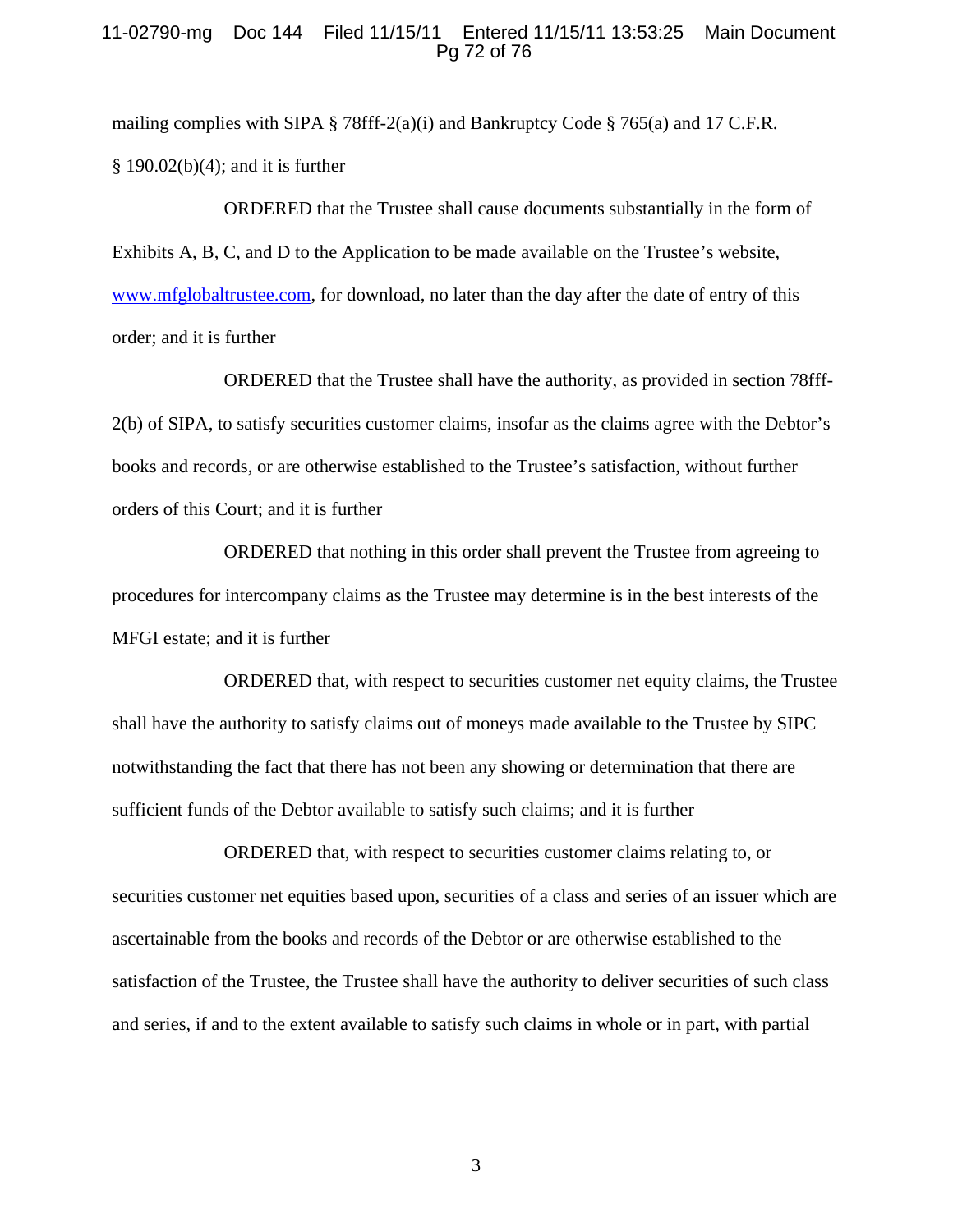## 11-02790-mg Doc 144 Filed 11/15/11 Entered 11/15/11 13:53:25 Main Document Pg 73 of 76

deliveries to be made pro rata to the greatest extent considered practicable by the Trustee; and it is further

ORDERED that the Trustee shall implement the procedures prescribed in 17

C.F.R. § 190.08 for allocation and distribution of commodity futures customer property, to satisfy commodity futures customer claims, insofar as the claims agree with the Debtor's books and records, or are otherwise established to the Trustee's satisfaction; and it is further

ORDERED that the Trustee shall use the following procedure for those securities customer claims, as defined in SIPA, and commodity futures customer claims, as defined in the Commodity Broker Liquidation Provisions and the Part 190 Regulations, which are not allowed as filed:

- a. The Trustee will notify the claimant that the Trustee has determined that the claimant's claim has been disallowed in whole or in part or has otherwise not been approved for satisfaction as filed. Notification shall be in a form similar to the Notice of Determination of Claim, attached as Exhibit D hereto. If a claimant is aggrieved by the determination of the Trustee, the claimant, upon the Trustee's motion to uphold such determination, shall be afforded the opportunity to have the matter heard by the Court as a contested matter under Rule 9014 of the Bankruptcy Rules. Prior to the Trustee's filing of a motion to uphold his determination, no discovery or other motion practice shall occur regarding the Trustee's determination of claim or facts giving rise to such determination, absent prior Court approval.
- b. The claimant shall file a written opposition to the Trustee's determination in accordance with the instructions included with the Trustee's determination. The claimant shall file the written opposition with the Bankruptcy Court in accordance with local rules, and serve upon the Trustee's counsel, Hughes Hubbard & Reed LLP, One Battery Park Plaza, New York, NY 10004,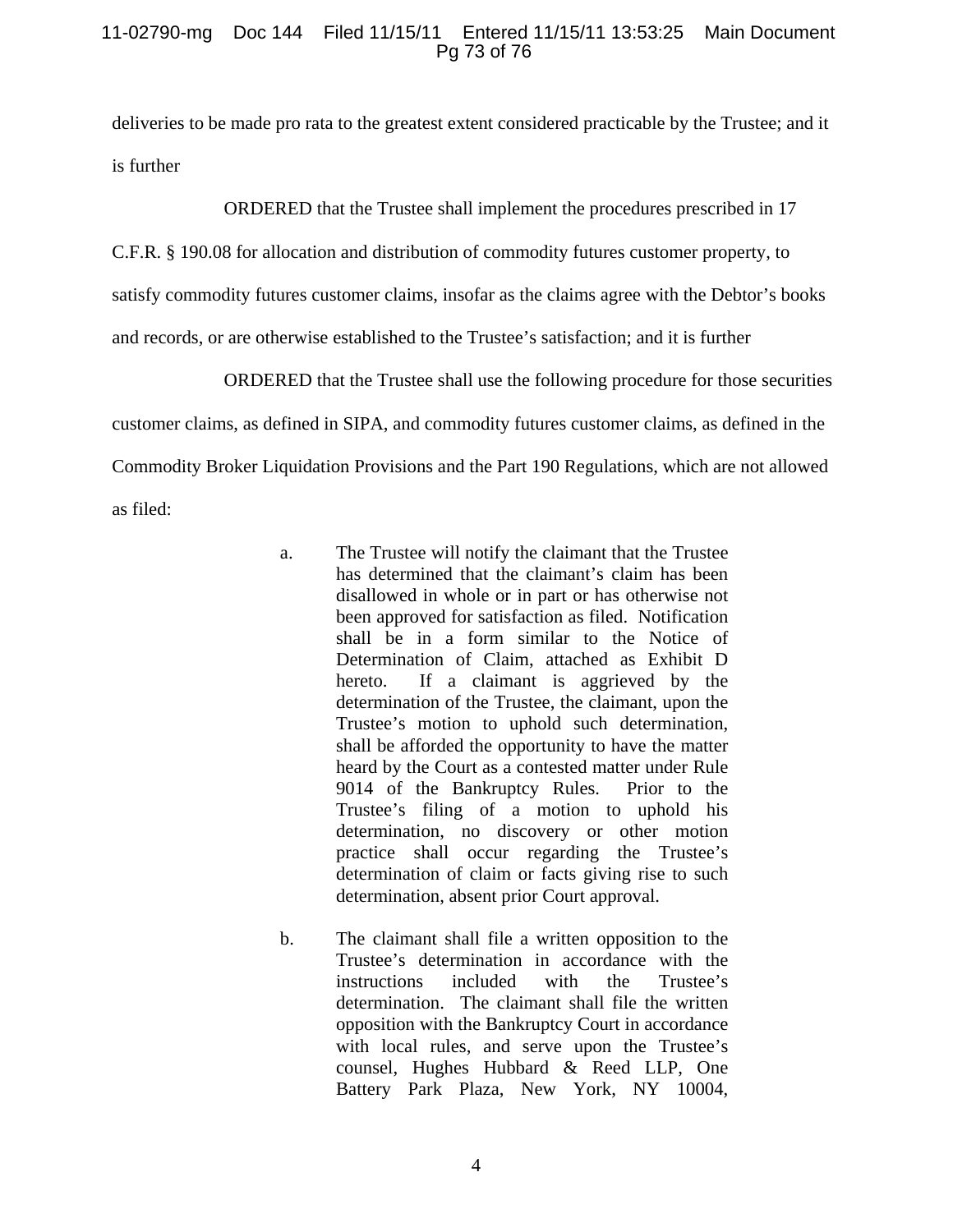## 11-02790-mg Doc 144 Filed 11/15/11 Entered 11/15/11 13:53:25 Main Document Pg 74 of 76

Attention: MFGI Hearing Request, within thirty days of the date on which the Trustee mailed his determination. The request shall include: (i) the claim number; (ii) a detailed statement of the reasons for the claimant's objection to the Trustee's determination; (iii) copies of any document or other writing upon which the claimant relies; and (iv) mailing, phone, and email contact information for the claimant.

- c. The Trustee shall, upon his motion to uphold the determination, ask the Court to set a time and date for a hearing and shall notify the claimant in writing of the time, date and place of the hearing. The Trustee may, in his discretion, upon the advice and consent of SIPC (and, with respect to commodity futures customer claims, the CFTC), establish such other procedures for adjudication of claims as lead to the most efficient and orderly administration of the claims process for all claimants without further order of this Court.
- d. If a claimant fails to file a written opposition within thirty days of the mailing of the Trustee's determination in accordance with the procedures established by this Court's Order, or if the claimant fails to appear at a scheduled hearing, then the Trustee's determination shall be final.

ORDERED that the Trustee shall have the authority to compromise and settle any

customer claim at any time, as appropriate, without further order of this Court and all parties to this proceeding are directed to cooperate with the Trustee to the maximum extent possible to achieve swift resolution of claims where possible; and it is further

ORDERED that any claim of a securities customer for net equity under SIPA

which is received by the Trustee after the expiration of a sixty-day time period beginning on the

date of publication of the Notice of Commencement need not be paid or satisfied in whole or in

part out of customer property, and, to the extent such claim is satisfied from monies advanced by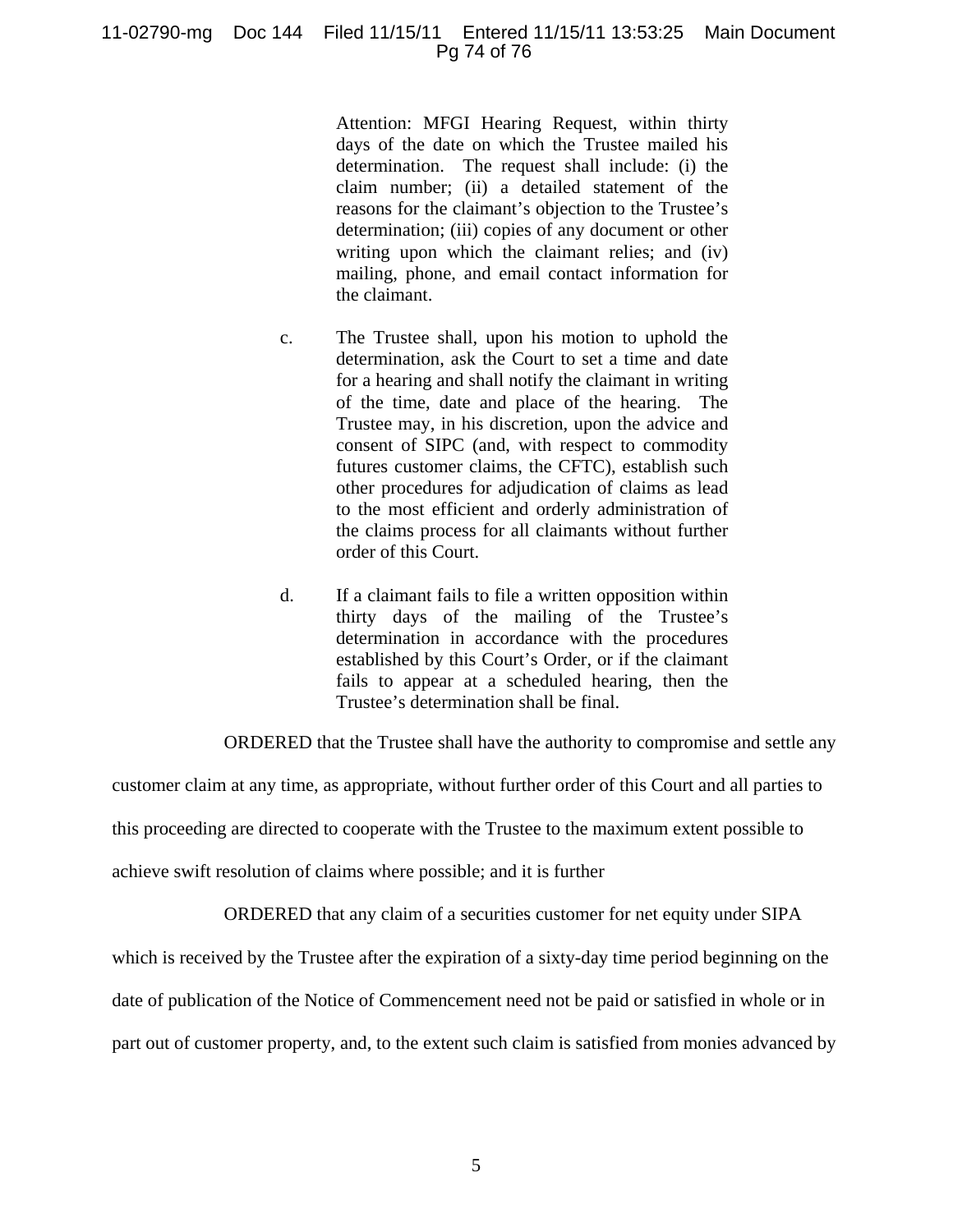## 11-02790-mg Doc 144 Filed 11/15/11 Entered 11/15/11 13:53:25 Main Document Pg 75 of 76

SIPC, it shall be satisfied in cash or securities (or both) as the Trustee determines is most economical to the estate; and it is further

ORDERED that based on the November 28, 2011 mailing date for the Notice of Commencement, the bar date for the claims of commodity futures customers is January 27, 2012, the bar date for receiving the maximum possible protection for securities customer claims under SIPA is January 27, 2012, and the bar date for all securities customer claims or general creditor claims is May 28, 2012; and it is further

ORDERED that claims against the Debtor in this proceeding shall be filed with the Trustee electronically online at www.mfglobaltrustee.com, or sent to the Trustee via certified mail, return receipt requested, through the Trustee's claims agent, Epiq Bankruptcy Solutions, LLC at: (i) for delivery via first class mail, MF Global Inc. Claims Processing Center, c/o Epiq Bankruptcy Solutions, LLC, P.O. Box 3656, Portland, OR 97208-3656; or (ii) for delivery via overnight courier or hand delivery, MF Global Inc. Claims Processing Center, c/o Epiq Bankruptcy Solutions, LLC, 10300 SW Allen Blvd., Beaverton, OR 97005; and it is further

ORDERED that a meeting of customers and creditors will take place on January 12, 2012 at 10:00 a.m., at the New York Marriott Downtown, 85 West Street, New York, NY 10006; and it is further

ORDERED that the Trustee shall file his first report pursuant to SIPA § 78fff-1(c) within six months after publication of the Notice of Commencement, and shall file interim reports at least every six months thereafter.

6